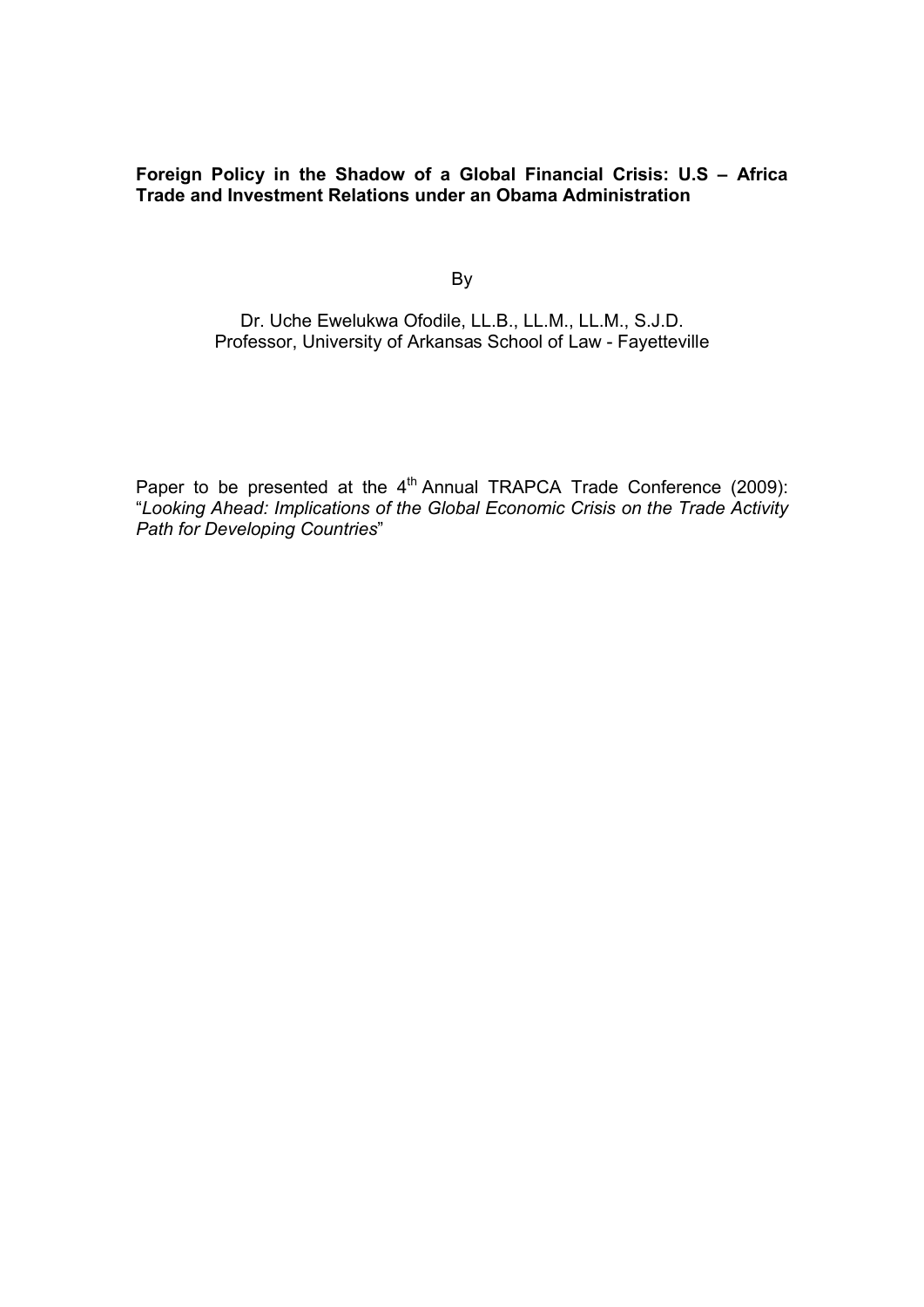**Foreign Policy in the Shadow of a Global Financial Crisis: U.S – Africa Trade and Investment Relations under an Obama Administration**

By

Uche Ewelukwa Ofodile

"*To the people of poor nations, we pledge to work alongside you to make your farms flourish and let clean waters flow: to nourish starved bodies and feed hungry minds*."

- President Barack Obama

"*American can do more to promote investment in Africa*."

- President Barack Obama

"[*T]he Obama Administration has strategies to help spur economic development in Sub-Saharan Africa and create conditions that will improve the lives of the African people*."

> Secretary of State, Hilary Rodham Clinton

#### **I. Introduction**

-

The global financial crisis appears to have induced two negative external shocks in African countries: a financial shock and export trade shock. Amidst the financial crisis, President Barack Obama assumed the position as the 44<sup>th</sup> President of the United States of America (USA) and is having to craft his foreign policy agenda while struggling to contain the financial crisis on the home court. Will Obama's emerging policies enable Africa to mitigate, cope and reduce the risks associated with the financial crisis? Will the Administration's trade and investment policies expand trade and investment opportunities for countries in Sub-Saharan Africa (SSA)? Will it help the continent as it attempts to expand and diversify exports? Against the backdrop of the global economic crisis, this paper aims to identify and define the main features of United States-African policy under the Obama Administration, critically evaluate the strengths and weaknesses of this emergent foreign policy from an African view point, and offer suggestions for a desirable policy framework going forward. Where necessary, comparisons may be drawn between Obama's African policy and China's African policy. The paper will also discuss the potential role of the African Diaspora

Professor, University of Arkansas School of Law. LL.B. (Nig.), LL.M. in International Business Law (London), LL.M. (Harvard), S.J.D. (Harvard). Fellow, Carnegie Council on Ethics and International Affairs 2003-2004.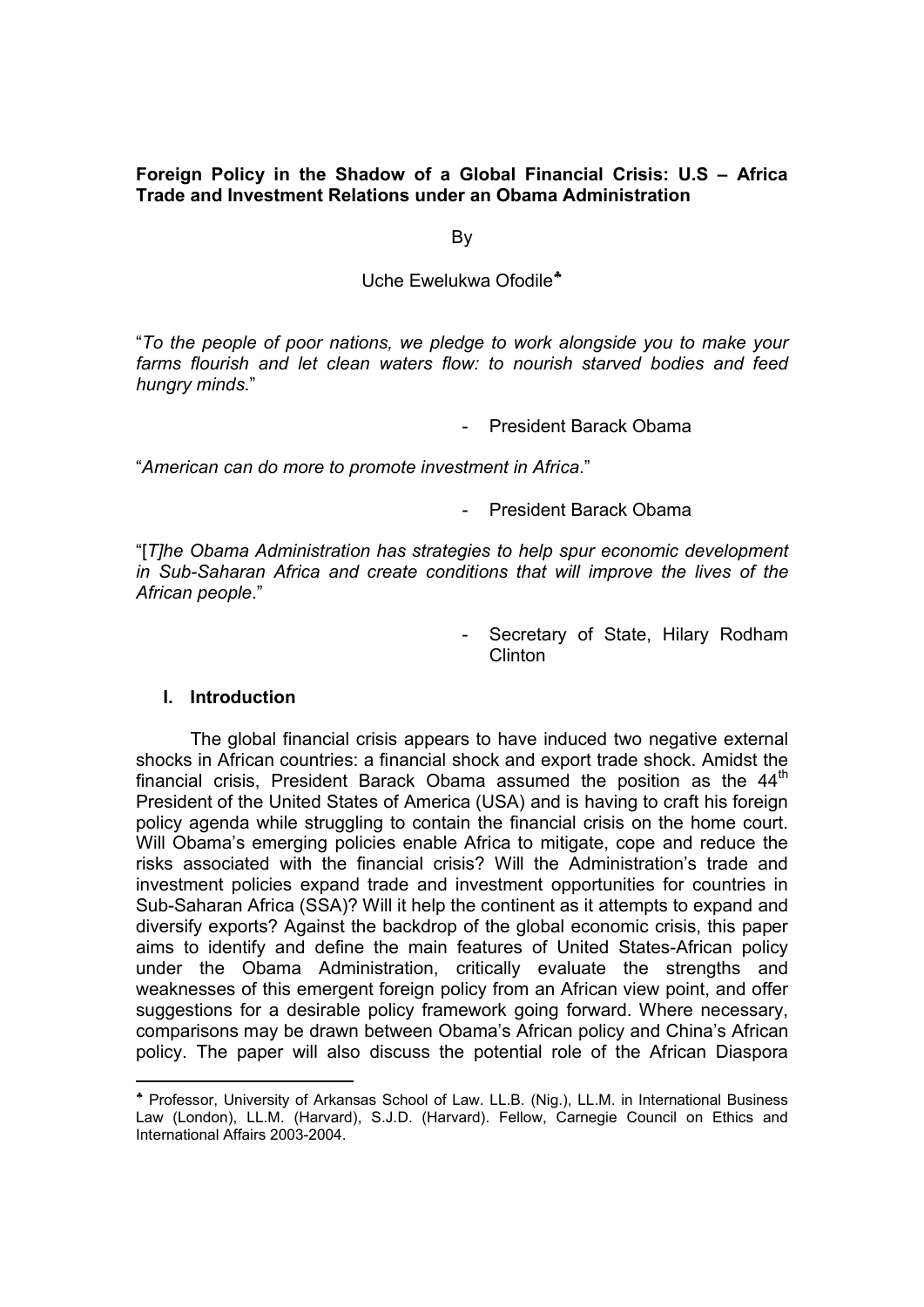community in the U.S. in the shaping of U.S.-African policy under an Obama Administration. Many details of Obama's African policy have yet to emerge. Several questions were raised and addressed. Will there be a change in the nature and structure of U.S.-African relations? In other words, is the U.S.-African policy changing; is it changing in a positive direction? How do plans currently underway in the United States to tackle rising U.S unemployment and address the financial crisis undermine Obama's stated intentions regarding Africa? What issues outrank, or threaten to outrank, Africa in the scale of priorities in U.S. foreign affairs? How should African states respond to Obama's emerging policy? Overall, the paper aims to define and evaluate the level and quality of U.S. commitment to Africa in the wake of the financial crisis and to suggest desirable policy responses for the future. The time has come for strategic and principled U.S.-African policy. Africa deserves no less and should demand no less. However, African leaders must be ready to seize the opportunities that a positive, trade-enhancing Obama-African policy offers in order to transform the continent and pull their population out of poverty, disease and misery.

The paper argues that in the context of the global financial crisis and bleak forecasts about economic growth in SSA, Obama's African policy will be judged, first and foremost, by how effective the main tools that the Administration plans to use to assist SSA are in helping the continent address the two negative external shocks presently faced by the continent as a result of the global economic crisis—a financial shock and export trade shocks. These tools include, bilateral investment treaties and trade preference schemes, particularly, the African Growth and Opportunities Act (AGOA), and U.S. Trade and Investment Framework Agreements. Second, Obama's African policy will also be judged by the extent to which it targets women, prioritizes issues of importance to this group and implements programs that target women.<sup>1</sup> Although, during her trip to Africa, Secretary Hilary Clinton promised to make gender issues an important aspect of her African agenda, the details of her agenda are far from clear, however. Finally, Obama's African policy will also be judged by its ability to shape and influence the policies and practices of international institutions such as the International Monetary Fund (IMF), the International Bank for Reconstruction and Development (the World Bank), and the World Trade Organization (WTO) and move these organizations in a new, positive and prodevelopment direction.<sup>2</sup>

<sup>1</sup> Uche Ewelukwa Ofodile is the author of "*Centuries of Globalization, Centuries of Exclusion: African Women and the New International Trade Regime,"* 20 BERKELEY WOMEN'S LAW JOURNAL 75 (2005) and the author of "*Women and International Economic Law: An Annotated* 

Uche Ewelukwa Ofodile is the author of "Patent Wars in the Valley of the Shadow of Death: *Pharmaceutical Industry, Ethics and the Global Trade*," 59(2) UNIVERSITY OF MIAMI LAW REVIEW 203 (2005) and the author of "*Special and Differential Treatment in International Trade Law: A Concept in Search of Content*," 79(4) NORTH DAKOTA LAW REVIEW (2004).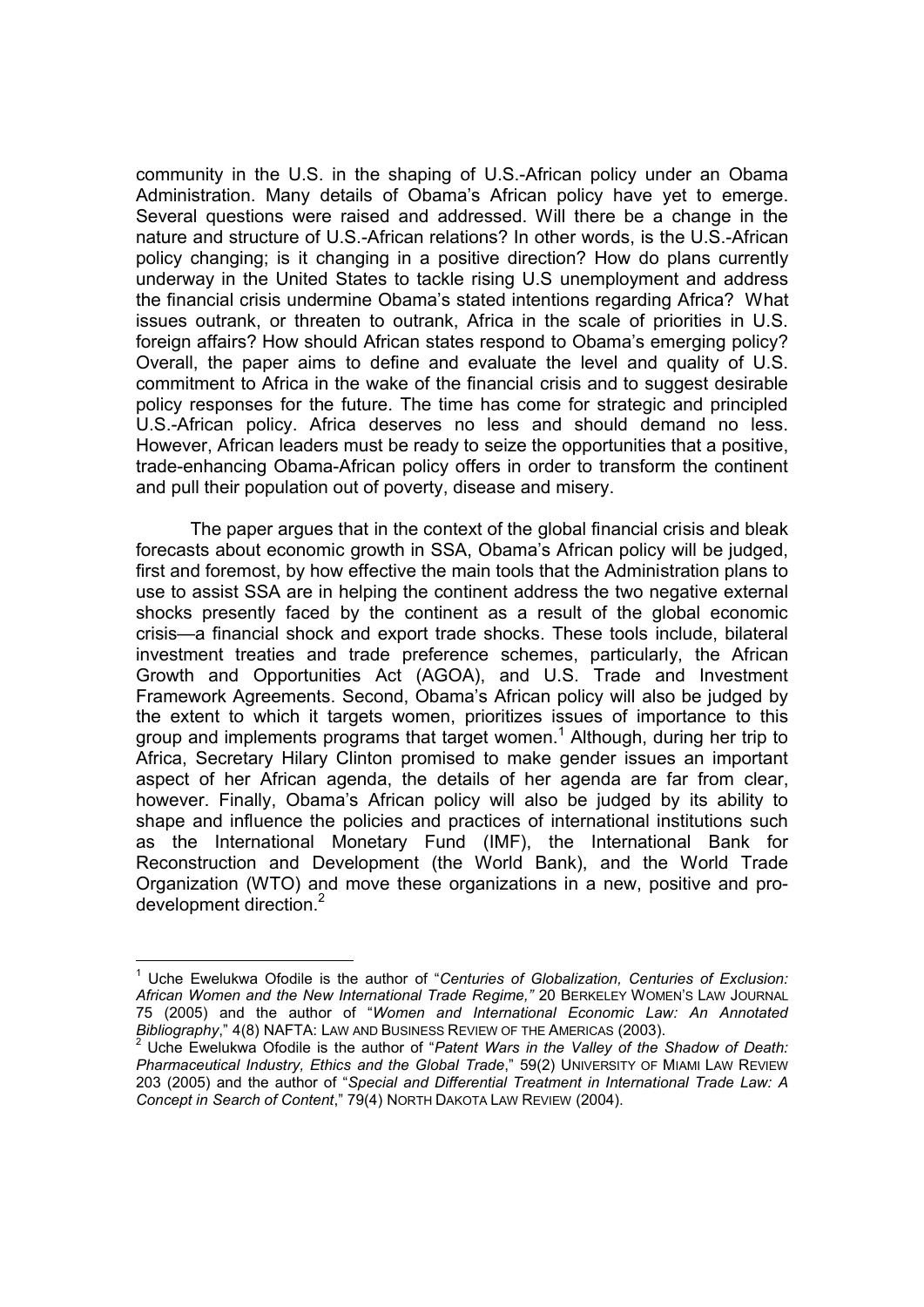## **II. Africa and the Global Financial Crisis**

Countries in SSA have not been immune to the secondary effects of the global financial crisis. The crisis is having a direct impact on financial markets, foreign exchange markets and commodity markets in SSA. SSA's economic growth dropped from 6.9% in 2007 to 5.5% in 2008. In January of 2009, the International Monetary Fund (IMF) cut the organization's forecast for growth in SSA by 1.6% to 3.5%. The situation has grown increasingly worse. The latest projection for growth in SSA is a measly 1.7%. As a result of the financial crisis, trade opportunities are dwindling and private capital flows—foreign direct investment (FDI) inflow, portfolio equity flows and debt flows—into SSA have dropped significantly.

Overall, the global financial crisis appears to have induced two negative external shocks in African countries: a financial shock and export trade shock. The financial shock (a financial crisis) is a result of the declining availability of credit and the increasing cost of securing international credit. The trade shock (an economic crisis) is a result of declining demand for African goods and the fall in commodity prices. Unless important mitigation, coping, and risk reduction strategies are urgently taken, the two shocks would seriously, and perhaps permanently, undermine Africa's growth and development prospects. Economists project weaker demand for Africa's exports, weaker export revenues, lower investments and growth rates, lower migrant remittances, and lost employments. What is needed are specific measures to reduce Africa's vulnerability to adverse changes in global finance and trade as well as a strengthening of the continent's resilience or coping mechanisms. Some necessary mitigation techniques that have been suggested include: closer monitoring of the impact of the crisis, expanding trade and avoiding creeping protectionism, and expanding trade finance. Regarding effective coping mechanisms, experts suggest: expanding self employment, technical assistance, and expanding domestic demand. Risk reduction strategies recommended include: expansion of South-South trade, promoting manufacturing, promoting tourism, investing in infrastructure, expanding access to finance, and encouraging financial innovation.

# **III. Trade and Investment Between U.S.-Africa: Trends**

What is the profile of U.S.-African trade and investment today; and, what room is there for improvement under the Obama Administration?

#### **a. U.S. Africa Trade Profile**

-

In 2008, U.S. total trade with Sub-Saharan Africa increased by 28 percent.<sup>3</sup> While U.S. exports to Africa stood at \$18.5 (a 29.2 percent increase

<sup>&</sup>lt;sup>3</sup> International Trade Administration, Department of Commerce, U.S.-Africa Trade Profile, available at: http://www.agoa.gov/resources/US\_African\_Trade\_Profile\_2009.pdf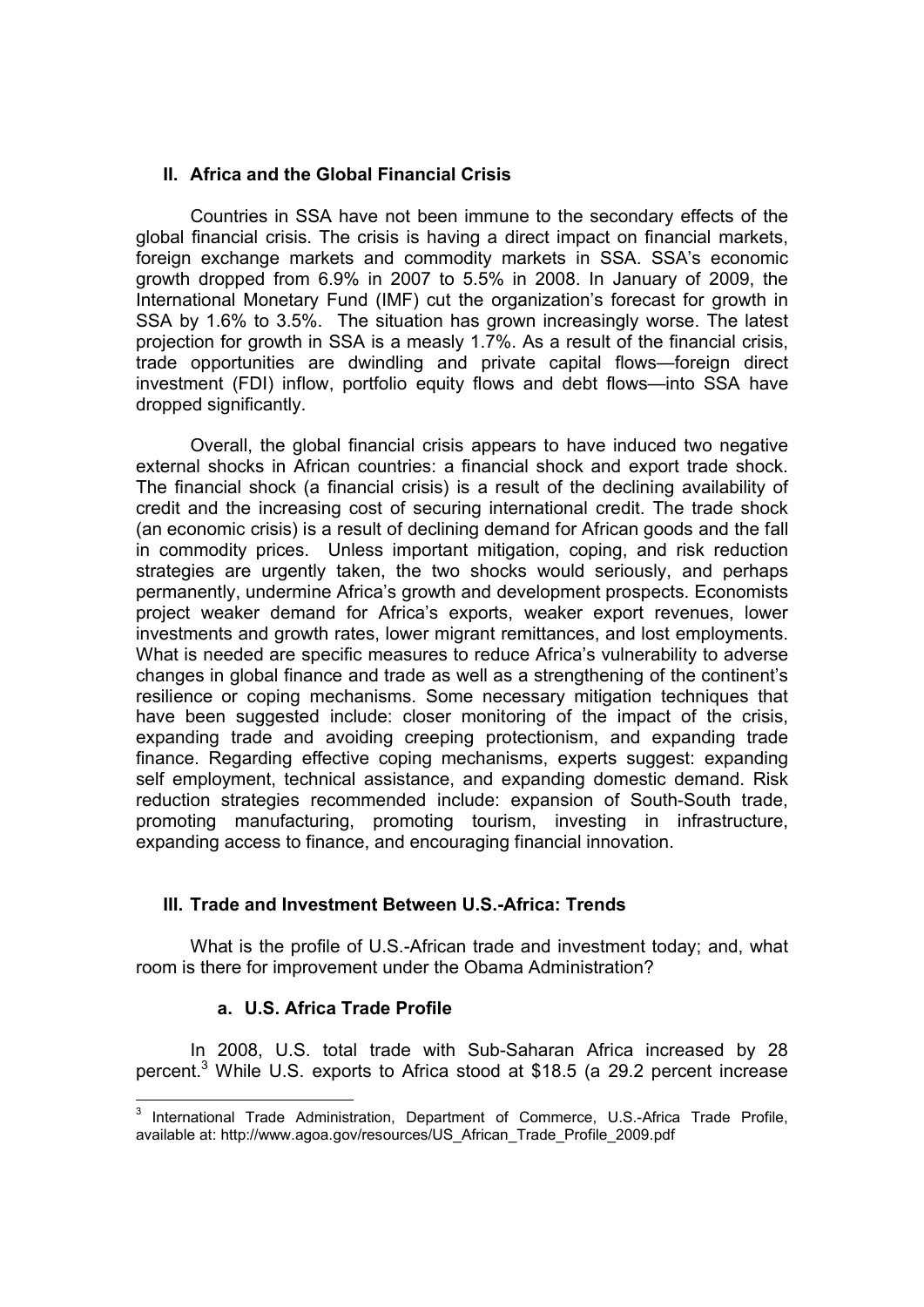from 2007), U.S. imports from Africa totalled a record 86.1 billion (a 27.8 percent increase from 2007). In 2008, the African Growth and Opportunity Act (AGOA) accounted for \$66.3 billion of U.S. imports from SSA.

Despite increases in U.S. imports from Africa, there is cause for concern. Crude oil imports accounted for 79.5 percent of U.S. total imports from SSA. Although U.S. imports under AGOA were 29.8 percent higher than in 2007, petroleum products accounted for the largest share of AGOA imports.<sup>4</sup> Petroleum products account for 92.3 percent of the overall AGOA imports. Thus, when fuel products are excluded, AGOA imports stand at a mere \$5.1 billion.<sup>5</sup> Worse, U.S. non-energy imports under AGOA favoured one country—South Africa—and concentrated on transportation equipments. Even more worrying, AGOA agricultural imports decreased by 7.9 percent, while AGOA textile and apparel imports declined by 10.4 percent.<sup>6</sup> Although the U.S. is Africa's largest single country market, SSA accounts for a mere three percent of U.S. merchandise imports; of these imports, 81 percent are petroleum products.

Thus, U.S. imports from Africa are highly concentrated in one sector (petroleum) and are highly concentrated among a small number of countries. Four countries alone—Angola, South Africa, Nigeria and Republic of Congo accounted for 83.7 percent of U.S. imports from Africa in 2008. Oil imports alone account for 82.8 percent (\$71.2 billion) of all U.S. purchases from Africa. A look at the top ten U.S. imports from Africa indicates that many countries in the region are completely ignored. The top ten imports are: Oil, Platinum, Motor Vehicles and Parts, Diamond, Iron and Steel, Woven and Knit Apparel, Ores, Cocoa, Organic Chemicals, and Petroleum Gases.

# **b. U.S.-Africa Investment Profile**

The U.S.-Africa investment profile is also grim. Overall, Africa trails other regions in terms of the volume of FDI the continent is able to attract. FDI flow into SSA represents an embarrassing 1.8 percent of worldwide inflow in 2007 and 6.6 percent inflow to developing countries. As with trade, the majority of FDI flow into Africa is concentrated in the oil and gas sector and the mining sector. Hence the largest recipients of FDI inflow are countries with large reserves of natural resources: Nigeria (\$12.5 billion), South Africa (\$5.7 billion), Sudan (\$2.4 billion), Equatorial Guinea (\$1.7 billion), Madagascar (\$997 million), and Zambia (\$984 million).

Regarding U.S. investment in Africa, the picture is bleak especially compared to U.S. investment in other regions. SSA accounts for less than one percent of U.S. direct investment position worldwide.<sup>7</sup> Moreover, six countries

<sup>1</sup> <sup>4</sup> *Id.*

<sup>5</sup> *Id.*, at 2.

 $6 \dot{I}$ 

<sup>7</sup> *Id.*, at 17.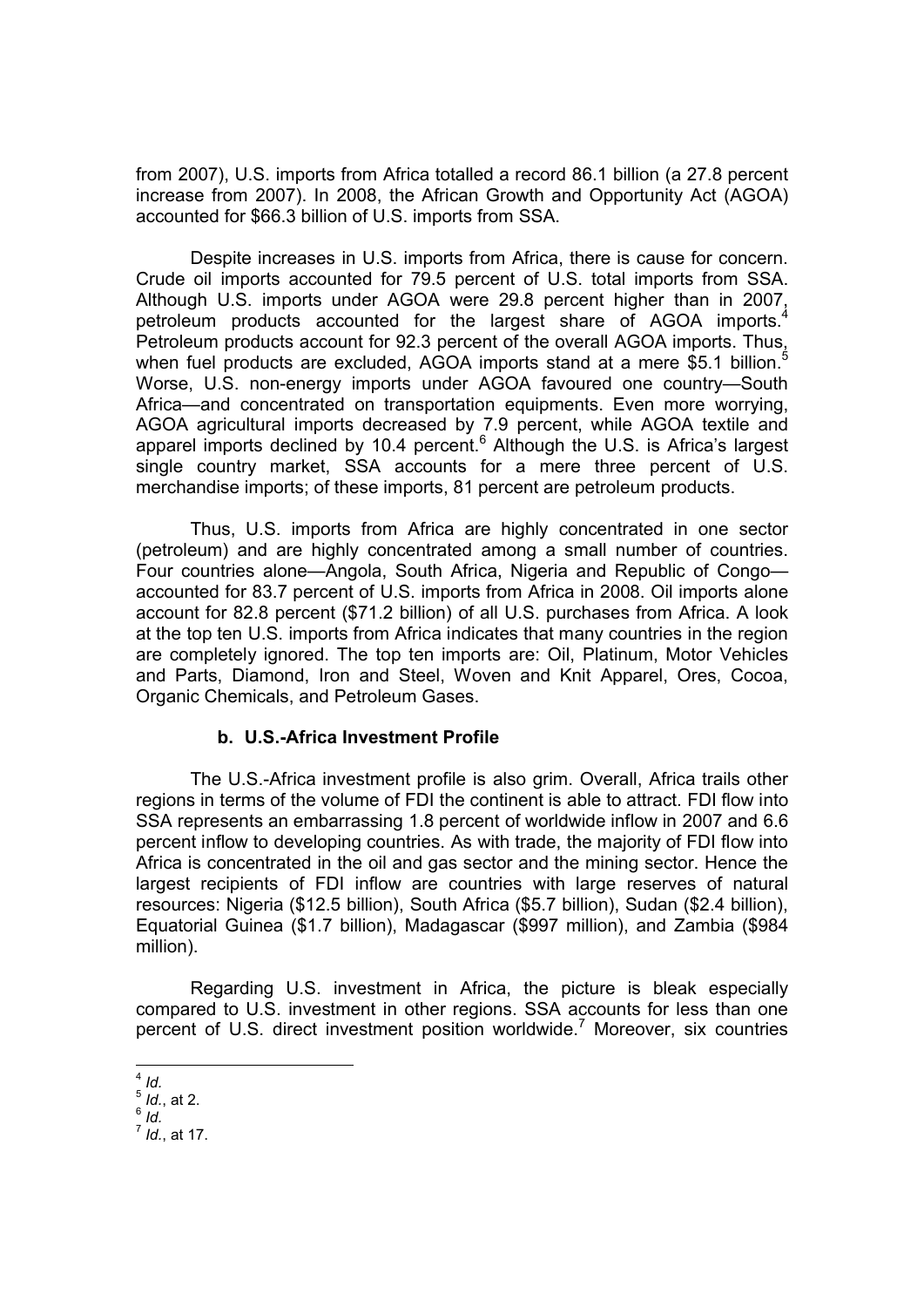account for 87.8 percent of U.S. FDI in Africa: South Africa (36.5%; \$4.8 billion), Mauritius (21.9%; \$2.9 billion), Equatorial Guinea (16.2%; \$2.2 billion), Angola (6.6%; \$876 million), Liberia (3.4%; \$456 million), and Gabon (3.2%; \$421 million).

## **IV. Obama's Emergent Africa Policy**

As a member and, later, Chair of the Senate Foreign Relations Committee's Subcommittee on European Affairs, President Obama championed several African causes. As a candidate for the U.S. presidency, Obama promised to place Africa squarely on his foreign policy agenda. As the President of the United States of America, public pronouncements by President Obama and his foreign affairs team, as well as his key appointments, suggest a positive change in U.S-African relations. However, the Administration has announced no specific initiatives that target Africa. While some of the new initiatives that the Administration has announced look promising, details are yet to emerge on how the initiatives will be developed and implemented. Thus, going beyond rhetoric, there is as yet very little cause for celebration. Even if the initiatives that have been announced are actually implemented, there are few guarantees that they will be effective and will tackle the real obstacles to Africa's development. Furthermore, tension between Obama's foreign policy pronouncements and measures underway in the US to address the financial crisis are a cause for concern. On the one hand, Obama has appointed African advocates to some of the highest positions in U.S. foreign affairs. On the other hand, under President Obama, Congress passed a USD 787 billion stimulus package bill featuring a "buy American" provision that essentially subsidizes American businesses and hurts foreign competition. Moreover, the U.S. is increasingly concerned about security on the African continent and is devoting a lot of attention to military aid and military issues within the context of AFRICOM in ways that may undermine the continent's trade, investment and development interests. $8$ 

## **President Obama's Key Appointments with Implications for Africa**

- **Hilary Clinton**: Secretary of State
- **Susan Rice** : U.S. Ambassador to the United Nations
- **Michelle Gavin**: Assistant Director for African Affairs for the National Security Council
- **Samantha Power**: Director for Multilateral Affairs, National Security Council
- **Scott Gration**: Special Envoy to Sudan

-

**Johnnie Carson**: Assistant Secretary of State for Africa

<sup>8</sup> Uche Ewelukwa Ofodile is the author of *Trade, Aid and Human Rights: China's Africa Policy in Perspective* in THE DYNAMICS OF TRADE: LAW AND ECONOMICS 265-284 (Sylvia M. Kierkegaard, ed., 2008).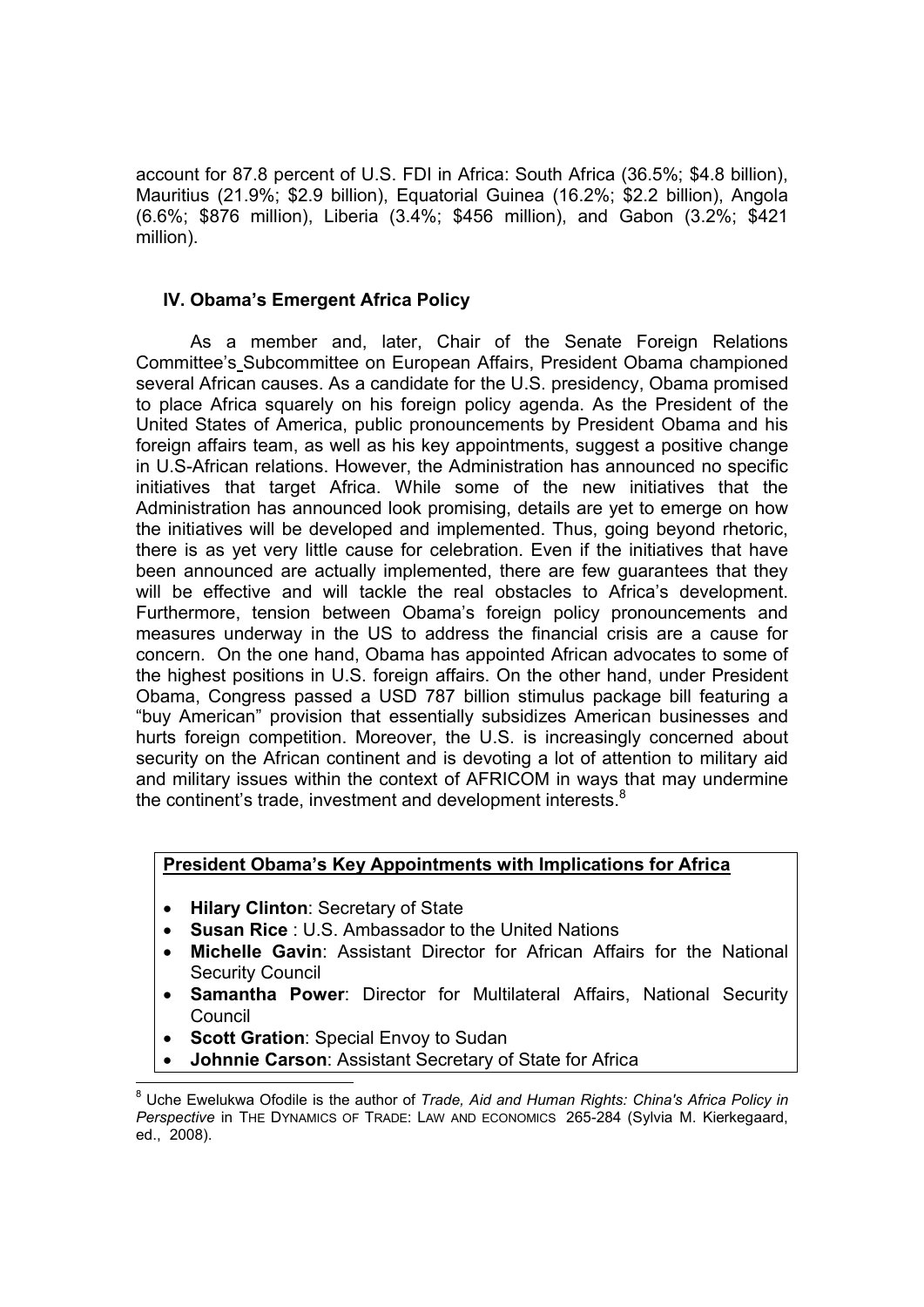- **Dr. Michael Battle**: Ambassador-Designate to the African Union
- **Walter Crawford Jones**: United States Executive Director, African Development Bank
- **Eric Goosby:** Global AIDS Coordinator
- **Phil Carter**: Acting Assistant Secretary for African Affairs (left office May 6, 2009)
- Dr. Rajiv Shah: Nominated as Administrator of the United States Agency for International Development (USAID).

From July 10 to July 11, 2009, President Obama paid a visit to Africa. On August 5, 2009, Secretary of State, Hillary Rodham Clinton, commenced a seven nation trip to Africa at the  $8<sup>th</sup>$  U.S. - Sub-Saharan Africa Trade and Economic Cooperation Forum (known as the AGOA Forum) in Nairobi, Kenya.<sup>9</sup> Both President Obama's July visit and Secretary Clinton's August visit arguably highlight the Obama Administration's commitment to making Africa a priority in U.S. foreign policy. Barely seven months into the new Administration, this is the earliest in any U.S. administration that both the President and the Secretary of State have visited Africa. In a speech to Ghana's Parliament on July 11, 2009.<sup>10</sup> President Obama addressed four areas that he considers critical to the future of Africa: democracy, opportunity, health, and the peaceful resolution of conflict. Present Obama:

- hinted at a future partnership between U.S. and Africa—one that is grounded in mutual responsibility and mutual respect,
- reiterated a pledge to substantially increase U.S. foreign assistance,
- suggested that "transformational change" was possible and that the U.S. will partner with Africa in building the necessary capacity for this change,
- promised support to "strong and sustainable democratic governments in Africa,"<sup>11</sup>
- promised a more targeted and efficient foreign assistance program, specifically hinting at a possible end to tied food aid, $12$
- hinted at possible help in addressing climate change.<sup>13</sup>

<sup>-</sup>In addition to Kenya, Secretary of State Hilary Clinton visited South Africa, Angola, the Democratic Republic of the Congo, Nigeria, Liberia, and Cape Verde.<br><sup>10</sup> President Obama, African's Future Is up to Africa, July 11, 2009.

<sup>&</sup>lt;sup>11</sup> Id., "America will not seek to impose any system of government on any other nation – the essential truth of democracy is that each nation determines its own destiny. What we will do is increase assistance for responsible individuals and institutions, with a focus on supporting good governance...."

Id., "By cutting costs that go to Western consultants and administration, we will put more resources in the hands of those who need it, while training people to do more for themselves. That is why our \$3.5 billion food security initiative is focused on new methods and technologies for farmers – not simply sending American producers or goods to Africa. Aid is not an end in itself."

*Id.*, "All of us – particularly the developed world – have a responsibility to slow these trends – through mitigation, and by changing the way that we use energy. But we can also work with Africans to turn this crisis into opportunity."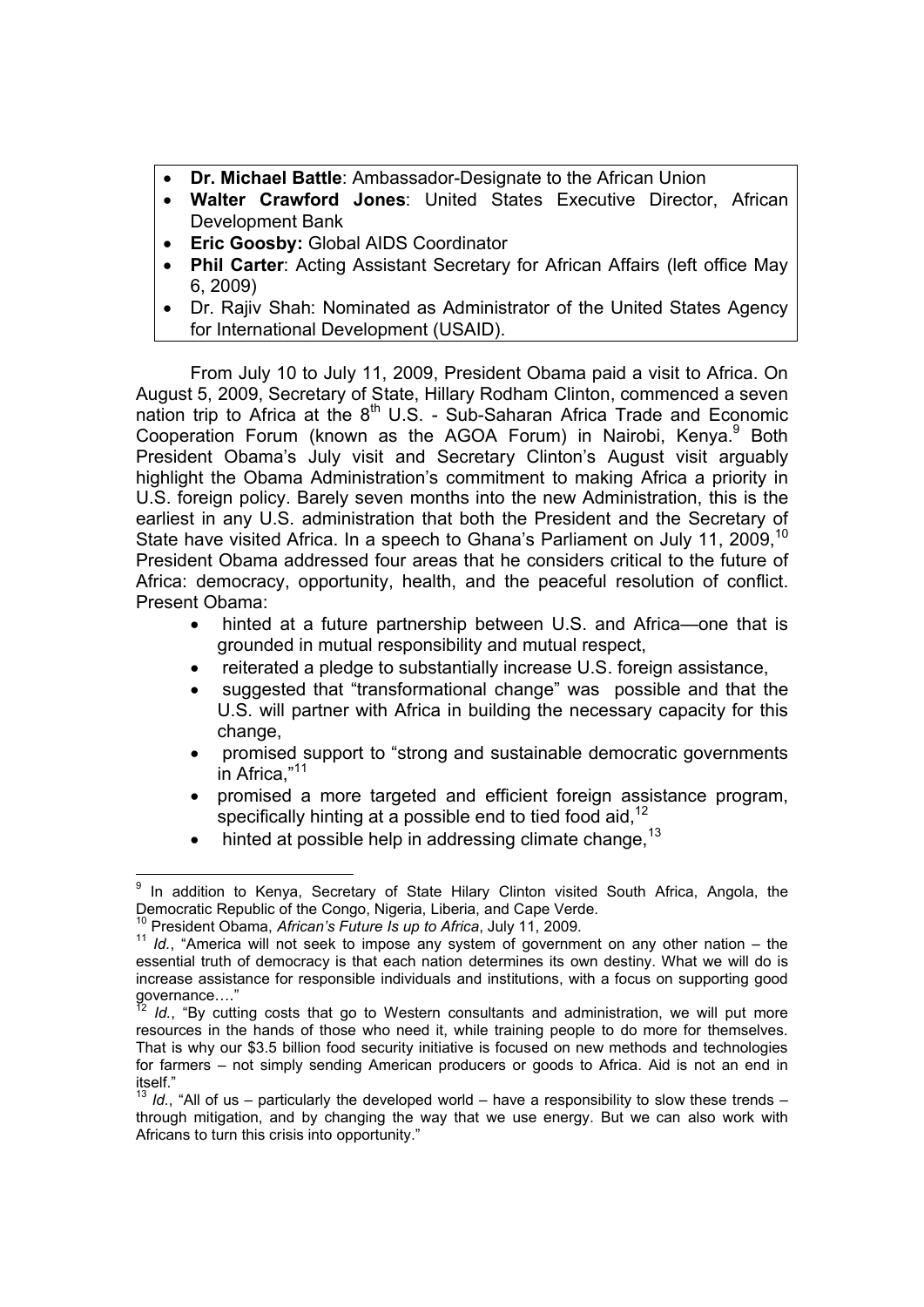- pledged to support global health initiatives in the region,  $14$  and
- pledged to support Africa's peace keeping initiatives "not just with words, but with support that strengthens African capacity."

With specific regards to trade and investment, President Obama was less specific. On the one hand, the President observed that "America can ... do more to promote trade and investment" with Africa, boldly suggested that "wealthy nations must open [their] doors to goods and services from Africa in a meaningful way," and promised that this will be the goal of his Administration. On the other hand, President Obama did not announce any new initiatives during his visit to Africa and conditioned what promises that were made on "good governance."

Although many promises were made, Secretary of State Hillary Clinton did not announce any new trade or investment initiatives during her seven nation Africa trip in August.<sup>15</sup> The point of the trip, according to the Secretary of State, was "to underscore the importance of Africa to the Obama Administration." Significantly, the Secretary was joined in Kenya by Secretary of Agriculture Tom Vilsack, U.S. Trade Representative Ron Kirk, Assistant Secretary for African Affairs Johnnie Carson, and three representatives of Congress: Congressman Donald Payne, Congressman Jim McDermott, and Congresswoman Nita Lowey. Like President Obama, the Secretary of State stressed "shared opportunity" and the need for good governance and transparency. Her remarks at the  $8<sup>th</sup>$  AGOA Forum on August 5, 2009, focused on four issues: trade, development, good governance and women. Regarding trade, even while acknowledging that AGOA "has not met its full potential,"—the fact that Africa accounts for only two percent of global trade, that African agricultural exports have declined in the past three decades, and the need for product diversification—the Secretary of State did not address these issues in any specific way. According to her, the Administration:

- is "exploring ways to lower global trade barriers to ease the burdens on African farmers and producers."
- will "strive to meet the G-20 leaders pledge in London to complete the Doha Round and make it a success."
- is "committed to working with our African partners to maximize the opportunities created by our trade preference programs."
- will "enhance ongoing efforts to build trade capacity across Africa."
- wants "to provide assistance to help new industries take advantage of access to [U.S.] markets."
- will "pursue public-private partnerships, leveraging the efforts of our export-import bank and OPEC and organizations like the

 $\overline{a}$ <sup>14</sup> *Id.*, America will support these efforts through a comprehensive, global health strategy. That is why my Administration has committed \$63 billion to meet these challenges. Building on the strong efforts of President Bush, we will carry forward the fight against HIV/AIDS."

<sup>&</sup>lt;sup>15</sup> In addition to Kenya, Secretary of State Hilary Clinton visited South Africa, Angola, the Democratic Republic of the Congo, Nigeria, Liberia, and Cape Verde.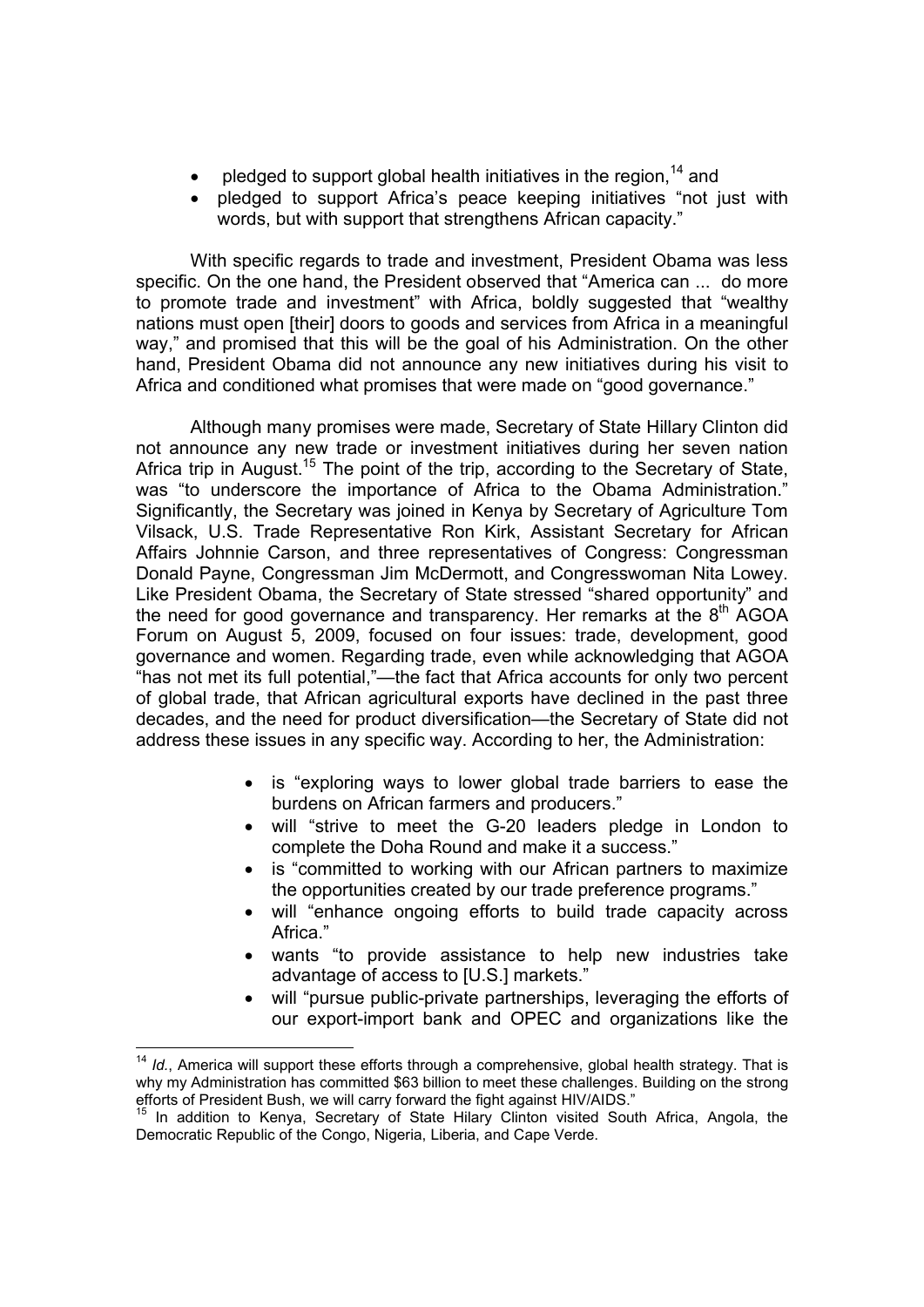Corporate Council on Africa that identify and invest in young entrepreneurs with innovative ideas,"

- is "on a path to double foreign assistance by 2014, but will spend the money differently."
- will "work to expand the number of bilateral investment treaties with African nations," and
- will "create stronger and more sensible links between [U.S.] trade policies and [U.S.] development strategies."

Two months latter, at the Corporate Council on Africa's Seventh Biennia U.S.- Africa Business Summit on October 1, 2009, the Secretary of State told attendees that "the Obama Administration has strategies to help spur economic development in Sub-Saharan Africa and create conditions that will improve the lives of the African people." Five areas of concern were emphasized in her speech: trade, development, good governance, energy security and public/private partnership. Again, no new Africa-specific initiatives were announced.

Thus far in their public statements, therefore, President Obama and his team have emphasized six themes: trade, development, good governance, energy security, women, and public/private partnership. Regarding trade, no noticeable action has been taken to address core trade-related issues of concern to SSA countries such as, crippling subsidies, preference erosion, the need to diversity African exports, complex and narrow rules of origin, expanded market access for key African exports, and the Doha Round negotiations more generally. Regarding investment, there are hints at future moves by the Administration to conclude bilateral investment treaties with countries in SSA. In her AGOA remarks, the Secretary of State stated: "We will work to expand the number of bilateral investment treaties with African nations, one of which Ambassador Kirk and I will be signing this afternoon." And, in her remarks at the Corporate Council on Africa's Seventh Biennia U.S.-Africa Business Summit on October 1, 2009, she told the audience that the U.S. is "look[ing] forward to more bilateral investment treaties like the one [it] signed with Mauritius" in August. Even on the issue of investment, the Secretary of State did not indicate whether the controversial U.S. 2004 Model Bilateral Investment Treaty will guide future treaty discussions or whether a radical reform of the U.S. BIT program was in the offing.

Energy security—the third pillar—in the Administration's African strategy is not totally clear but could mean an intensification of the scramble for Africa's oil resources. In August, the position of Coordinator for International Energy Affairs—a new position in the State Department—was created. The U.S. is also making impressive overtures to Angola. During her visit to Angola on August 9- 10, 2009, the Secretary of State and her Angolan counterpart "discussed ways to deepen and strengthen … energy partnership." The Secretary of State also held talks with the Angolan petroleum minister "to explore ways to advance energy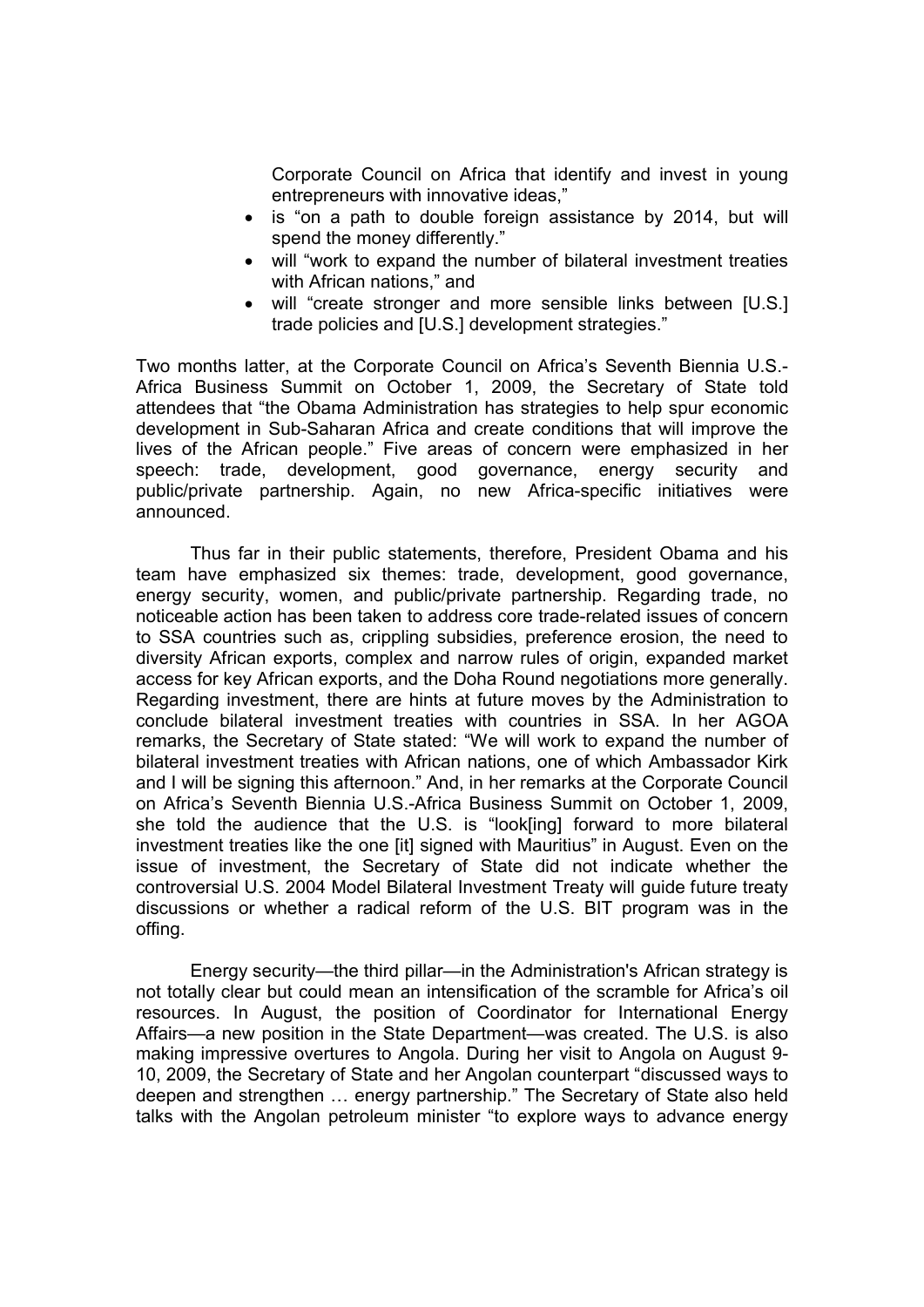security while ensuring that energy resources are a force for development and progress in Angola and Africa." On November 16, U.S. and Angola inaugurated consultative meetings under a new Strategic Partnership Dialogue that will consist of regular bilateral working group meetings to discuss issues of mutual concern. The two working groups on November 16—the first within the Strategic Partnership Dialogue—were: (1) Security Cooperation; and (2) Energy Cooperation. In a November 17 address commemorating "U.S.-Angola Day" at the Woodrow Wilson Center for International Scholars in Washington, Assistant Secretary of State for African Affairs, Johnie Carson, said, "The United States and Angola have always enjoyed close collaboration in the energy field, where Angola has been a major supplier of U.S. crude oil and where American private sector companies have been major investors." It is reported that the U.S. Embassy in Luanda, in partnership with the Angolan Energy Ministry, is arranging for a U.S. expert on renewable energy to visit Angola in February 2010.

Will energy security provide the framework for addressing renewable energy issues and provide tools that will help SSA countries mitigate the effects of climate change? Will an energy security initiative mean that the Administration will support renewable energy technology transfer to SSA countries? Does it mean that the Administration will work to ensure that transnational oil companies operating in SSA are socially responsible and are held accountable? Not too clear. While visiting Nigeria, the Secretary of State merely told her audience that she "*will* be *reaching out* to the energy companies here who do business in the Niger Delta *to figure out what we can do* to try to resume a more productive outcome for the people of the Niger Delta in the production of energy." Also, the Administration plans to "help new producers devise transparent revenue management systems," and in September contributed \$6 million to the World Bank's multi-donor trust fund for the Extractive Industries Transparency Initiative. "Africa is key to the United States and to global energy security," the Secretary of State observed in

#### **President Obama's Africa Policy Timeline**

- **September 30, 2008**: Whitney Schneidman "*Africa: Obama's Three Objectives for Continent*" 16
- **February 2009**: Hilary Clinton's Confirmation Hearing -- Testimony as Secretary of State-designate
- **March 20, 2009**: Memorandum on Deferred Enforced Departure for Liberians
- **May 13, 2009**: The Global Food Security Act of 2009(S. 384) introduced.
- **June 2009**: The State Department and USTR request the establishment of a Subcommittee to review the Model BIT.

<sup>&</sup>lt;sup>16</sup> Whitney Schneidman was an adviser on Africa to the campaign to elect Senator Barack Obama as President of the United States.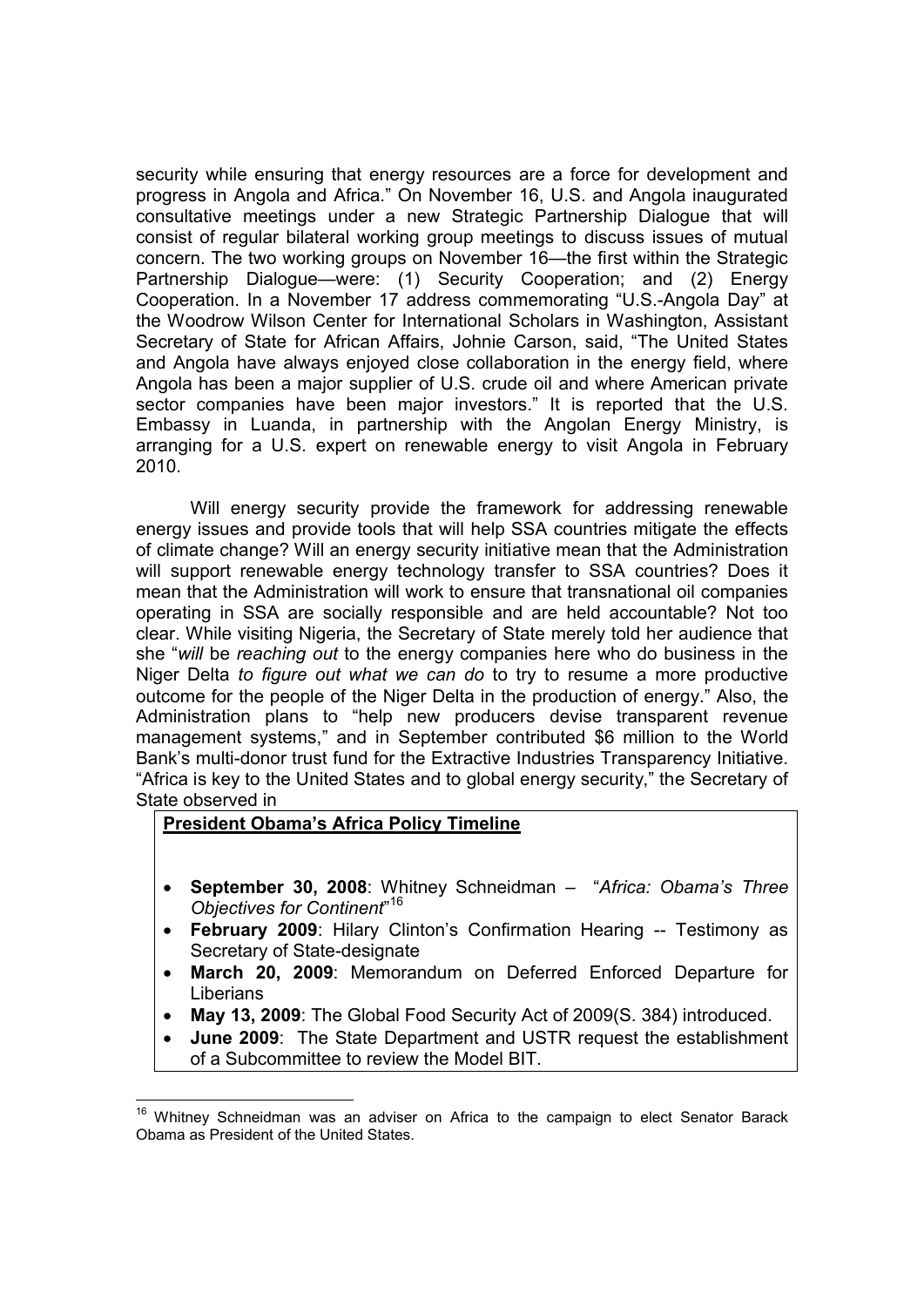- **July 8-10**: L'Aquila Joint Statement on Global Food Security.
- **July 9**: President Obama's announcement of a multibillion dollar food security initiative for Africa
- **July 10-11**: President Obama's first visit to SSA since taking office as the president of the United States
- **July 26: The Foreign Assistance Revitalization and Accountability Act of 2009 (S. 1524) introduced.**
- **August 5-18, 2009**: Secretary of State Hilary Clinton seven nation Africa Trip
- **August 5, 2009**: [United States launches investment treaty negotiations](http://www.state.gov/r/pa/prs/ps/2009/aug/126888.htm)  [with Mauritius](http://www.state.gov/r/pa/prs/ps/2009/aug/126888.htm)
- **September 25:** PEPFAR, USAID and General Mills Partner to Improve Food Processing in Africa
- **September 26:** A Proposal from UN Secretary General Ban Ki-moon and United States Secretary of State Hillary Clinton
- **September 28:** Unveiling of the Global Hunger and Food Security Initiative: Consultation Document
- **September 30:** Report of the Advisory Committee on International Economic Policy Regarding the Model Investment Treaty
- **October 19, 2009**: Statement of President Barack Obama on Sudan **Strategy**
- **October 24, 2009**: Renewal of a Declaration of a National Emergency with Respect to Sudan
- **October 28**: United States and Uganda Sign Open-Skies Agreement
- **November 9:** Senate Resolution 312 Expressing the sense of the Senate on empowering and strengthening the United States Agency for International Development (USAID)
- **November 10:** Dr. Raj Shah appointed as the Administrator of the United States Agency for International Development (USAID)
- **November 16**: U.S. and Angola Hold Strategic Partnership Dialogue Meetings

October. However, it is not too clear what the Obama Administration plans to do to ensure that Africa's resources bless not just the West but Africa as well.

U.S. African policy cannot, however, be wholly judged by statements and commitments that President Obama and the Secretary of State made during their respective visits to Africa. Since January, a lot of initiatives have been announced and new legislations introduced in the Senate that could have wideranging implications for Africa. These include:

- review of the U.S. bilateral investment program
- unveiling of the Global Hunger and Food Security Initiative
- introduction of the Global Food Security Act of 2009 (S.384)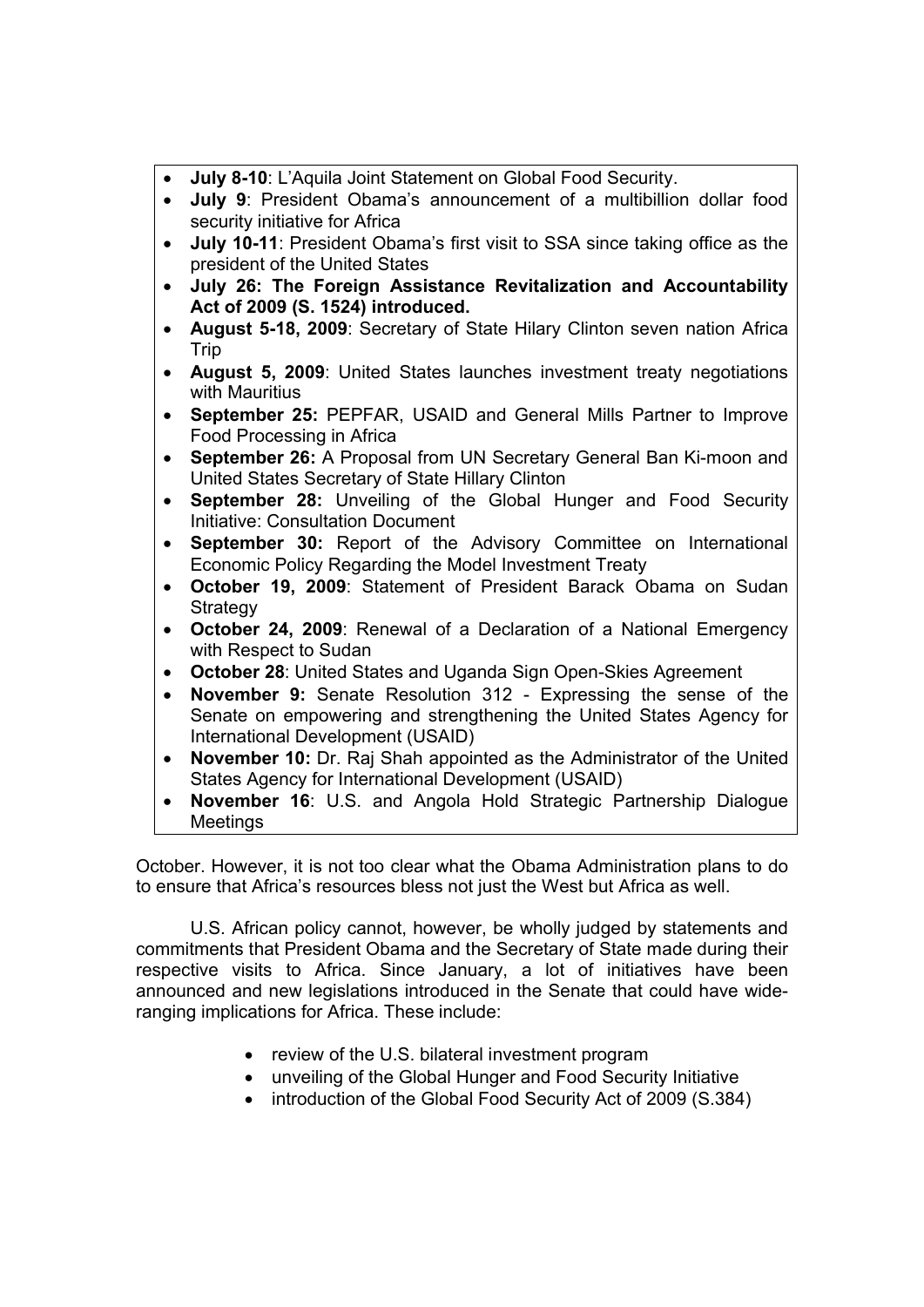- introduction of the Foreign Assistance Revitalization and Accountability Act of 2009 (S.1524)
- first-ever Quadrennial Diplomacy and Development Review

The devil is in the detail and there is much that is yet to be worked out regarding the Administration's initiatives and the new bills introduced in the Senate. Will the review of the 2004 Model BIT bring about radical reform in the U.S. BIT Program? Will the Global Food Security Act of 2009 and the Foreign Assistance Revitalization and Accountability Act of 2009 get Senate approval? Will the Global Hunger and Food Security Initiative target the problems faced by small farmers in Africa, particularly women, taking into account the views of those most affected by the problem? Much remains to be seen.

# **V. Trade and Investment Agreement**

Four types of trade and investment agreements feature strongly in U.S. trade and investment policy: Trade and Investment Framework Agreements (TIFA), bilateral investment treaties (BITs), Free trade agreements (FTAs), and multilateral trade agreements. Since President Obama assumed office, the U.S. has signed one TIFA with a country in SSA and has launched bilateral investment treaty (BIT) negotiations with another. On 15 May, 2009, the USTR and Angola Minister of External Affairs Assunção Afonso de Sousa dos Anjos signed a Trade and Investment Framework Agreement (TIFA). On August 5, 2009, the United States launched BIT negotiations with Mauritius.<sup>17</sup> TIFA and BITS are not new foreign policy tools, however, and are, arguably, of questionable utility to countries in SSA.

# **a. Trade and Investment Framework Agreements**

For the U.S., TIFAs "provide strategic frameworks and principles for dialogue on trade and investment issues between the United States and the other parties to the TIFA."<sup>18</sup> Specifically, TIFAs "serve as a forum for the United States and other governments to meet and discuss issues of mutual interest with the objective of improving cooperation and enhancing opportunities for trade and investment."<sup>19</sup> Topics for consultation are wide-ranging and have usually included market access issues, protection and enforcement of intellectual property rights, labor, and the environment.

 $17$  U.S. Department of State, United States Launches Investment Treaty Negotiations with Mauritius, available at: http://www.state.gov/r/pa/prs/ps/2009/aug/126888.htm

Office of the United States Trade Representative, Trade and Investment Framework Agreements, available at: http://www.ustr.gov/trade-agreements/trade-investment-frameworkagreements

<sup>19</sup> *Id.*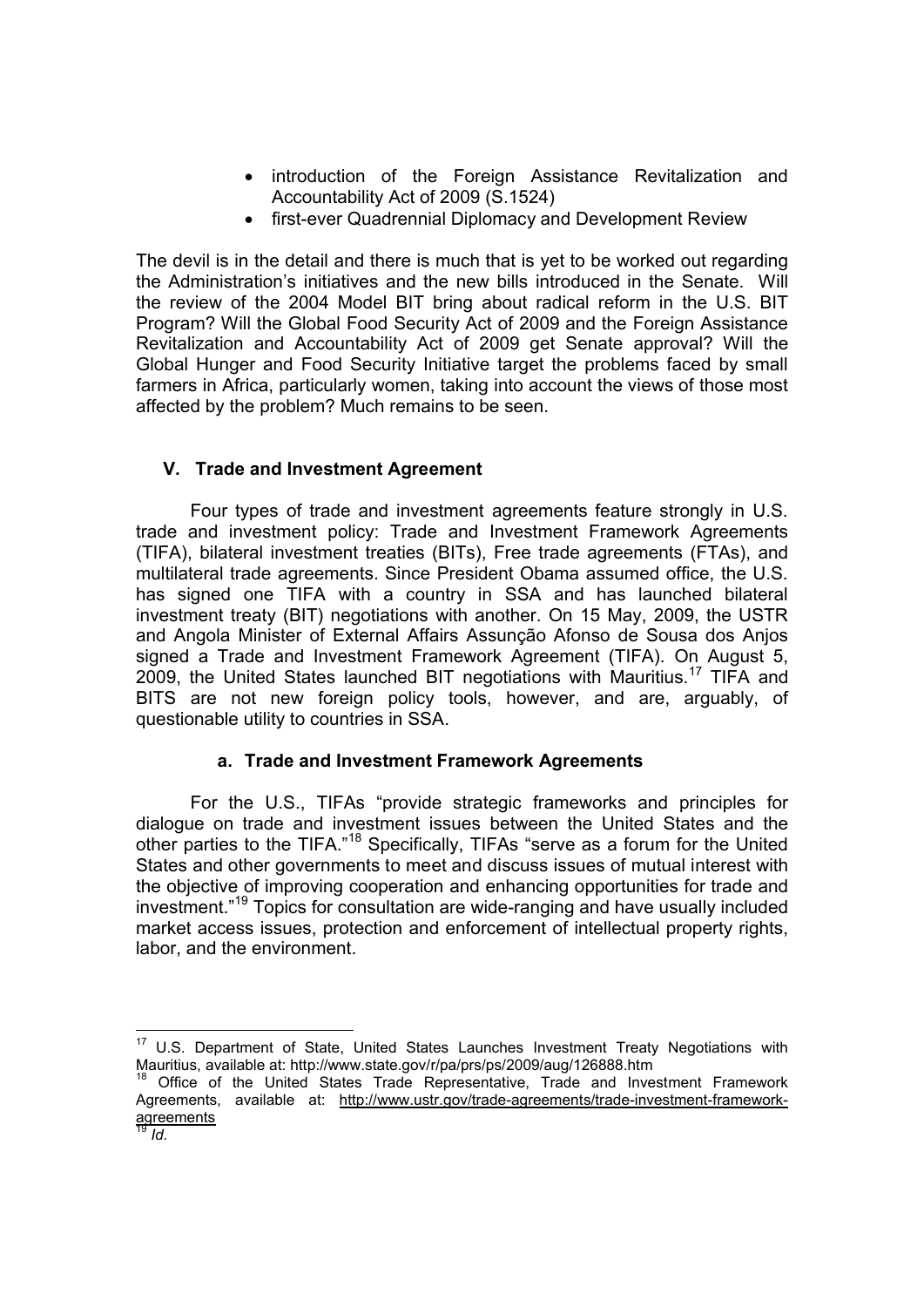Under previous administrations, the U.S. signed a total of 15 TIFA with countries and regional economic groups in Africa: the East African Community  $(2008)$ ,<sup>20</sup> the Common Market for Eastern and Southern Africa (2001),<sup>21</sup> Liberia  $(2007)^{22}$  Mauritius (2006),<sup>23</sup> Rwanda (2006),<sup>24</sup> Nigeria (2000),<sup>25</sup> Ghana (1999),<sup>26</sup> South Africa (1999),<sup>27</sup> the West African Economic and Monetary Union (???).<sup>28</sup> The U.S.-Angola TIFA is the first and only TIFA under the Obama Administration. In terms of their economic implications, TIFAs are really not very significant. Most TIFAs start with a preamble, the establishment of a body, comprising representatives of the Parties or their designees, which is expected to serve as a forum for consultation, and define the framework and modalities for meetings and consultation. For example, pursuant to Article Two of the U.S.-EAC TIFA, the Parties established "a United States-East African Community Council on Trade and Investment" ("the Council"). The Council is expected to meet "at such times and in such places as the Parties may agree." However, the Parties agreed to "endeavour to meet no less than once every two years." The Council has four specific functions: (1) "monitor trade and investment relations between [the Parties], identify opportunities for expanding trade and investment, and indentify relevant issues, such as those related to the protection of intellectual property rights, workers rights, and the environment, that may be appropriate for negotiations in an appropriate forum;" (2) "consider specific trade and investment matters of interest to the Parties;" (3) "identify and work to remove impediments to trade and investment between [the Parties];" and (4) "seek the advice of the private sector and civil society, where appropriate, on matters related to the Council's work." The U.S.-Angola TFIA, concluded under President Obama, follows the same pattern as earlier TFIAs. According to the Assistant Secretary of State for African Affairs Johnie Carson, "Under the trade and investment framework agreement, the United States and Angola will create a joint council to

 $20\,$ Trade and Investment Framework Agreement Between the East African Community and the Government of the United States (16 July 2008)

<sup>21</sup> *Agreement Between the Government of the United States of America and the West African Economic and the Common Market for Eastern and Southern Africa Concerning the Development* 

*of Trade and Investment Relations*. (29 October 2001). <sup>22</sup> *Trade and Investment Framework Agreement Between the United States of America and the* 

<sup>&</sup>lt;sup>23</sup> Trade and Investment Framework Agreement Between the Government of the United States of<br>America and the Government of the Republic of Mauritius (18 September 2006)

<sup>&</sup>lt;sup>24</sup> Trade and Investment Framework Agreement Between the Government of the United States of *America and the Government of the Republic of Rwanda Concerning the Development of Trade and Investment Relations (7 June 2006).*<br><sup>25</sup> Agreement Between the Government of the United States of America and the Government of

*the Federal Republic of Nigeria Concerning the Development of Trade and Investment Relations*   $(16$  February 2000).

<sup>26</sup> *Agreement Between the Government of the United States of America and the Government of the Republic of Ghana Concerning the Development of Trade and Investment Relations (26* February 1999).

<sup>27</sup> Agreement *Concerning the Development of Trade and Investment Between the Government of the Republic of South Africa and the Government of the United States* (18 Feb. 1999). <sup>28</sup> *Agreement Between the Government of the United States of America and the West African* 

*Economic and Monetary Union Concerning the Development of Trade and Investment Relations*.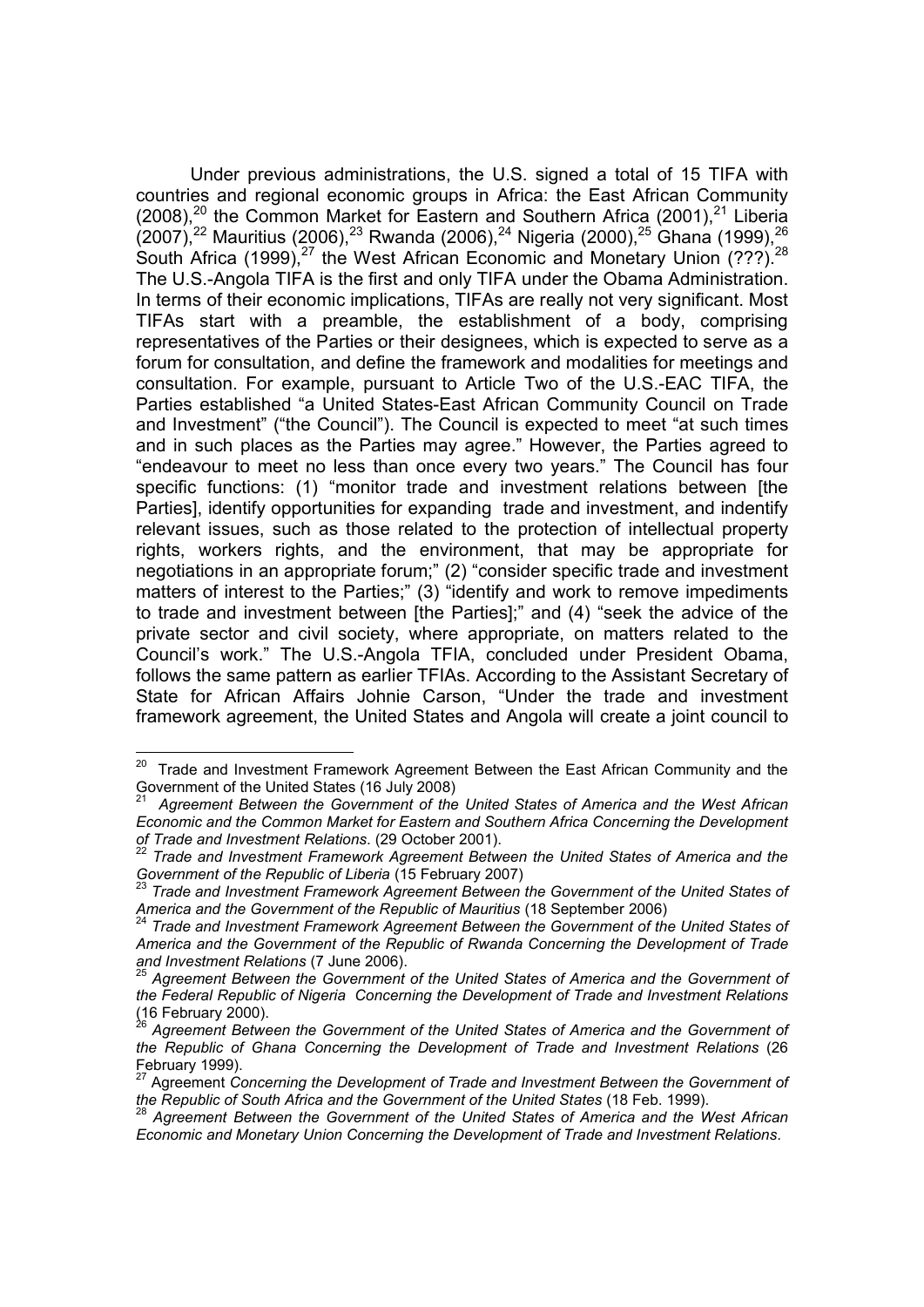address financial and business issues that include but are not limited to trade capacity building, intellectual property rights, environmental issues and enhancing the participation of small and medium-sized enterprises in trade and investment,"

#### **b. Bilateral Investment Treaties**

The U.S. BIT program was initiated in 1977 and is designed primarily to "encourage and protect U.S. investment in developing countries." Since the 1970s the U.S. has used BITs to protect private investment, to develop marketoriented policies in partner countries, and to promote U.S. exports. Out of a total of 40 U.S. BITs in force worldwide, the U.S. has five BITs in force in Sub-Saharan Africa. All five BITs were signed by previous administrations: Senegal (1983), $^{29}$  the Democratic Republic of Congo (1984), $^{30}$  Cameroon (1986), $^{31}$  the Republic of Congo (1990), $32$  Mozambique (1998). $33$  The U.S.-Rwanda BIT was signed in February 2008 and is still awaiting ratification by the Senate.

The launch on August 5 of negotiations of a BIT between the U.S. and Mauritius suggests that as in the past, BITs will be a tool of foreign policy under the Obama Administration. Indeed, at the launch of the BIT negotiations with Mauritius, Secretary of State, Hilary Clinton, remarked: "There are many ways that the Obama Administration intends to demonstrate its commitment to Africa.... But this investment treaty is a real example that we would like others to look at and see what steps need to be taken to move along this path with us.... And we hope to collaborate with other AGOA partners, such as Ghana, to deepen trade and investment ties—including work that could lead to bilateral investment treaties." The State Department has also noted that BITs "are one of the many tools that the Obama Administration is using to assist reform-minded African countries." Given this trend, should countries in SSA be worried? Would more BITs be in the interests of countries in the region? Is there a need for a review of the U.S. BIT program?

# **i. Background to BITs**

Since 1959 when the first BIT was signed, BITs have become the primary vehicle through which foreign direct investment is regulated today. BITs are typically signed between developed and developing countries, although treaties between developing countries exist. BITs rose in prominence to address the demise of the Hull Rule—the rule which provided that in the event of an expropriation, the host government was obliged to provide "prompt, adequate,

<sup>&</sup>lt;sup>29</sup> Signed December 6, 1983 and entered into force October 25, 1990.

 $30^{\circ}$  Signed August 3, 1984 and entered into force July 28, 1989.<br> $31^{\circ}$  Signed February 26, 1986 and entered into force April 6, 1989.<br> $32^{\circ}$  Signed February 12, 1990 and entered into force August 13, 1994.<br> $33^{\circ$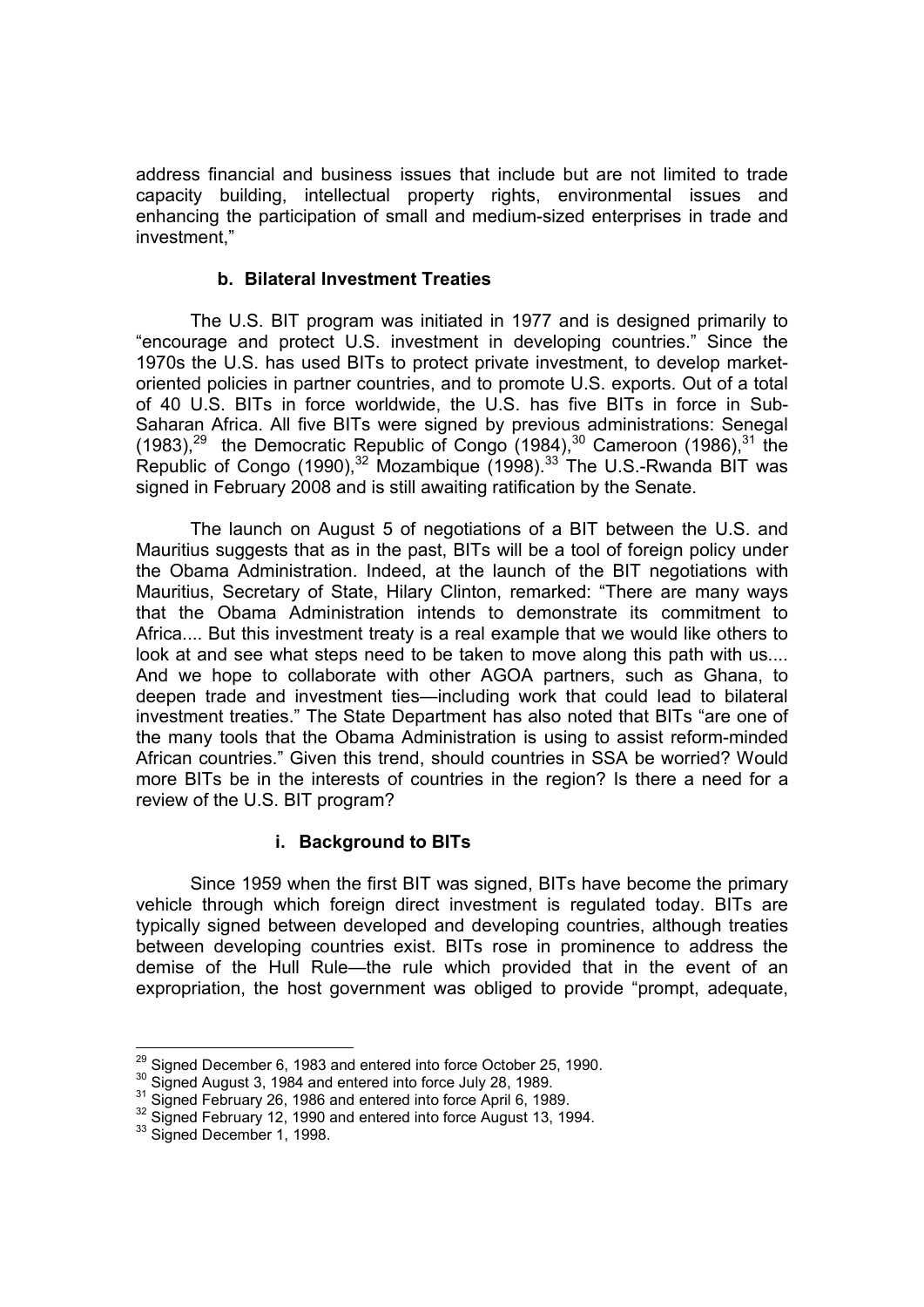and effective" compensation to the investor.<sup>34</sup> From the early 1960s through the mid 1970s, attack on the Hull Rule, from developing countries, was fierce and sustained. These attacks culminated in the adoption of a host of United Nations declarations and resolutions that, taken together, appeared to threatened the investment interests of capital-exporting nations. These include: the 1962 Resolution on Permanent Sovereignty over Natural Resources (Resolution 1803),<sup>35</sup> the 1973 Resolution on Permanent Sovereignty over Natural Resources (Resolution 3171), $36$  the 1974 General Assembly resolution declaring a New International Economic Order (Resolution  $3201$ ),  $37$  and the 1974 Charter of Economic Rights and Duties of States (Resolution 3281).<sup>38</sup> The U.S. is not the only country with an established BIT and has in fact signed far fewer BITs that the major European countries.

Thus, BITs arose and were developed by countries in response to efforts by developing countries to defeat the Hull Rule. BITs are also likely to maintain their dominant position for the foreseeable future given the failure of the OECD countries to agree on the contents of a Multilateral Agreement on Investment (MAI) and the fact that investment issues do not form part of the Doha Work Program. In short, BITs are very popular and are used by most developed countries as a tool to protect their investments in developing countries. Between 1959 and 1991, over 400 BITS were signed. Today, it is estimated that every country on the globe is a party to at least one BIT.

#### **ii. U.S. BIT Program: Overview**

 $\overline{a}$ 

The basic aims of the U.S. BIT program, according the information on the USTR website, are: "to protect investment abroad in countries where investor rights are not already protected through existing agreements (such as modern treaties of friendship, commerce, and navigation, or free trade agreements):<sup>"39</sup> "to encourage the adoption of market-oriented domestic policies that treat private

 $34$  The Hull Rule was expounded in a diplomatic note that one-time U.S. Secretary of State, Cordell Hull send to his Mexican Counterpart following Mexico's confiscation of various agrarian and oil properties between 1915 and 1940. In the said note, Hull stated: "The Government of the United States merely adverts to a self-evident fact when it notes that the applicable precedents and recognized authorities on international law support its declaration that, under every rule of law and equality, no government is entitled to expropriate private property, for whatever purposes, without the provision for prompt, adequate, and effective payment therefor." See 3 Green H. Hackworth, Digest of International Law 228, at 655-59 (1942). See generally, Andrew Guzman, Why LDCs Sign Treaties That Hurt Them: Explaining the Popularity of Bilateral Investment Treaties, 38 Va. J. Int'l L. 639 (1998).

 $35$  G.A. Res. 1803, U.N. GAOR,  $17<sup>th</sup>$  Sess., Supp. No. 17, at 15, U.N. Doc. A/5217 (1962), reprinted in 2 I.L.M. 223 (1963).

 $\overline{S}$  G.A. Res. 3171, U.N. GAOR, 28<sup>th</sup> Sess., Supp. No. 30, at 52, U.N. Doc. A/9030 (1974), reprinted in 13 I.L.M. 238 (1974).

 $G.A.$  Res. 3201, U.N.  $G A O R$ ,  $6<sup>th</sup>$  Special Sess., Supp. No. 1, at 3, U.N. Doc. A/9559 (1974), reprinted in 13 I.L.M. 715 (1974).

 $G.A.$  Res. 3281, U.N.  $G AOR$ , 29th<sup>th</sup> Sess., Supp. No. 31, at 50-55, U.N. Doc. A/9631 (1974), reprinted in 14 I.L.M. 223 (1975).

<sup>39</sup> *See* http://www.ustr.gov/trade-agreements/bilateral-investment-treaties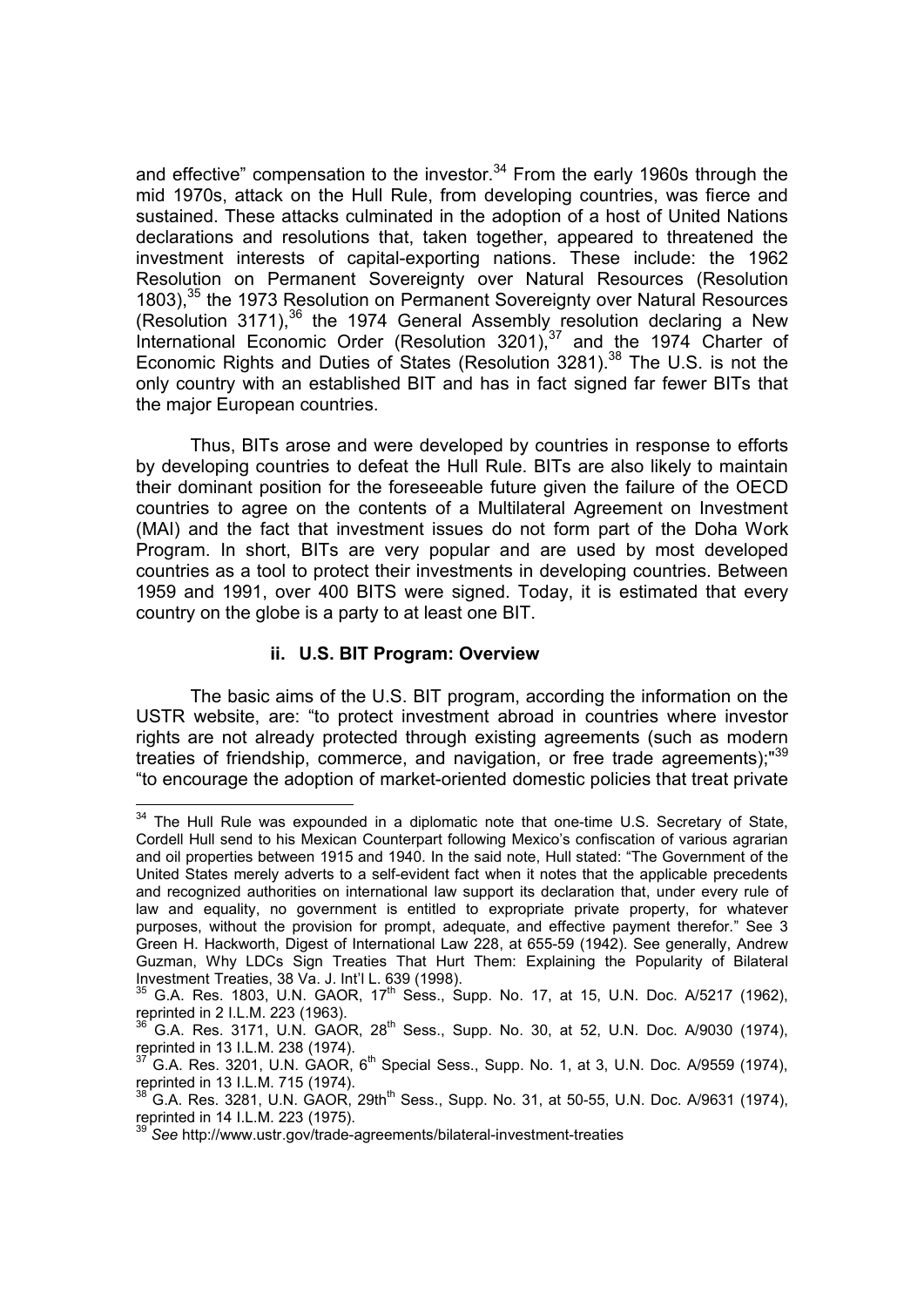investment in an open, transparent, and non-discriminatory way;<sup>"40</sup> and "to support the development of international law standards consistent with these objectives."<sup>41</sup> The U.S. BITs program is designed to offer investors six core benefits. First, U.S. BITs have a standard non-discrimination clause and afford investors the better of national treatment or the most favored nation treatment. Second, the BITs establish limits on the expropriation of investment and provide for payment of prompt, adequate, and effective compensation in the event of expropriation. Third, BITs provide for prompt and near unrestricted transferability of investment-related funds into and out of a host country. Fourth, BITs restrict the power of host countries to impose performance requirements as a condition for the establishment, acquisition, expansion, management, conduct, or operation of an investment. Fifth, BITs protect the right of investors to engage the top managerial personnel of their choice, regardless of nationality. Finally, U.S. BITs bypass host-country's domestic courts and provide for international arbitration.

The U.S. has a model BIT which was developed in 1981 and has undergone several modifications. The 2004 Model BIT is presently in use; although under Obama Administration a Subcommittee has been established to review the Model BIT. The 2004 Model BIT consists of a preamble and thirtyseven articles. Article 1 offers definitions of key terms such as "covered investment," "freely usable currency," and "investment." Investment is very broadly defined to cover "every asset that an investor owns or controls, directly or indirectly, that has the characteristics of an investment, including such characteristics as the commitment of capital or other resources, the expectation of gain or profit, or the assumption of risk." The definition covers hard investments as well as financial assets, intellectual property rights, and contractual rights ("licenses, authorizations, permits, and similar rights conferred pursuant to applicable domestic law"). Article 2 defines the scope and coverage of BITS. A broad scope is envisaged. The treaty applies to "measures *adopted or maintained* by a Party" relating to investors of the other Party and covered investments.<sup>42</sup> Of importance is the provision that a Party's obligation under the treaty shall apply to: "a state enterprise or other person when exercising any regulatory, administrative, or other governmental authority delegated to it by that Party" and "to the political subdivisions of that Party." Article 3 and 4 lay down the national treatment requirement<sup>43</sup> and the most-favored nation requirement<sup>44</sup>

 $40$  Id

<sup>10.&</sup>lt;br><sup>41</sup> *Id*.<br><sup>42</sup> 2004 Model BIT, Article 2(1)(a) and (b).<br><sup>43</sup> "Each Party shall accord to investors of the other Party treatment no less favorable than that it accords, in like circumstances, to its own investors with respect to the establishment, acquisition, expansion, management, conduct, operation, and sale or other disposition of investments in its territory." *Id.*, Article 3(1).<br><sup>44</sup> "Each Party shall accord to investors of the other Party treatment no less favorable than that it

accords, in like circumstances, to investors of any non-Party with respect to the establishment, acquisition, expansion, management, conduct, operation, and sale or other disposition of investments in its territory." *Id*., Article 4(1).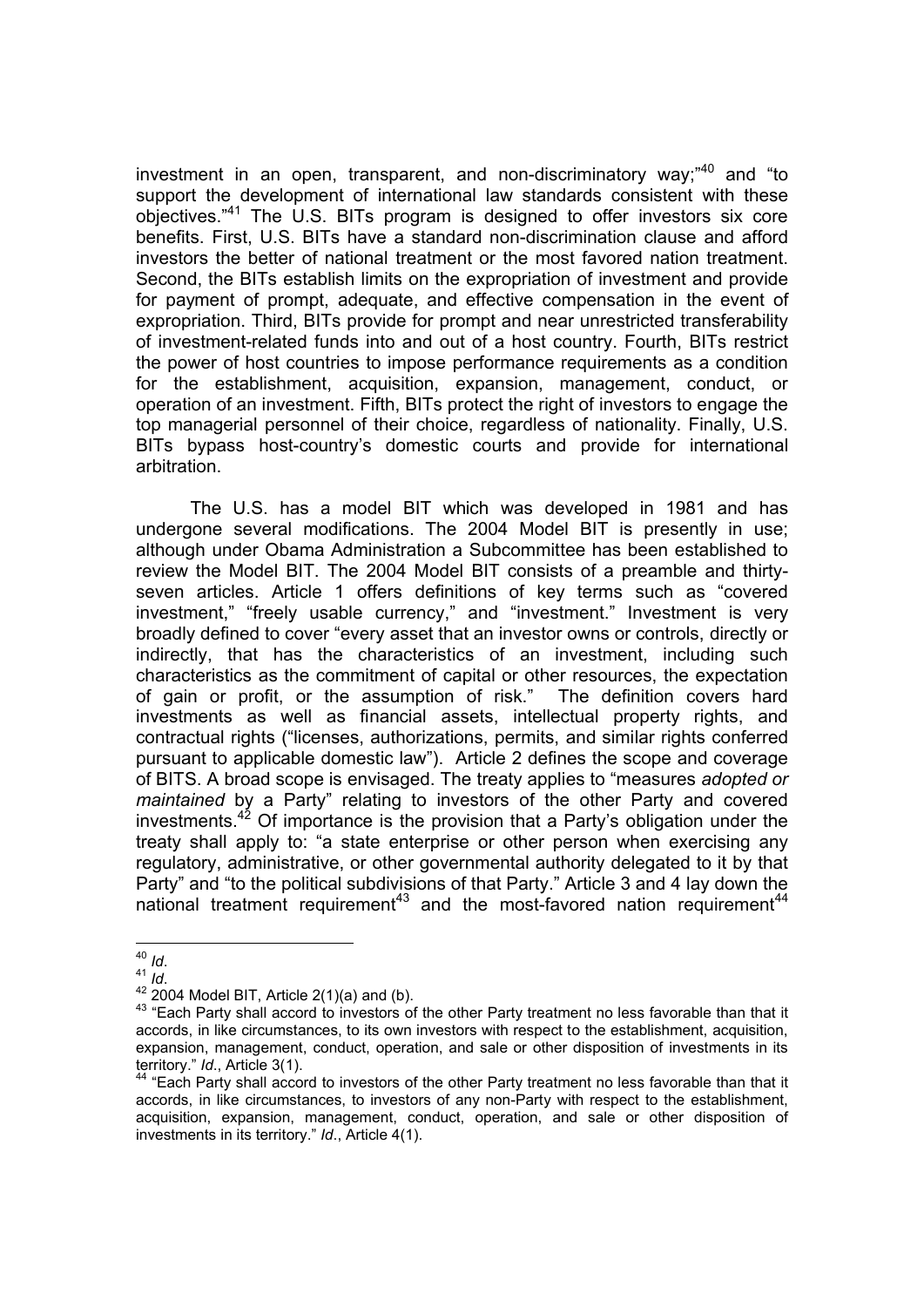respectively. Article 5 (Minimum Standard of Treatment) is significant and requires each party to a BIT to 'accord to covered investments treatment in accordance with customary international law, including fair and equitable treatment and full protection and security."<sup>45</sup> Fair and equitable treatment is defined to include "the obligation not to deny justice in criminal, civil, or administrative adjudicatory proceedings in accordance with the principle of due process embodied in the principal legal systems of the world."46 And, "full protection and security" requires each Party "to provide the level of police protection required under customary international law."<sup>47</sup>

Also significant for countries in SSA is Article 5(4) of the 2004 Model BIT which requires each Party to "accord to investors of the other Party, and to covered investments, non-discriminatory treatment with respect to measures it adopts or maintains relating to losses suffered by investments in its territory owing to armed conflict or civil strife." Article 6 prohibits the expropriation or nationalization except: "for a public purpose; in a non-discriminatory manner; on payment of prompt, adequate, and effective compensation; and in accordance with due process of law and Article 5 [Minimum Standard of Treatment]....<sup>"48</sup> The Article covers both direct expropriation and indirect expropriation "through measures equivalent to expropriation and nationalization." Article 8 deals with performance requirements and is extremely broad. Parties may not "impose or enforce [specified requirements], or enforce any commitment or undertaking, in connection with the *establishment, acquisition, expansion, management, conduct, operation, or sale or other disposition of an investment of an investor* of a Party or of a non-Party in its territory." Seven such requirements are expressly prohibited.<sup>49</sup> Article 9 prohibits Parties from requiring that "an enterprise of that Party that is a covered investment appoint to senior management positions natural persons of any particular nationality." The 2004 Model BIT also provides for the prompt publication of laws and decisions respecting investments (Article 10), imposes transparency obligation on Parties (Article 11), and introduces an environmental provision (Article 12) and a workers rights provision (Article 13). Perhaps the most significant aspects of the 2004 Model BIT are the provision relating to dispute settlement. Only investor-state and state-state arbitration is

1

<sup>&</sup>lt;sup>45</sup> *Id.*, Article 5(1)<br><sup>46</sup> *Id.*, Article 5(2)(a).<br><sup>47</sup> *Id.*, Article 5(2)(b).<br><sup>48</sup> *Id.*, Article 6(1).<br><sup>49</sup> These are the requirements: (i) "to export a given level or percentage of goods or services;" (ii) "to achieve a given level or percentage of domestic content;" (iii) to purchase, use, or accord a preference to goods produced in its territory, or to purchase goods from persons in its territory;" (iv) "to relate in any way the volume or value of imports to the volume or value of exports or to the amount of foreign exchange inflows associated with such investment;" (v) "to restrict sales of goods or services in its territory that such investment produces or supplies by relating such sales in any way to the volume or value of its exports or foreign exchange earnings;" (vi) "to transfer a particular technology, a production process, or other proprietary knowledge to a person in its territory;" or "to supply exclusively from the territory of the Party the goods that it produces or the services that it supplies to a specific regional market or to the world market."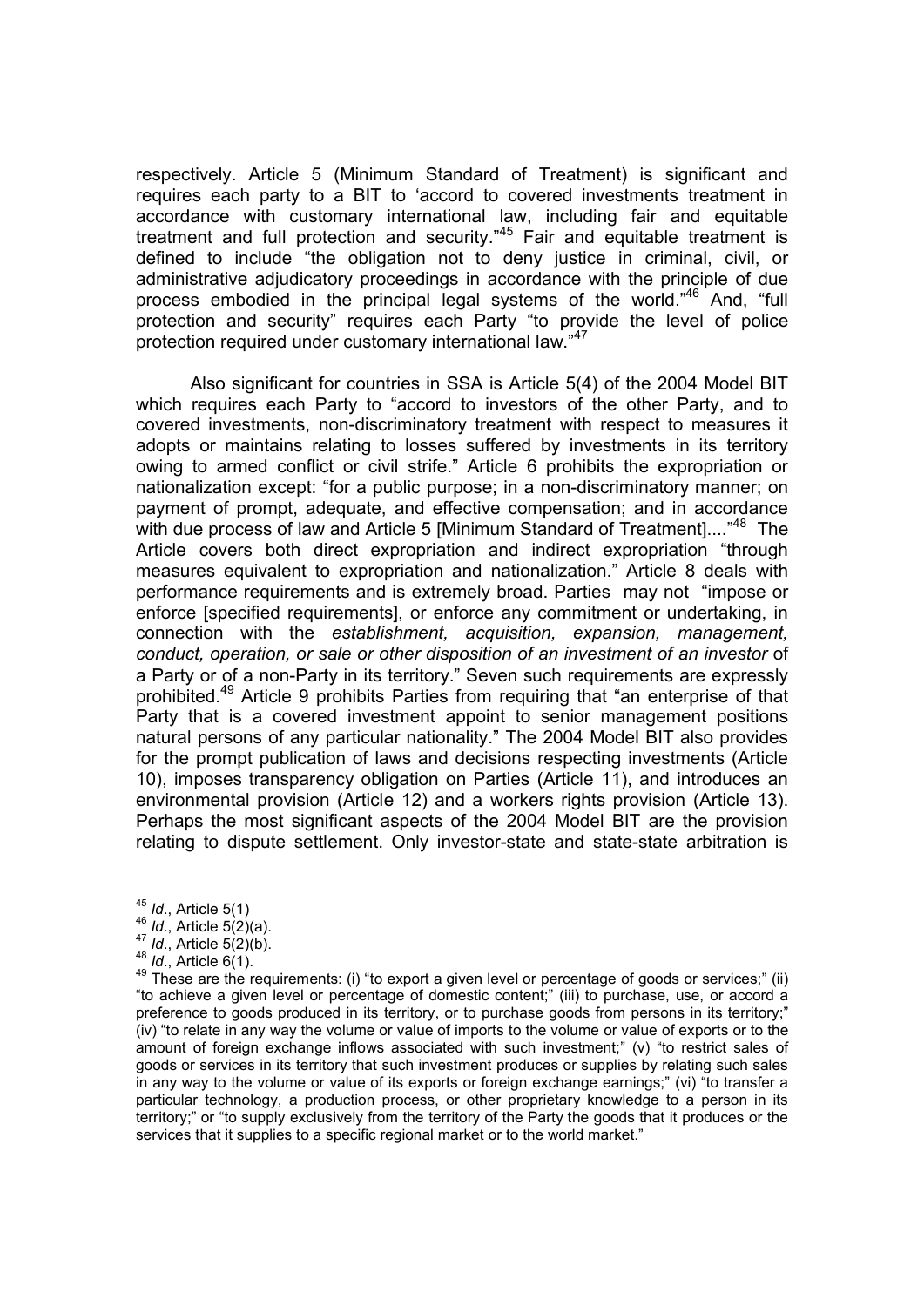envisaged. In other words, the resolution of disputes in the domestic courts of host governments is not required or envisaged.

## **iii. The U.S.-Mozambique BIT and the U.S.-Rwanda Treaty**

The U.S.-Mozambique BIT is based on the 1994 U.S. Model BIT and "satisfie[d] the U.S. principal objectives in bilateral investment negotiations."<sup>50</sup> Investment is broadly defined and covers hard assets and intangible assets such as intellectual property rights and contractual rights.<sup>51</sup> The treaty follows the 1994 Model BIT closely providing for: national treatment and MFN (Article II), prohibition against expropriation (Article III), free and unrestricted transfer of assets (Article V), prohibition against performance requirements (Article VI), and investor-state arbitration (Article XI). One interesting provision in the U.S.- Mozambique treaty is Article IV which States: "Each Party shall accord national and most favored treatment to covered investment … as regards any measures relating to looses that investments suffer in its territory owing to war or other armed conflict, revolution, state of emergency, insurrection, civil disturbance, or similar events." Does such a clause make it impossible for Mozambique to claim force majeure in the event of a war that makes it impossible for the government to fulfill an investment contract?

Unlike the U.S-Mozambique treaty, the U.S.-Rwanda BIT is modeled after the 2004 Model BIT. Comparing both treaties, a noticeable shift towards BITs that afford stronger protection to U.S. investors is evident. In general, while the 1994 Model BIT consists of a preamble and thirteen articles, the 2004 Model BIT consists of a preamble and thirty-seven articles. There are other substantive differences between the two treaties. First, while the U.S.-Mozambique treaty envisages the settlement of investment disputes in the domestic court of the Party that is party to the dispute (Article IX), this is not an option under the U.S.- Rwanda treaty. Under the later, only two possibilities exist: investor-state arbitration and state-to-state dispute settlement. There is no obligation on an investor to exhaust domestic remedies. Second, the U.S.-Rwanda BIT contains a minimum standard of treatment (Article 5) clause which is absent in the U.S-Mozambique treaty. Article 5(1) of the U.S.-Rwanda BIT obliges each Party to "accord to covered investments treatments *in accordance with customary law*, including fair and equitable treatment and *full protection and security*."52 Third, the performance requirement in the U.S.-Rwanda BIT is much stricter. While in the U.S.-Mozambique treaty, such requirements "do not include conditions for the receipt or continued receipt of an advantage" (Article VI), Article 8(2) of the U.S.- Rwanda Treaty expressly stipulate that "Neither Party may condition the receipt or continued receipt of an advantage, in connection with the establishment,

<sup>&</sup>lt;sup>50</sup> Investment Treaty with Mozambique: Message from the President of the United States (2000).

<sup>50</sup> *Investment Treaty with Mozambique: Message from the President of the United States* (2000). <sup>51</sup> *Treaty Between the United States of America and the Republic of Mozambique Concerning the Encouragement and Reciprocal Protection of Investments*, Article I (d)(hereinafter "U.S.- Mozambique Treaty").

<sup>52</sup> *Emphasis added*.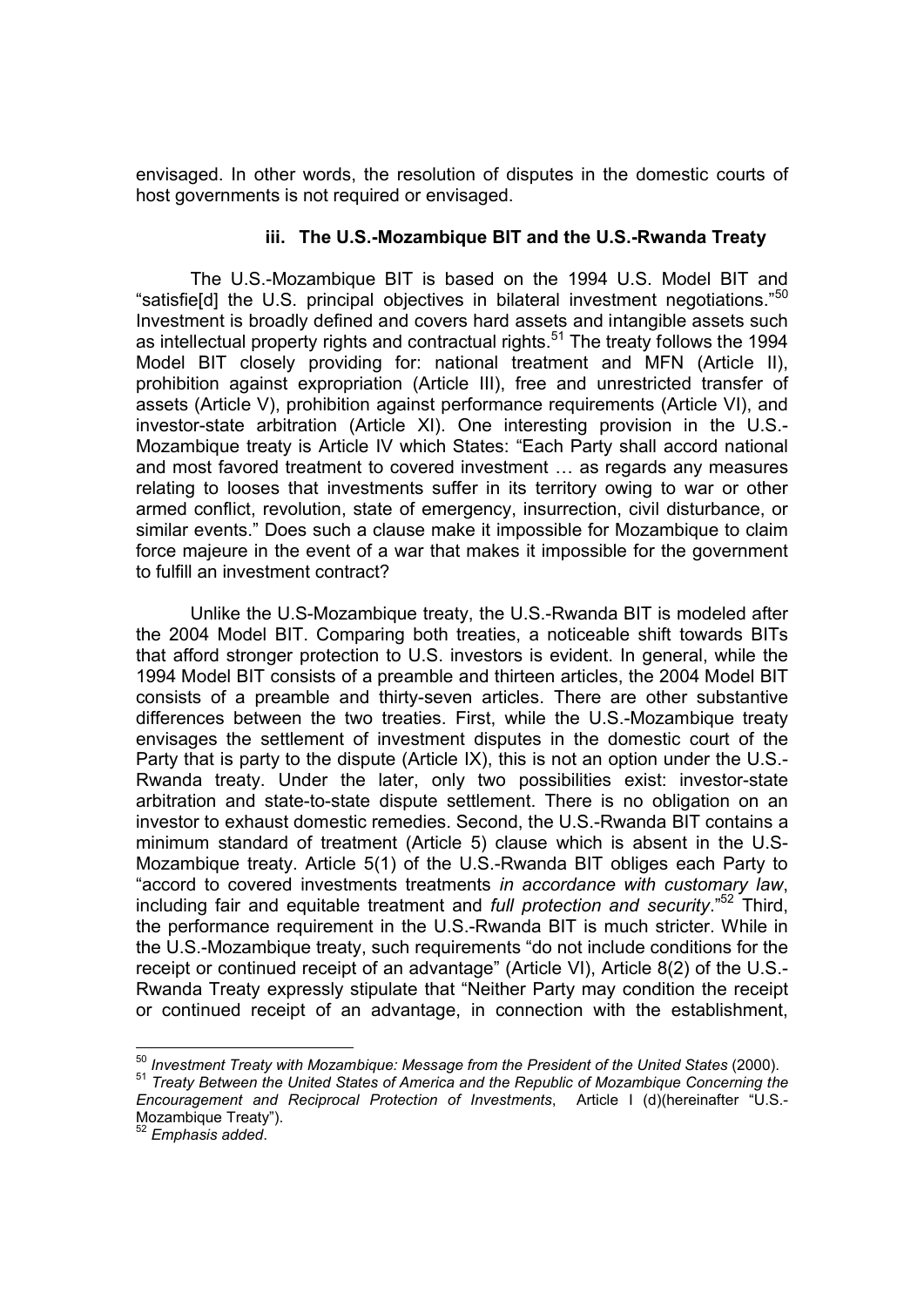acquisition, expansion, management, conduct, operation, or sale or other disposition of an investment in its territory of an investor of a Party or of a non-Party, on compliance with" requirements: "to achieve a given level or percentage of domestic content;" "to purchase, use, or accord a preference to goods produced in its territory, or to purchase goods from persons in its territory;" "to relate in any way the volume or value of imports to the volume or value of exports or to the amount of foreign exchange inflows associated with such investment;" or "to restrict sales of goods or services in its territory that such investment produces or supplies by relating such sales in any way to the volume or value of its exports or foreign exchange earnings." The U.S.-Rwandan BIT also has provisions on transparency (Article 11), provisions requiring prompt publications of laws and decisions respecting investment (Article 10), and provisions regarding the appointment of senior management and the board of directors (Article 9), all of which are absent from the U.S.-Mozambique treaty. This is not to suggest that the provisions of the 2004 Model BIT are all skewed in favour of foreign investors. Unlike the 1994 Model BIT, the 2004 Model BIT has a provision on the environment (Article 12) and another provision dealing with labor rights (Article 13).

In sum, BITs are not new in U.S. investment policy. Past administrations have used BITs and there is a clear indication that the Obama Administration will continue this trend. A comparison between the U.S.-Mozambique BIT and the U.S.-Rwanda BIT indicate a trend towards even stronger investor protection. As the U.S. commences BIT negotiations with Mauritius and as the U.S. "work[s] to expand the number of bilateral investment treaties with African nations," the 2004 Model Treaty, unless amended, will be the basis for negotiations. Whether this trend is in the long-term interest of African nations is the critical question that SSA countries must seriously consider. Whether treaties modelled after the 2004 Model Treaty equip African states with the tools needed to reduce their vulnerability to adverse changes in global finance and trade as well as strengthens their resilience or coping mechanisms in the face of deepening global financial crisis, is a question that must be addressed. Have BITs resulted in welfare gains for the countries in Africa that have ratified them? A more fundamental question is, do treaties modelled after the 2004 Model BIT constrain the ability of foreign governments to protect the public interest?

#### **iv. U.S. BIT Program: Areas of Concerns**

While the U.S. and other industrialized countries enter into BITs primarily to protect the investment of their citizens in developing countries and encourage free market reforms, developing countries see BITs primarily as a tool to promote investment. However, studies suggest that as a tool for promoting investment, BITs have been a failure. Several questions arise. Going through the 2004 Model BIT and a review of the six existing treaties between the U.S. and countries in SSA, areas of concern include: the broad definition of investment; the provisions on investor-state dispute resolution; the overly broad and much-expanded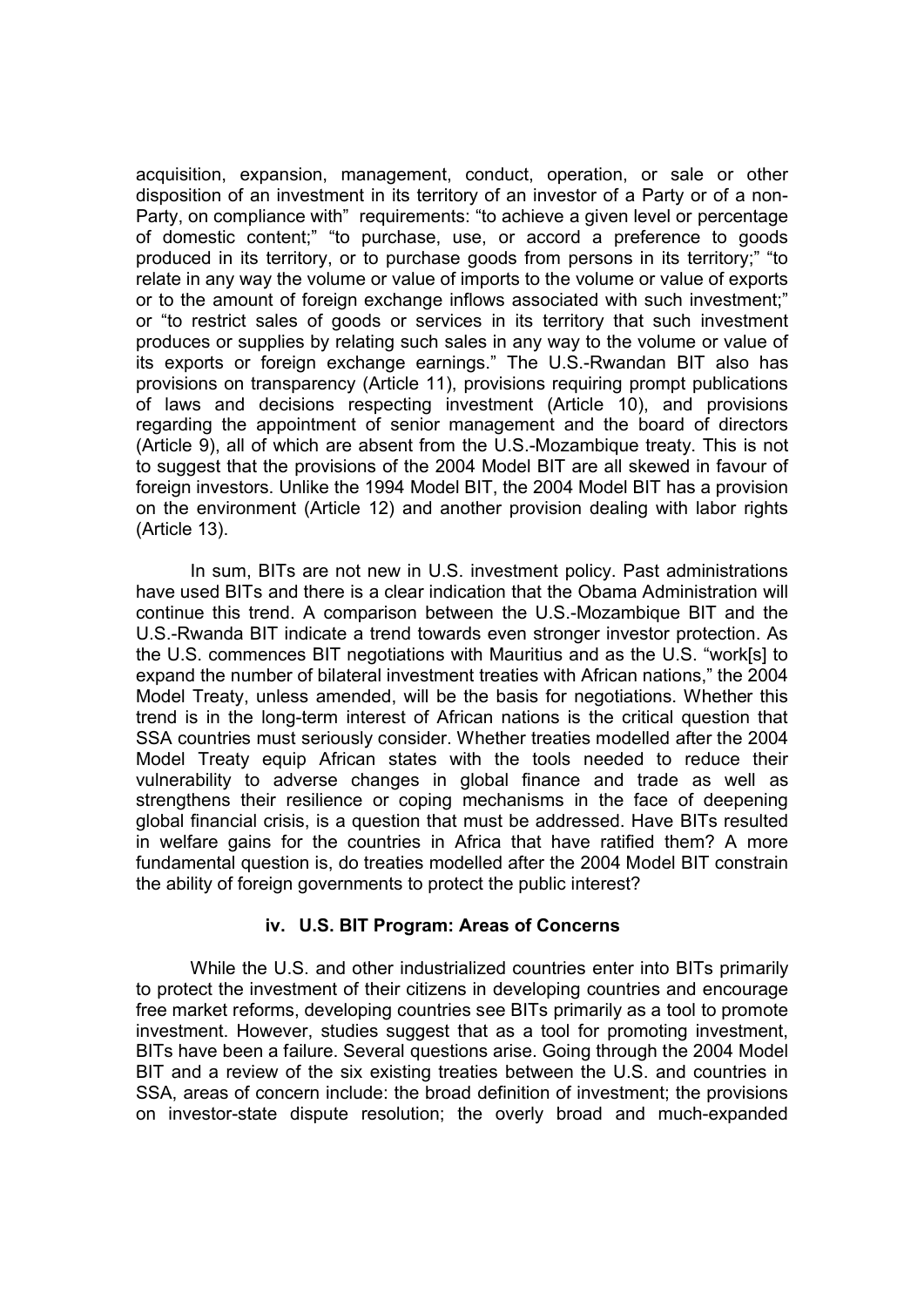provision on expropriation which fails to appropriately distinguish between indirect expropriation and legitimate regulatory governmental action; the likely effect of the provisions on capital transfer on the ability of governments to address financial crisis and instability; the absence of clear and enforceable provisions relating to environmental protection or the protection of worker's rights and other human rights; the absence of broad exceptions, comparable to Article 20 of the General Agreement on Tariffs and Trade; and the absence of provisions establishing obligations for investors and corporations in the communities in which they operate.

## **1. Negotiation Process:**

The announcement that the U.S. was launching negotiations of a BIT with Mauritius suggests that provisions of the 2004 Model BIT are open to negotiation. What room is there really for countries to negotiate the specific provisions of any investment treaty? Although in principle there is room for individual countries to negotiate the terms of their respective treaty with the U.S., in practice, the BITs signed by the U.S. are very similar to the model treaty. A 'take it or leave it approach' in U.S. treaty negotiation is noticeable. An examination of the six BITs that the U.S. has signed with countries in SSA clearly indicates that most of the core provisions of the model treaty are not open to negotiation. Essentially, the U.S. "is committed to the basic structure of the model treaty and will accept only small changes." In transmitting the U.S.-Mozambique BIT to the Senate in 2000, President William J. Clinton specifically noted in his letter of transmittal that the treaty "is based on the 1994 U.S. prototype BIT and satisfies the U.S. principle objectives in bilateral investment negotiations." Are BITs which do not take into account the different economic and social conditions of countries really in the interest of countries in SSA given their diversities? What are the principle objectives of countries in SSA in bilateral investment negotiations? Did past treaties with the U.S. satisfy these objectives? What are the chances that future treaties will satisfy the identified objectives given the limited room that presently exists for serious negotiations? Is it time for countries in the region to develop their own model BITs?

#### **2. Capacity to Negotiate and Involvement of Civil Society Groups**:

Regarding the U.S. Mozambique Treaty, although the treaty allows for limited exception to the national treatment and most-favored nation requirement and although the U.S. availed itself of this exception, Mozambique took no exception to the national treatment obligation or its MFN obligation.<sup>53</sup> Why? One

 $53$  With respect to its national treatment obligation, U.S. excepted the following sectors: atomic energy; customhouse brokers; licenses for broadcast, common carrier, or aeronautical radio station; COMSAT; subsidies or grants, including government-supported loans, guarantees, and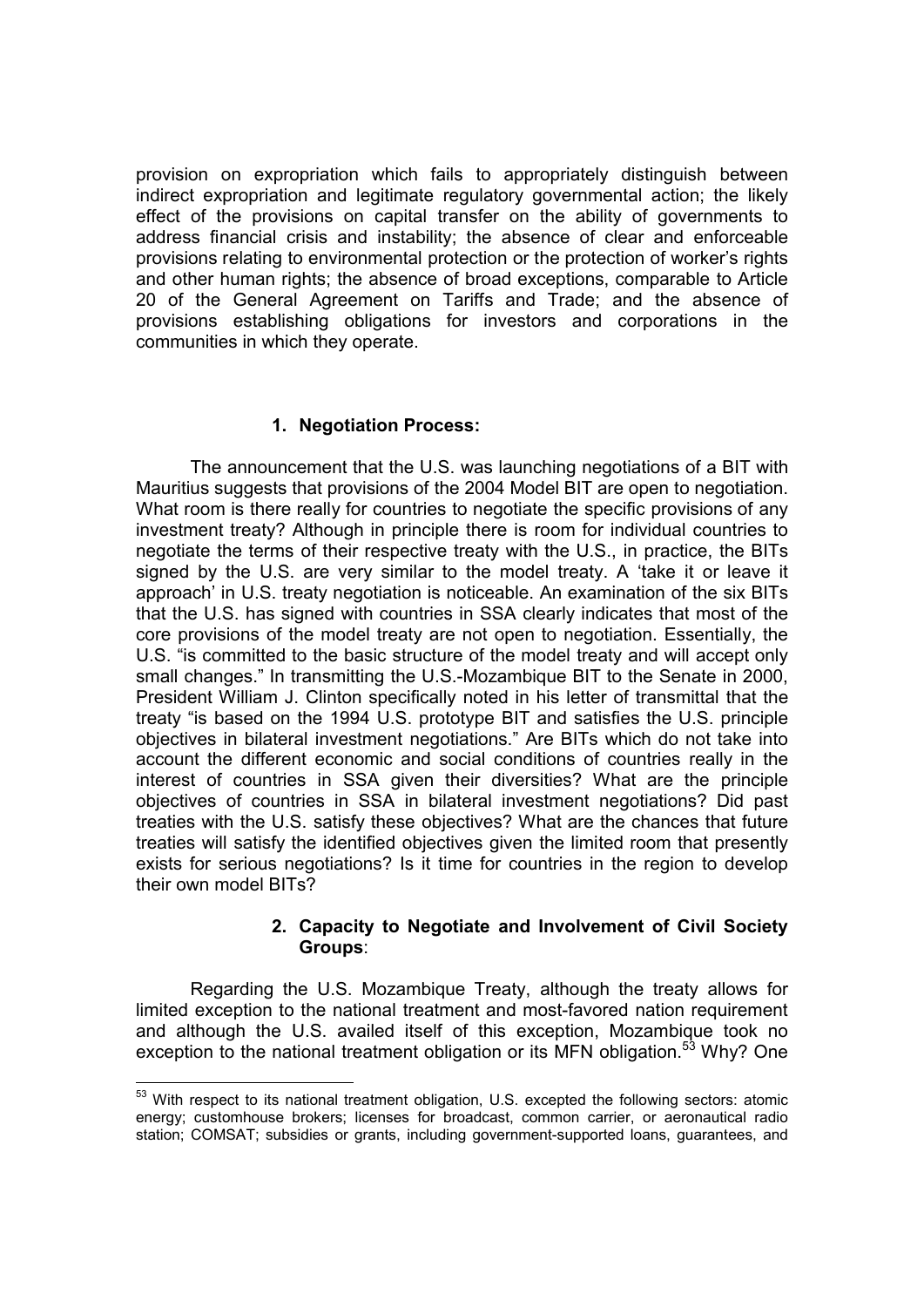possible reason could be the lack of preparedness and the lack of capacity to "negotiate" the terms of such a treaty. Another reason is the lack of coordination among the necessary agencies in countries in SSA. For the U.S., BIT negotiations are usually jointly led by the Office of the United States Trade Representative and the Department of State, but with assistance from other departments such as the Department of Commerce and the Department of Treasury and with active involvement of relevant private sectors. For many countries in Africa, investment treaty negotiations and subsequent agreement are often shrouded in mystery with little, if any, involvement of private sector interests and with minimal coordination among the government agencies and departments. This is a problem.

## **3. Capital Controls:**

In light of the financial crisis, concerns about provisions on capital transfer in the 2004 Model BIT have resurfaced. Article 7 of the U.S.-Rwanda BIT, for example, obliges each Party to "permit all transfers relating to a covered investment to be made freely and without delay into and out of its territory." Transfers cover all assets relating to the investment including: contributions to capital, "profits, dividends, capital gains, and proceeds from the sale of all or any part of the covered investment or from the partial or complete liquidation of the covered investment;" "payments made under a contract, including a loan agreement" and "payments arising out of a dispute." Further, each Party is required to permit such transfers "to be made in a freely usable currency at the market rate of exchange prevailing at the time of transfer."<sup>54</sup> Does this provision restrict the ability of a country like Rwanda to respond to the current crisis and reduce the chance of future crisis with appropriate regulatory, structural, and macro-economic reforms? The question is pertinent because, as the Commission of Experts of the President of the United Nations General Assembly on Reforms of the International Monetary and Financial System (U.N. Commission) rightly notes, "'Developing countries need policy frameworks that can enable them to protect themselves from regulatory and macro-economic failures in systemically significant countries. To achieve this, policy space is a necessary precondition. Policy space is restricted not only by a lack of resources, but also by multilateral and bilateral agreements."<sup>55</sup>

The U.N. Commission further notes that, although Article 7(4) provides some exception, it does not go far enough. Pursuant to Article 7(4) a Party "may

-

http://www.un.org/ga/president/63/interactive/financialcrisis/PreliminaryReport210509.pdf

insurance, State and local measures exempt from Article 1102 of the North American Free Trade Agreement pursuant to Article 1108 thereof; and landing of submarine cables. Regarding its national treatment and MFN obligations, the U.S. took exception for: fisheries; air and marine transport, and related activities; banking, insurance, securities, and other financial services; and one-way satellite transmissions of Direct-to-Home (DTH) and Direct Broadcasting Satellite (DBS) television services and of digital audio services.  $54 \text{ U.S.-Rwanda Treaty, Article } 7(2).$ <br> $55 \text{ Avalable}$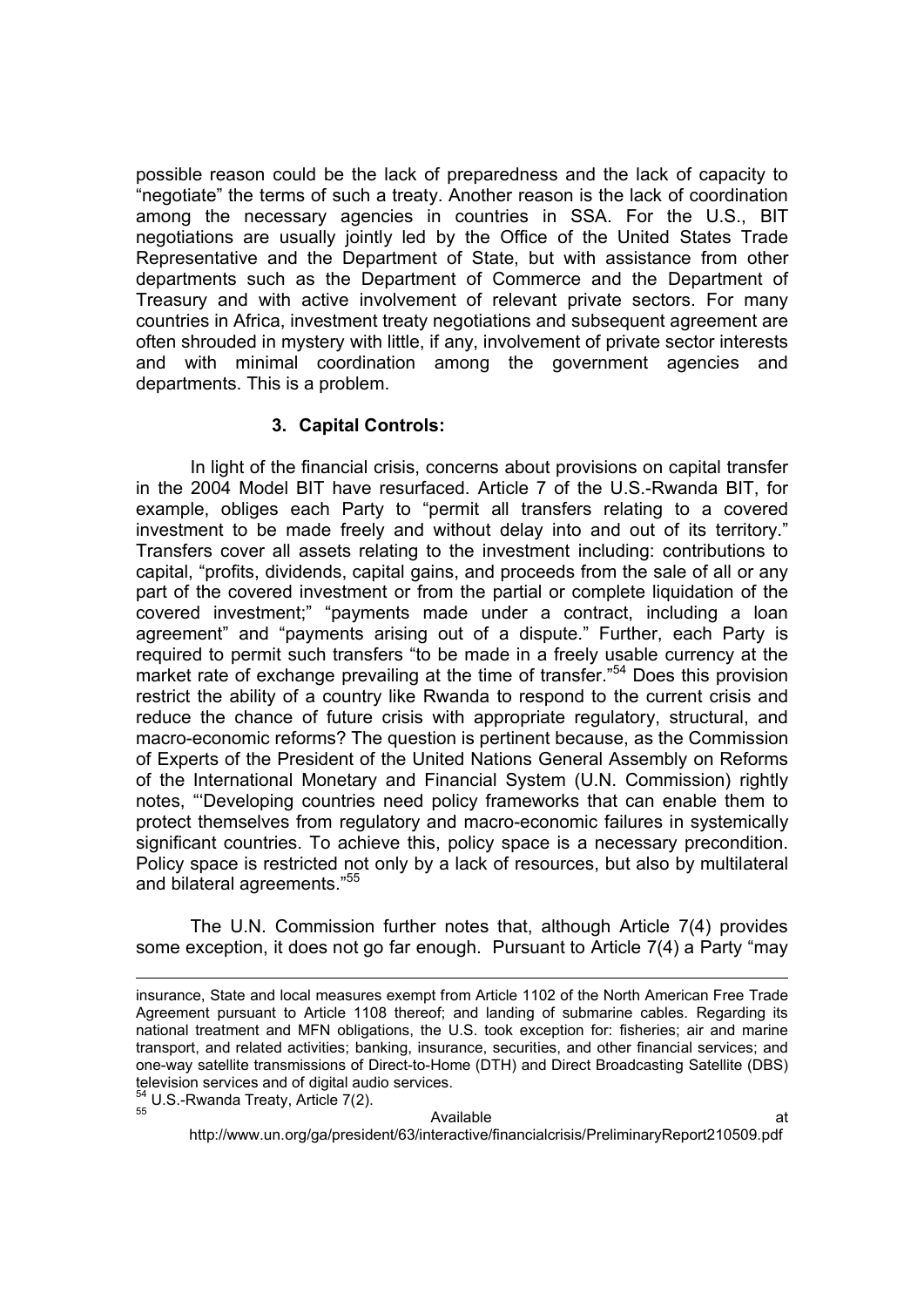prevent a transfer through the *equitable, non-discriminatory, and good faith application of its laws* relating to: bankruptcy, insolvency, or the protection of the rights of creditors; issuing, trading, or dealing in securities, futures, options, or derivatives; criminal or penal offenses; financial reporting or record keeping of transfers when necessary to assist law enforcement or financial regulatory authorities; or ensuring compliance with orders or judgments in judicial or administrative proceedings. For one thing, the term "*equitable, nondiscriminatory, and good faith application of [] laws*" is very ambiguous and open to interpretation. More important, legitimate measures by governments that are designed to restrict the flow of capital in order to address financial instability are not exempted. In light of a 2009 report by the International Monetary Fund that capital control in several countries mitigated the effects of the financial crisis, provisions in BIT that require full capital account liberalization must be rethought. According to the Report of the Commission of Experts of the President of the United Nations General Assembly on Reforms of the International Monetary and Financial System UN Commission:

"Countries that have fully opened their capital accounts, have engaged in financial market liberalization, and relied on private finance from international capital markets are among those most likely to be most adversely affected. Many countries have come to rely on foreign banks, some from countries that were poorly regulated and that followed inappropriate macro-economic policies and now find their capital badly impaired. These institutions are now repatriating capital, with obvious adverse effects on developing countries. The difficulty is compounded by the fact that many developing countries have entered into free trade agreements (FTA), bilateral investment treaties (BIT) and World Trade Organization (WTO) commitments which enshrine the policies of market fundamentalism ... and limit their ability to regulate financial institutions and instruments or manage capital flows. ..."56

In short, capital controls provisions of the 2004 Model BIT may make it impossible for countries to respond to the recommendations regarding necessary regulatory measures needed to address the present crisis and reduce risks of future crisis. As it presently stands, Article 7 of the Model BIT does not provide sufficient policy space that governments need to take measures needed to deal with the present crisis and to forestall future crisis. The UN Commission suggests that "Agreements which restrict countries' revising their regulatory regimes in light of what has been learned about their deficiencies in this crisis obviously have to be altered."<sup>57</sup> More specifically, the U.N. recommends that: "All trade

http://www.un.org/ga/president/63/interactive/financialcrisis/PreliminaryReport210509.pdf

<sup>56</sup> 56 **Available Available at the set of the set of the set of the set of the set of the set of the set of the set of the set of the set of the set of the set of the set of the set of the set of the set of the set of the** http://www.un.org/ga/president/63/interactive/financialcrisis/PreliminaryReport210509.pdf<br>at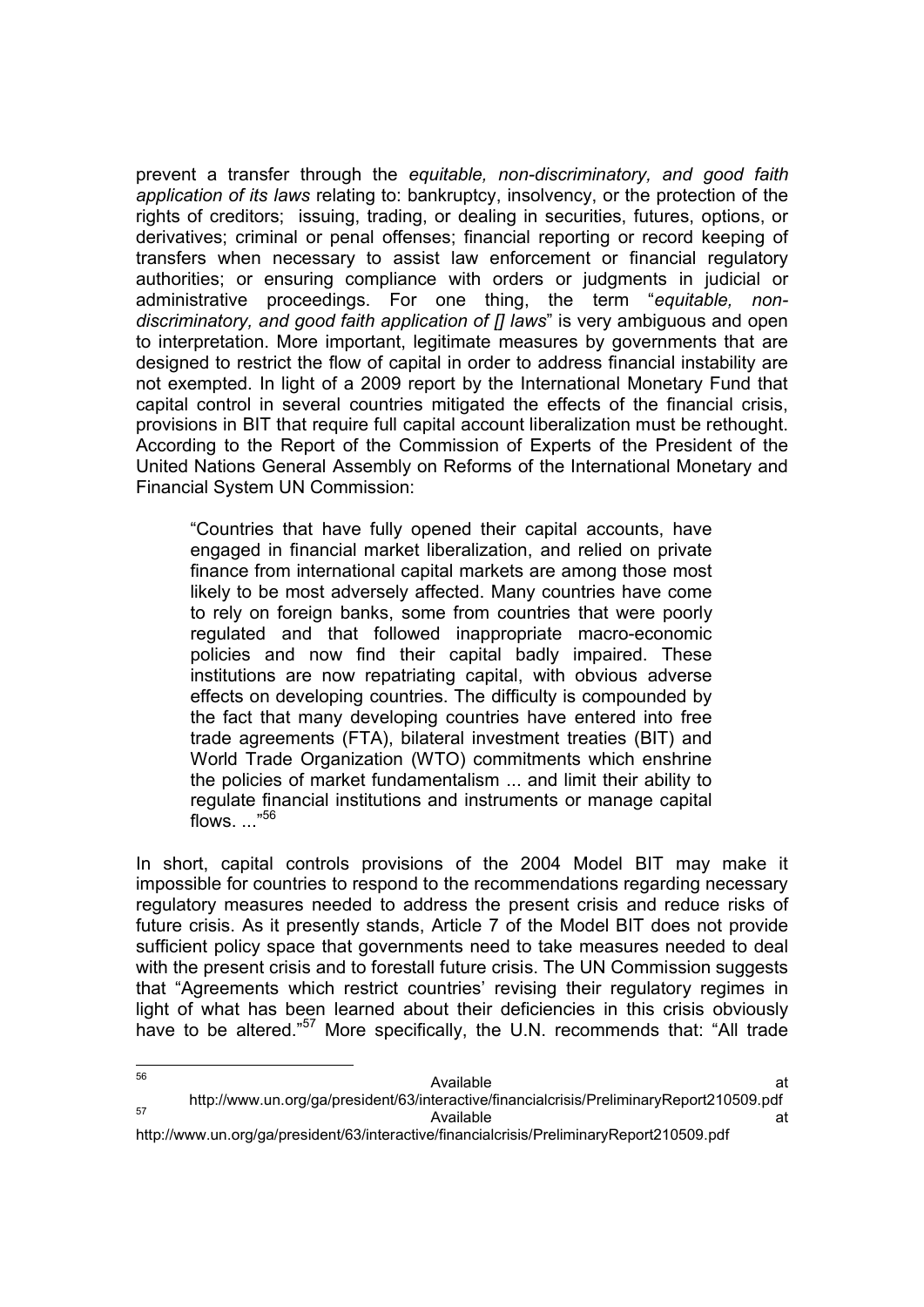agreements ...to be reviewed to ensure that they are consistent with the need for an inclusive and comprehensive international regulatory framework which is conducive to crisis prevention and management, counter-cyclical and prudential safeguards, provision of development and inclusive finance." According to the commission, "[c]ommitments and existing multilateral agreements (such as GATS) as well as regional trade agreements, which seek greater liberalization of financial flows and services, need to be critically reviewed in terms of their balance of payments effects, macroeconomic stability and financial regulation. This is of particular importance for small and vulnerable economies with weak institutional capacities."

## **4. Sustainable Development—Human Rights and Environmental Concerns:**

Does the 2004 Model BIT contain provisions that could possibly undermine development? In the preamble to the U.S.-Mozambique treaty, the parties recognized that the agreement "will stimulate the flow of private capital and the economic development of the Parties," recognized that the development of economic and business ties "*can* promote respect for internationally recognized worker rights," and agreed that the objectives of the Treaty (investment protection) "*can* be achieved without relaxing health, safety and environmental measures of general application." Yet, concerns abound regarding several provisions of the Model BIT.

The 2004 Model BIT introduced environmental and labor protection legislations, for the first time. The overall goal of the provisions is to discourage developing countries from lowering environmental and labor rights provisions in order to attract investment. Article 11(1) states:

The Parties recognize that it is *inappropriate* to encourage investment by weakening or reducing the protections afforded in domestic environmental laws.<sup>58</sup> Accordingly, each Party shall *strive to ensure* that it does not waive or otherwise derogate from, or offer to waive or otherwise derogate from, such laws *in a manner that weakens or reduces the protections afforded in those laws* as an encouragement for the establishment, acquisition, expansion, or retention of an investment in its territory. *If a Party considers that the other Party has offered such an encouragement, it may request consultations with the other Party and the two Parties shall consult with a view to avoiding any such encouragement*.

<sup>-</sup><sup>58</sup> For the United States, "laws" for purposes of this Article means an act of the United States Congress or regulations promulgated pursuant to an act of the United States Congress that is enforceable by action of the federal government.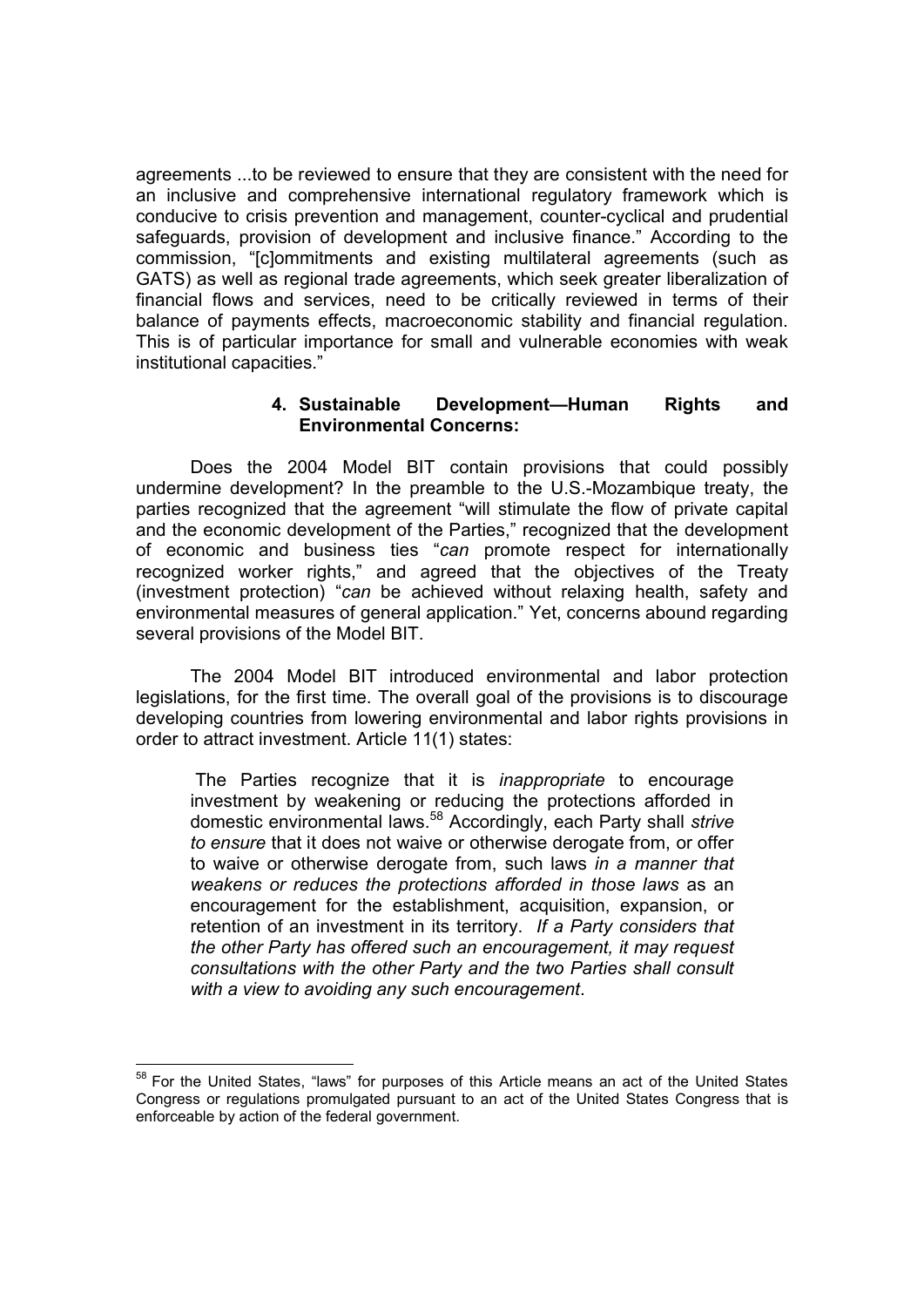Article 12(2) goes on to provide that "Nothing in this Treaty shall be construed to prevent a Party from adopting, maintaining, or enforcing any measure *otherwise consistent with this Treaty* that it considers appropriate to ensure that investment activity in its territory is undertaken in a manner sensitive to environmental concerns." There are several things wrong with this provision. First, the language is largely aspirational. It is not clear what obligation the "strive to ensure" phrase imposes on host governments. Second, in the event that the section is violated, only consultation between State parties is contemplated, and is not mandatory. Unlike other provisions of the BIT, the environmental and labor provisions are not subject to formal dispute settlement. Third, while Article 12(1) contains a commitment by Parties to enforce their domestic laws, it does not require them to actively adopt measures to protect the environment nor does it commit them to enforce and comply with obligations in international environmental treaties or other agreements that the Parties have ratified. Thus, the provision can be totally ignored where there are no domestic measures in place.

Article 13(1) relating to labor rights is very similar to Article 12(1). "Labor laws" is defined to mean "each Party's statutes or regulations, or provisions thereof, *that are directly related* to" certain "internationally recognized labor rights" such as the right of association, the right to organize and bargain collectively, and prohibition on the use of any form of forced or compulsory labor or the use of child labor. Article 13 does not impose any positive obligation on host governments to regulate investment activity in ways that do not violate worker's rights. Article 13 is not triggered where a Party's laws do not expressly address worker's rights and, even then, such laws must be directly related to internationally recognized labor rights. Thus, broader human rights are not covered. So what if a host government fails to adopt appropriate legislation to prevent a multinational oil company from spilling oil, thus endangering the lives of citizens in the vicinity? The BIT does not address such legitimate concerns. State parties merely recognize that "it is inappropriate to encourage investment by weakening or reducing the protections afforded in domestic labor laws." Each Party merely undertakes to "strive to ensure that it does not waive or otherwise derogate from, or offer to waive or otherwise derogate from, such laws in a manner that weakens or reduces adherence to the internationally recognized labor rights ... as an encouragement for the establishment, acquisition, expansion, or retention of an investment in its territory."

#### **5. Questioning Reciprocity. Absence of Any Duty to Promote Investment or Promote Sustainable Development**

With the possible exception of South Africa, countries in Africa are not capital-exporting and have nothing to gain, at present, from BITs that afford broad protection to investors. Unfortunately, although the primary reason countries in SSA enter into BITs is to stimulate private capital flows and promote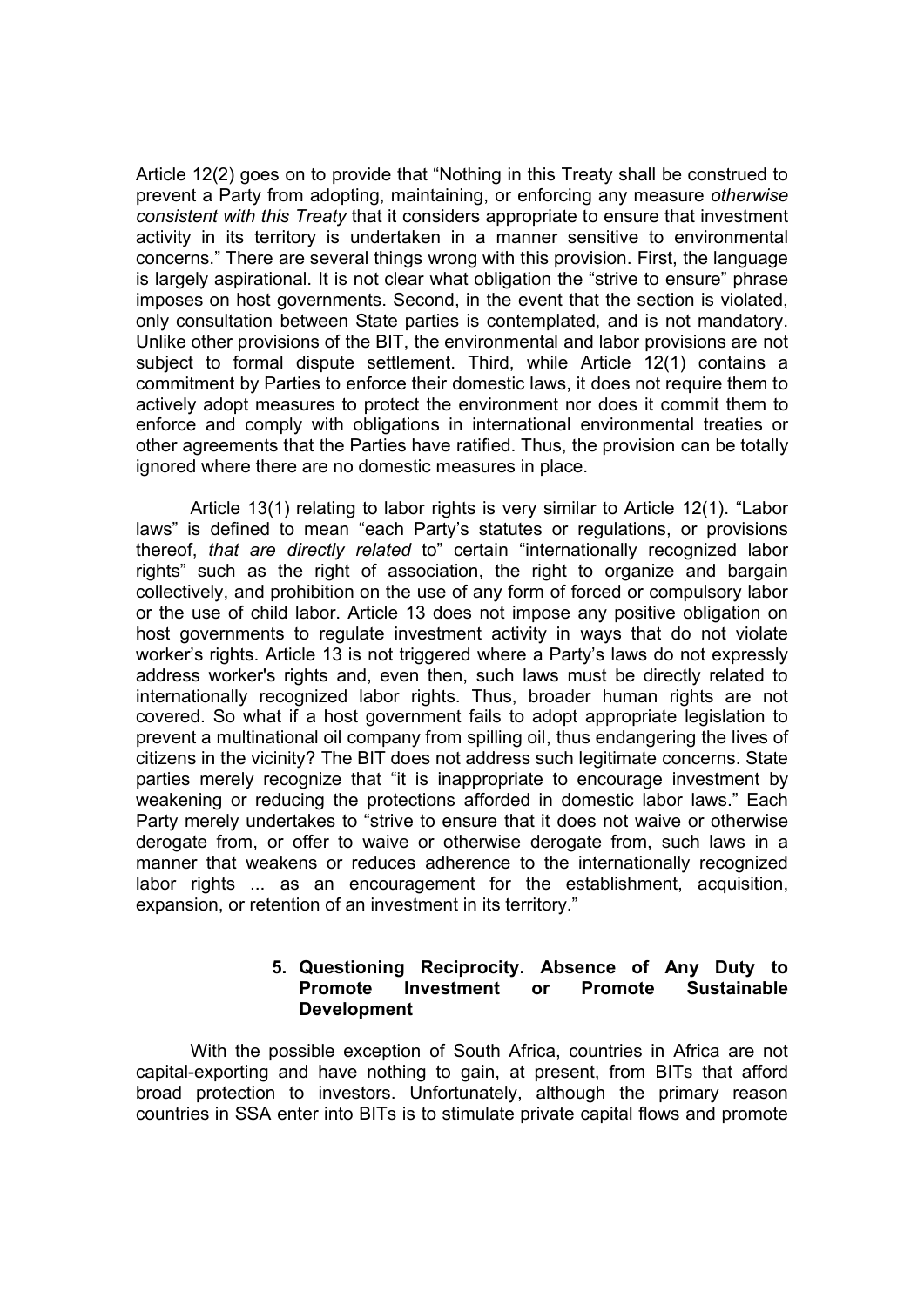overall development, BIT partners generally assume no obligation to actively encourage their citizens to invest in countries that have signed these treaties; this is the case with the 2004 Model BIT. Neither the 2004 Model BIT nor the U.S.- Rwanda treaty establishes obligations for investors in the communities where they operate. Furthermore, nowhere in the Model Bit does the U.S. government undertake to encourage companies to invest in countries that sign the U.S BIT or even to undertake mild investor promotion activities. Moreover, there is no convincing evidence to show that BITs actually increase foreign direct investment. The fact that signing a BIT with the U.S. does not necessarily advance the goal of investment promotion is reflected in the absence of any correlation between the existence of such a treaty and the level of U.S. investment in a given country. Of the top five AGOA beneficiary countries, only one (the Republic of Congo) has a BIT with the United States.

| U.S. Direct Investment Position   Countries that have BITS with the |                                    |
|---------------------------------------------------------------------|------------------------------------|
| (Stock of FDI) in Africa, 2007                                      | <b>U.S. Ratified and/or Signed</b> |
| South Africa (\$4.8 billion)                                        | Senegal (1983)                     |
| Mauritius (\$2.9 billion)                                           | The Democratic Republic of Congo   |
|                                                                     | (1984)                             |
| Equatorial Guinea (\$2.2billion)                                    | Cameroon (1986)                    |
| Angola (\$876 million)                                              | The Republic of Congo (1990)       |
| Liberia (\$456 million)                                             | Mozambique (1998)                  |
| Gabon (\$421 million)                                               | Rwanda (2008)                      |

In his letter transmitting the U.S.-Mozambique treaty to the Senate, President Clinton stated: "It is the U.S. policy … to advise potential treaty partners during BIT negotiations that conclusion of such a treaty does not necessarily result in increase in private U.S. investment flows."

The foregoing is not to suggest that countries in SSA should not provide an enabling environment for domestic and foreign investors. They should. There is enough evidence to show that factors such as peace and stability, clear rules, transparency, an independent judiciary, and adequate infrastructure drive investment. However, it is one thing to create an enabling environment that encourages and supports investment and quite another thing to sign BITs that afford minimal benefits to host countries, constrain the policy space of developing countries and generally undermine sustainable development efforts. Although President Obama acknowledges in his Ghana speech that the U.S. can do more to promote investment in Africa, there is yet no concrete plan on how this will be achieved.

#### 6. **Policy Space**:

Does the 2004 Model BIT's provide sufficient policy space for host governments to address development concerns as they arise? Article 14 of the 2004 Model BIT allows for exceptions to four obligations: (i) national treatment;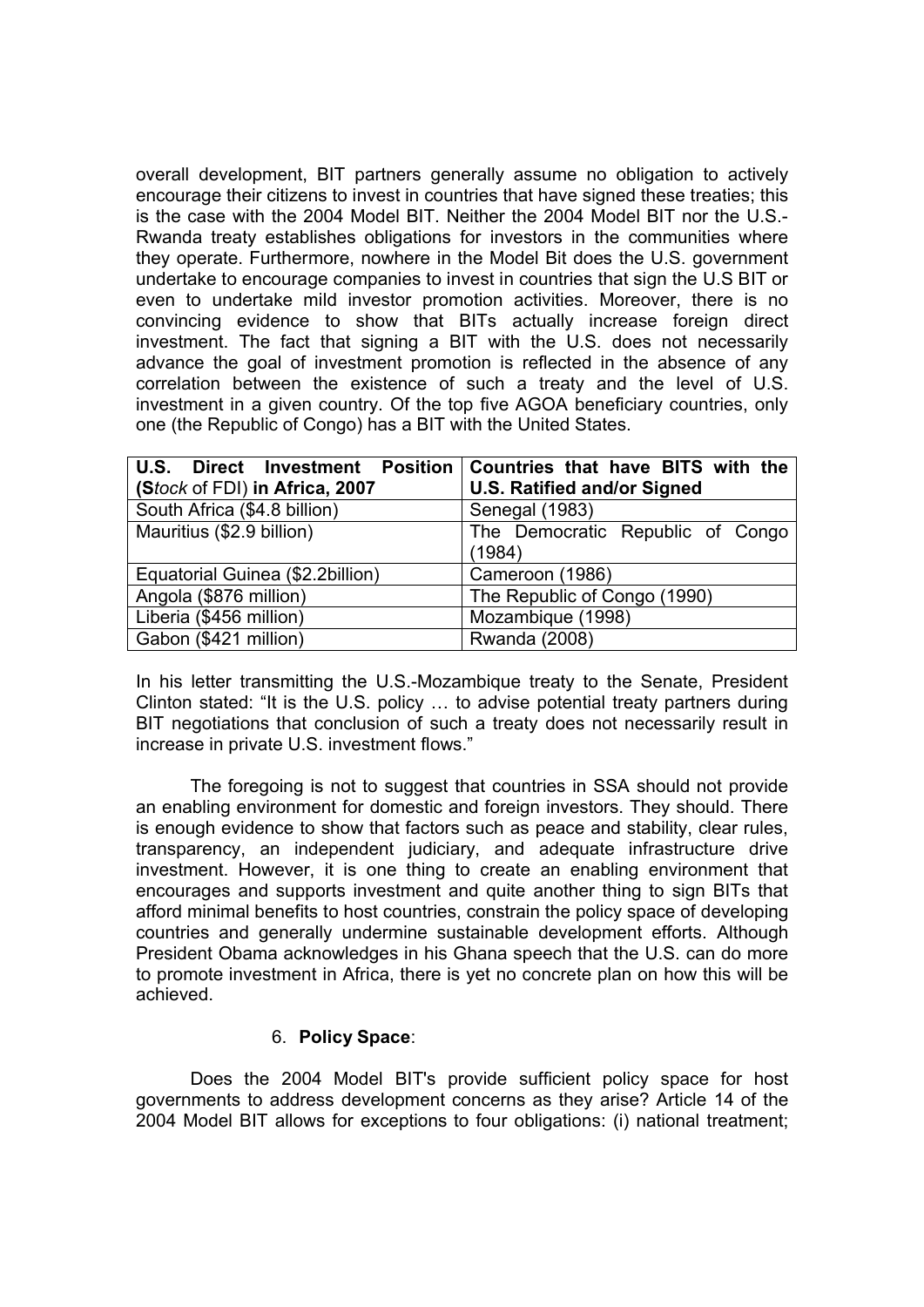(ii) MFN treatment; (iii) performance requirement; and (iv) the hiring of senior management and boards of directors. However, countries do not often avail themselves of these exceptions. One reason for this could be the lack of preparation and capacity for BIT "negotiations." Second, it is frequently impossible for countries to anticipate all the future changes that may make reliance on such exceptions necessary. Regarding the national treatment and MFN obligations, the Model BIT adopts a negative lists approach. Thus, exceptions not taken at the time the treaty is concluded are forever foreclosed.

Article 18 of the 2004 Model BIT (Essential Security Interest) also provides some policy space. Article 18 stipulates that "Nothing in this Treaty shall be construed ... to preclude a Party from applying measures that it considers *necessary* for the fulfilment of its obligations with respect to the maintenance or restoration of international peace or security, or *the protection of its own essential security interests*." Several questions arise. In the event of an investment dispute, how will terms such as "necessary" and "essential security interests" be construed? Construed broadly, "essential security interests" could include matters that affect the economic life of a nation. Construed narrowly, the term may be limited to threats to the political existence of a nation.

Article 14 is clearly narrow, limited as it is to four BIT obligations. Can a more permissive exception clause be envisaged? Is a provision comparable to Article XX of the General Agreement on Tariffs and Trade (GATT) possible? Such a provision can be crafted to provide blanket exceptions that ensure that developing countries in general and countries in SSA retain the ability to respond to health, safety, and environmental threats as they arise without risking liability under the BIT. Such a broad exception removes the pressure on poor countries to identify, at the outset of "negotiations," all the areas where an exception might be needed and to include these measures in their non-conforming annexes under Article 14, can make-up for the lack of negotiation capability, and equips countries to address new threats not previously envisaged.

#### **7. Investor-State Dispute Settlement**

Under the 2004 Model BIT, an investor is not obliged to exhaust domestic remedies but, in the event of an "investment dispute," can submit claims directly to international arbitration (Article 24, U.S.-Rwanda BIT). Claimants can bring claims alleging: (i) breach of obligations specified in Articles 3 through 10; (ii) breach of "an investment authorization; (iii) breach on "an investment agreement;" and (iv) that "the claimant has incurred loss or damage by reason of, or arising out of, that breach. The broad definition of the relevant terms lends credence to fears, expressed in some quarters, that the Model BIT exposes governments to suits for regulation adopted to protect vital public interests. For example, the "Investor of a Party" means "a Party or state enterprise thereof, or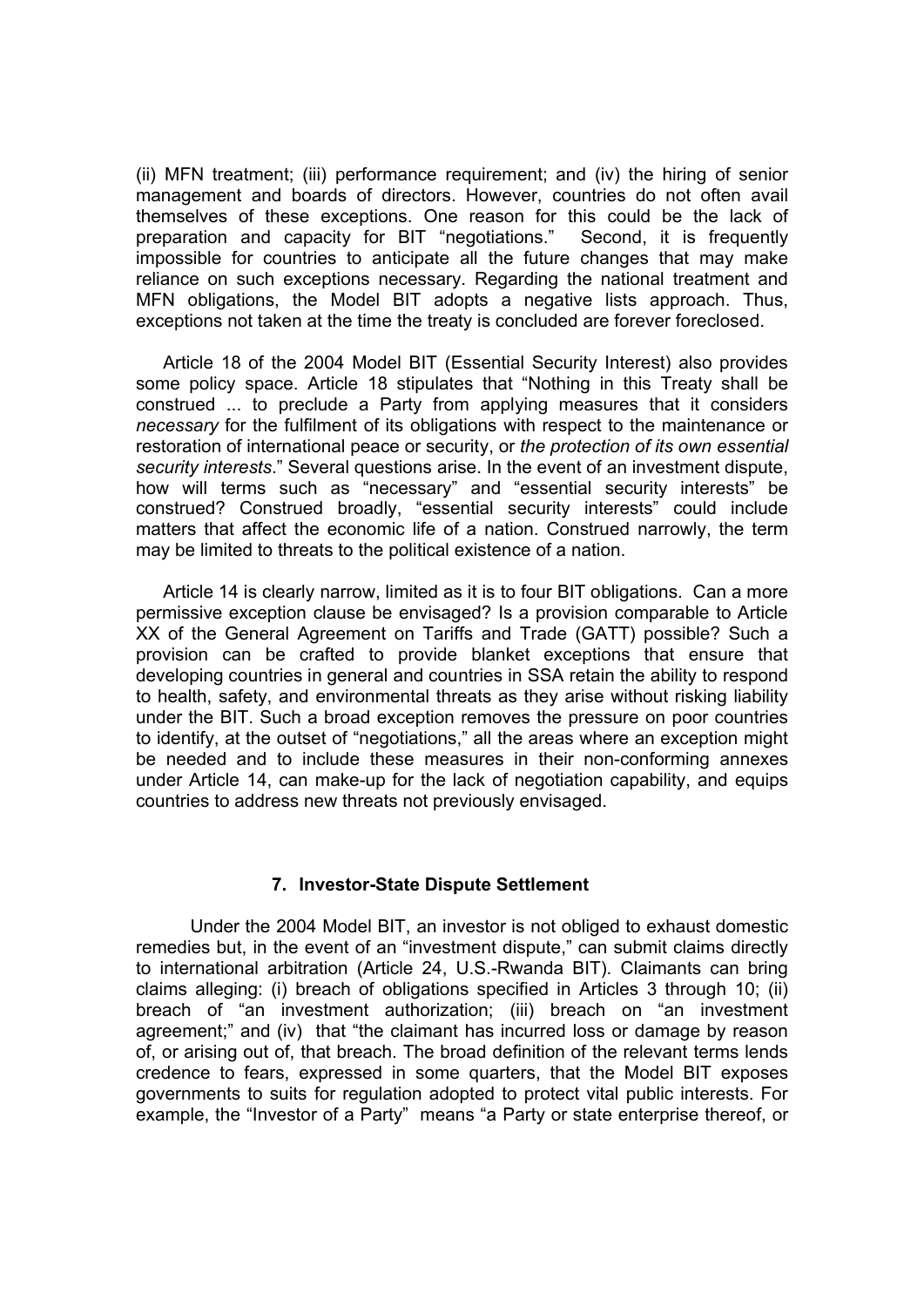a national or an enterprise of a Party, *that attempts to make, is making, or has made an investment* in the territory of the other Party." An investment agreement means "a written agreement ... between a national authority of a Party and a covered investment or an investor of the other Party that grants the covered investment or investor rights: with respect to natural resources or other assets that a national authority controls; and *upon which the covered investment or the investor relies in establishing or acquiring a covered investment* other than the written agreement itself." These are very broad definitions that arguably give investors "inappropriate leverage to undermine legitimate measures to promote sustainable development, environmental protection, and human heath and safety." While President Obama, in his speeches, stresses the U.S. commitment to good governance and the rule of law, eliminating the exhaust of domestic remedies requirement removes any incentives developing countries have to establish the rule of law and develop expertise in international investment disputes.

The lack of coherence in interpretations of investment provisions of trade agreements is a major problem today; provisions of BITs that allow investors to directly submit claims to international arbitrators only exacerbates the problem. Given resource constraints, particularly the lack of skilled legal personnel, countries in SSA must be wary about ambiguous provisions in investment agreements that invite ad hoc tribunals to misread domestic laws and broadly construe investor rights guarantees in ways that undermine the interest of host countries. NAFTA cases such as *Ethyl Corporation v. Government of Canada* (challenging statute banning imports of the gasoline additive MMT for use in unleaded gasoline),<sup>59</sup> *S.D. Myers, Inc. v. Government of Canada* (challenging Canada's ban on the export of PCB wastes),<sup>60</sup> Pope & Talbot, Inc., v. *Government of Canada* (challenging Canada's implementation of the U.S.- Canada Softwood Lumber Agreement),<sup>61</sup> and *Metalclad Corp. v. United Mexican State<sup>62</sup>* (challenging Mexican municipality 's refusal to grant construction permits for toxic waste) should serve as a lesson. Significantly, in all four cases claimants alleged violations of provisions of NAFTA relating to national treatment (Article 1102), performance requirement (Article 1106), expropriation (Article 1110) and in three of the cases, the claimant alleged a violation of the NAFTA provision on minimum standard of treatment (Article 1105).

In conclusion, several provisions of the 2004 Model BIT are troubling and should be a concern for countries in SSA. There are real concerns that the Model

 $59$  Claimant sought \$201 million. Case settled for \$13 million in favor of Ethyl Corporation.<br><sup>60</sup> Claimant sought \$20. Claimant won and was awarded \$5 million. An award on damages was issued on October 21, 2002 and a final award on costs was issued on December 30, 2002

<sup>61</sup> Claimant initially alleged damages totaling over US\$507 million. Claimant won and was awarded \$461, 566 in damages and interest (under the Softwood Lumber Agreement, Canada agreed to charge a fee on exports of softwood lumber in excess of a certain number of board feet. According to Pope & Talbot, Canada's allocation of the fee-free quota was unfair and  $inequitable.$ ).

 $^2$  Claimant sought \$90 million. Claimant won and was awarded \$15.6 million.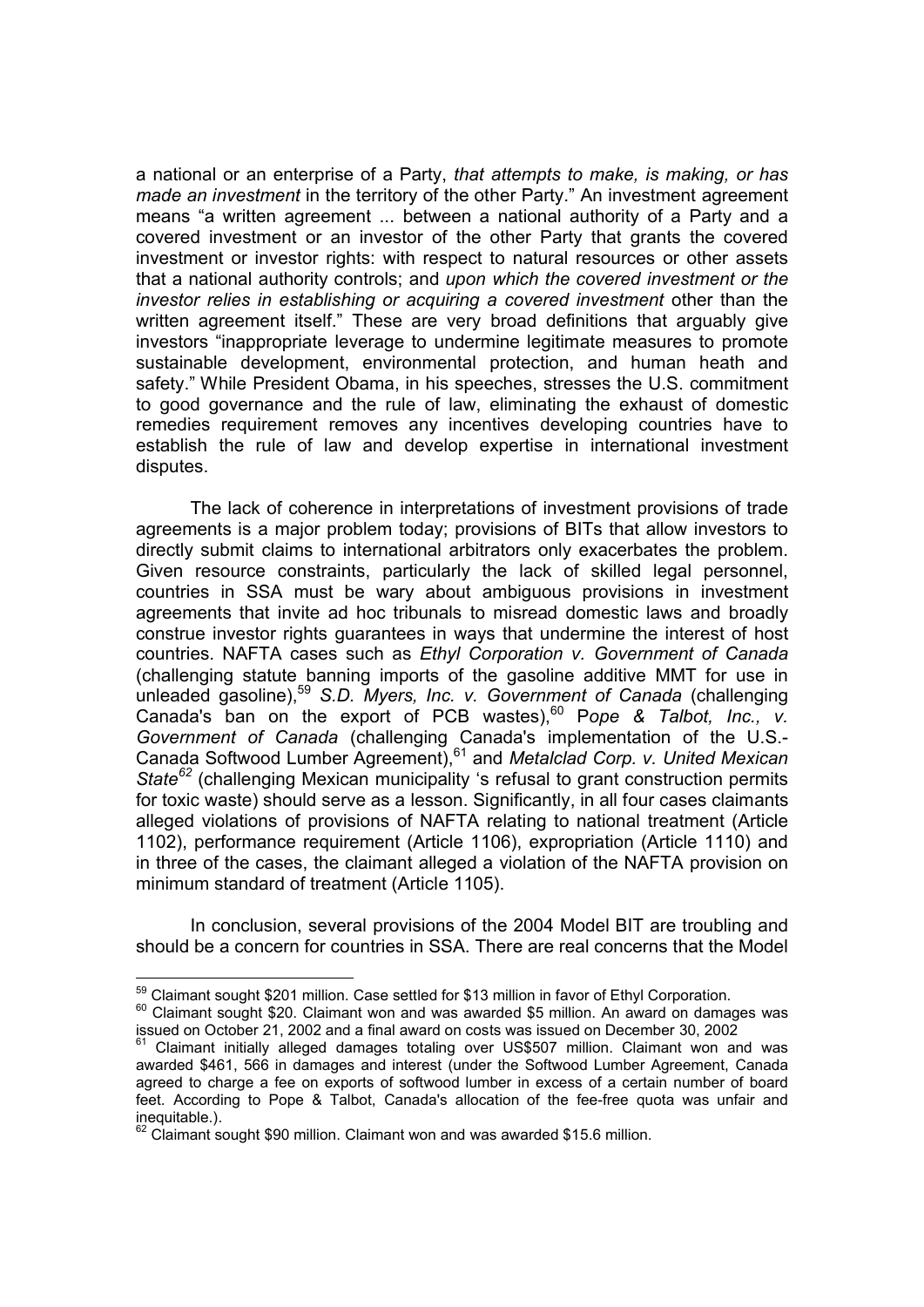BIT encourages investors to engage in predatory action overseas and could bankrupt a nation given the investor-state dispute resolution mechanism. It is estimated that under the North American Free Trade Agreement (NAFTA), governments have paid out about \$69 million in response to corporate challenges to public interest regulations. In addition to the specific provisions discussed above, other troubling provisions include: the provision relating to minimum standard of treatment (too vague and open to different interpretations by ad hoc tribunals), the provision relating to expropriation ("measures equivalent to expropriation or nation" unclear and could be interpreted in ways that hurt host countries), and the provision relating to performance requirement (goes beyond the WTO Agreement on Trade-Related Investment Measures). It is a concern that the Administration hastened to launch BIT negotiations with Mauritius in light of the fact that the 2004 Model BIT is presently under review (infra) and may be changed.

## **v. Review of 2004 Model BIT Under Obama Administration**

In June 2009, the State Department and the USTR asked the Advisory Committee on International Economic Policy ("ACIEP") to establish a Subcommittee to review the 2004 Model BIT. A Subcommittee, made up of representatives from business, labor, academia, the legal profession and environmental NGOs, was subsequently established. On September 30, the ACIEP presented its report to the State Department.<sup>63</sup> Considering that that the U.S. model BIT was last updated in 2004, the move to review the model BIT is very significant. Judging by the tone of the ACIEP Report, Africa and the world may see a host of changes to the 2004 Model BIT including: a broadening of the definition of "investment" and "investor," a broadening and codification of the minimum standard of treatment provision to reflect current US understanding on the subject, an expansion of prohibitions against performance requirements, a strengthening of the transparency obligations of Parties, restriction of the "essential security" exception provision of Article 18.

# 1. **Definition of Investment and Investor**:

In its Report, concern was expressed that the definition of "investment" at present may exclude "certain types of nonprofit acquisition abroad." The report recommends that the Administration "consider confirming (in the BIT or elsewhere) the understanding that the Model BIT does accord BIT protection to [nonprofit] acquisition." The report also recommends a clarification that the term "investors" covers certain U.S. nonprofit organizations when they make or seek to make investments.

<sup>63</sup> *Report of the Subcommittee on Investment of the Advisory Committee on International Economic Policy Regarding the Model Bilateral Investment Treaty (September 30, 2009).*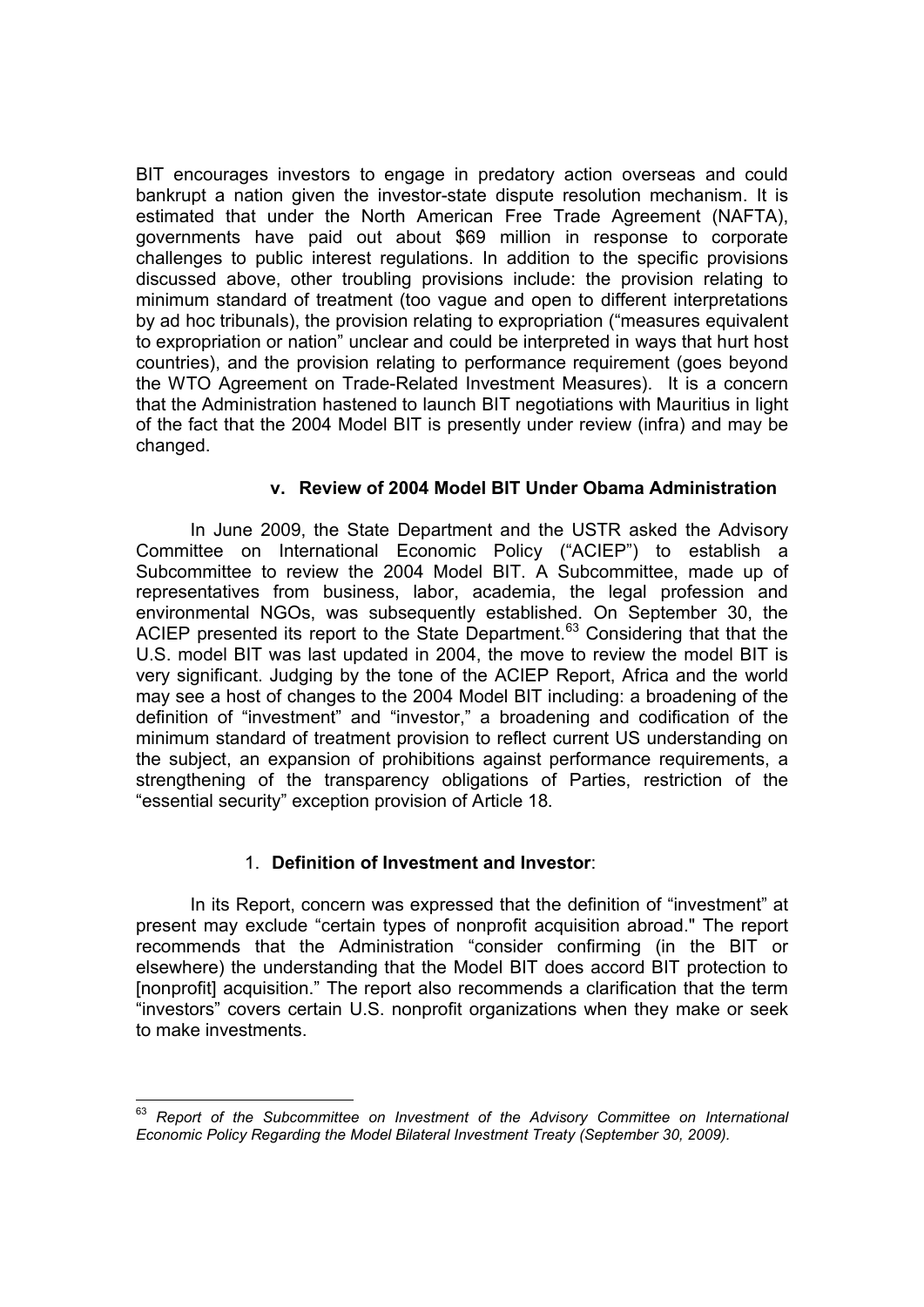## 2. **Broadening of the Minimum Standard of Treatment Provision of Model BIT**:

Discussions at the Subcommittee raised concerns about the minimum standard of treatment clause of the 2004 Model BIT which states that "Each Party shall accord to covered investments treatment *in accordance with customary international law*, including *fair and equitable treatment* and *full protection and security*." The discussions surrounded whether the clause underprotects U.S. investors by referencing public international law and whether there was a need for the U.S. government to codify current understanding of the content of customary international law in this area. Both issues raise concerns for countries in SSA.

Regarding the codification of the current understanding of customary law on the issue, some members of the Subcommittee recommend the codification of the position taken by the State Department in *Glamis Gold Ltd. V. United States*. In this case, the State Department took the position that state practice and *opinio juris* had established the minimum standard of treatment in at least two areas. One area, according to the State Department, is the obligation of a host state to provide internal security and police protection to foreign investors and investment. Another area is the *Neer* Standard—which states that host states are obliged not to "deny justice" by engaging in "notoriously unjust" or egregious" conduct in judicial or administrative proceedings.

Members of the Subcommittee that did not support codification of the current understanding on minimum standard of treatment recommended the elimination of any reference to customary international law from the Model BIT based on the argument that it puts U.S. investors at a significant disadvantage vis-à-vis other foreign competitors. Thus, this group suggests a return to the language used in the 1994 Model BIT which left unqualified the "fair and equitable treatment" and "full protection and security" obligations of host governments.

# 3. **Broadening of Performance Requirement Obligation**:

Judging by the Report, the performance requirement provision of the Model BIT may be revised in the future to impose additional requirements on host governments. Some members called for an expansion of the performance requirement "to cover more comprehensively services and technology and intellectual property based performance requirements."64 Others called for the expansion of the requirement to cover services. According to the Report:

"The Subcommittee considered the appropriateness of broadening the prohibition against performance requirements to encompass a? requirement that (a) research, development,

<sup>-</sup><sup>64</sup> *Id*., at 4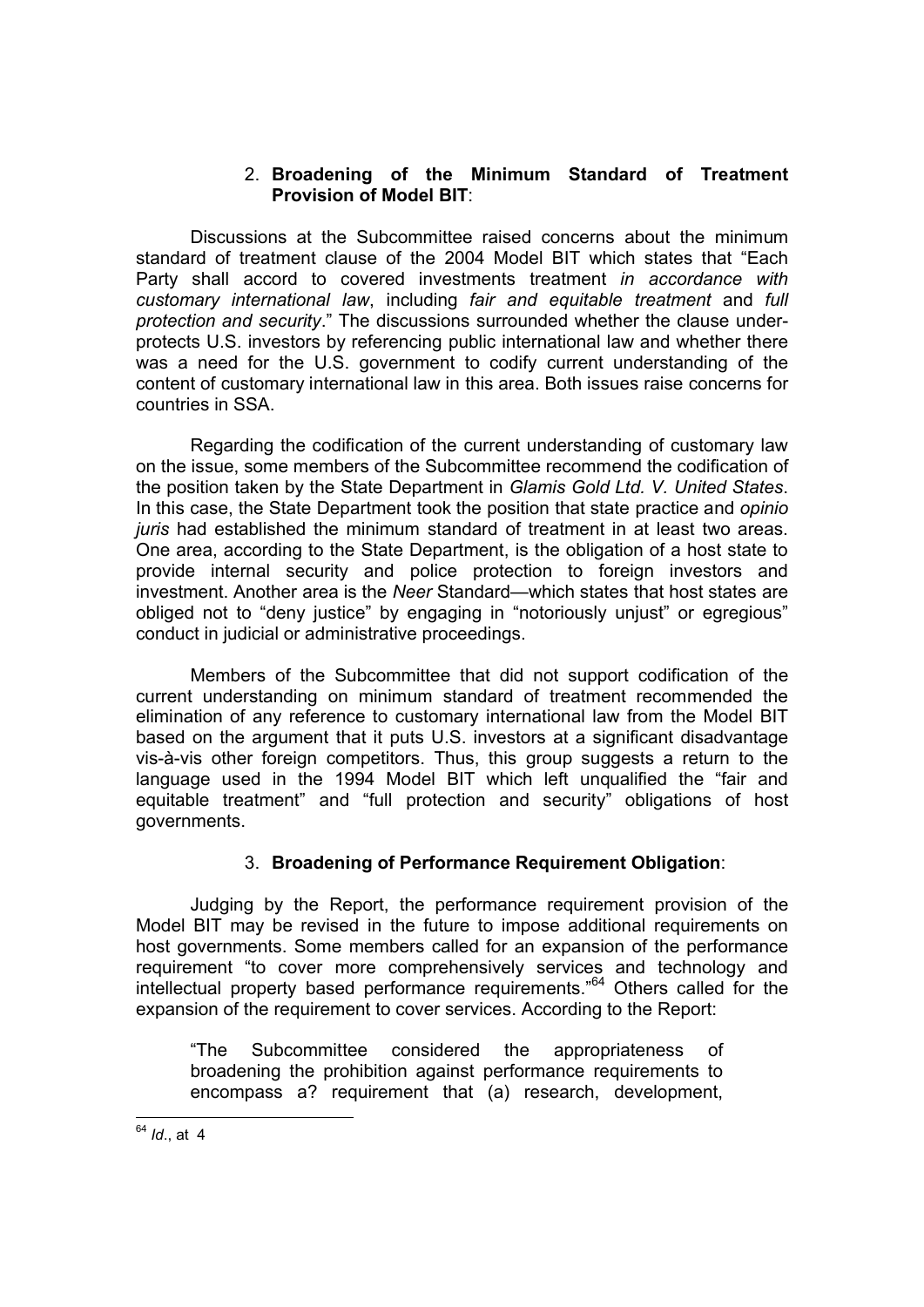testing, innovation, system integration or other activity aimed at generating intellectual property be performed in the territory of a host Party; or (b) that technology developed in the territory of a host Party be required to be used by an investor as a condition for any investment or investment approval.

Even in its present form, the performance requirement clause undermines the ability of host governments to ensure that foreign investment actually promotes and supports sustainable development. Any additional restriction is simply unacceptable and will make it near impossible for countries to meet their national development goals. Incidentally, some members of the Subcommittee recommended the elimination of performance requirements based on the argument that Model BIT should not restrict the ability of developing countries to pursue their national development goals or address climate change.<sup>6</sup>

# 4. **Strengthening of Transparency Requirement**:

The transparency requirement in Article 11 and Article 28 of the Model BIT is extensive as is. Under the existing provisions, host governments are obliged to establish contact points to facilitate communication,<sup>66</sup> publish "in advance" relevant measures that it proposes to adopt, $67$  notify the other party of proposed or actual measures that "might materially affect the operation of [the BIT] or otherwise substantially affect the other Party's interests under [the BIT], 68 guarantee due process in proceedings affecting protected investment and investor,<sup>69</sup> and "establish or maintain judicial, quasi-judicial, or administrative tribunals or procedures for the purposes of prompt review" of administrative actions.<sup>70</sup> Despite the extensive provisions of the transparency provision, members of the Subcommittee expressed concern "that many of the transparency provisions  $\ldots$  are hedged or qualified"<sup>71</sup> and were of the view that "there is a risk of countries abusing qualifying language when it comes to transparency." Of particular concern were phrases such as "to the extent possible (Article 11(2)), "whenever possible" (Article 11(4)) and "when time, the nature of proceedings, and the public interest permit" (Article 11(4)).

To make up for the perceived shortcoming, the Report recommends the creation of a new watchdog—a Transparency Council. Although, according to the Report, the Transparency Council, when created, will be charged with advising "the Parties to a BIT on steps that could maximize the transparency of the rulemaking process for the benefit of foreign investors, in essence, this body will

 $65$  *Id.* 

<sup>&</sup>lt;sup>66</sup> <sup>66</sup> *Id.*, Article 11(2).<br><sup>67</sup> *Id.*, Article 11(2).<br><sup>68</sup> *Id.*, Article 11(3).<br><sup>69</sup> *Id.*, Article 11(4).<br><sup>70</sup> *Id.*, Article 11(5).<br><sup>71</sup> ACIEP Report, *supra* note 63, at 7.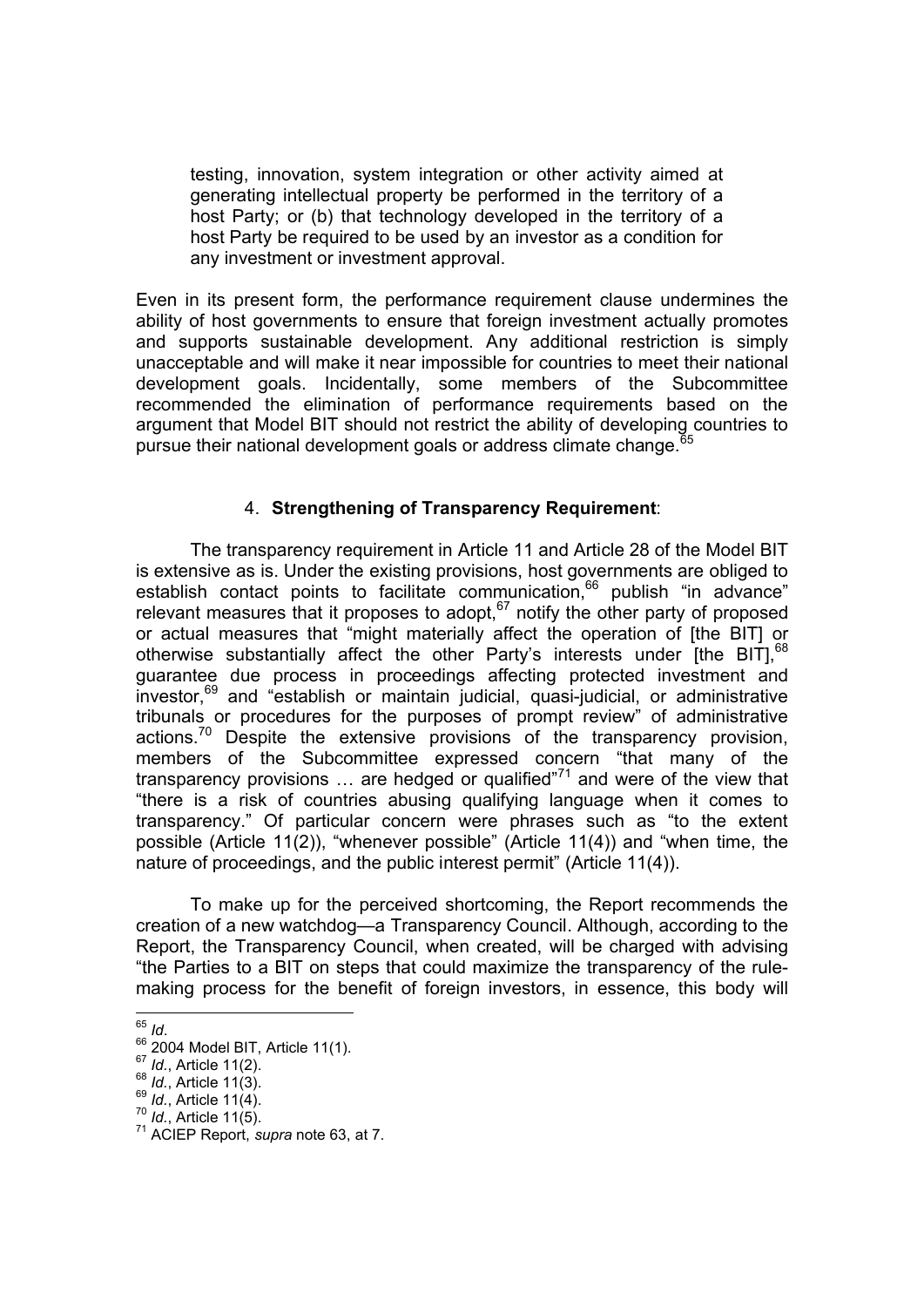exist primary to second-guess decisions of developing countries. Even more troubling is the recommendation made by the Subcommittee for the Administration to insert into Article 11, a new clause that states that:

"Each Party shall allow persons of the other Party to participate in the development of standards, technical regulations, and conformity assessment procedures that affect investors and to do so on terms no less favorable than those it accords to its own persons. When non-governmental bodies carry out the foregoing activity, each Party shall recommend that such non-governmental bodies in its territory observe this obligation in developing standards and voluntary conformity assessment procedures."<sup>72</sup>

## 5. **Restriction of the Environmental Protection Provision**:

The minimal provisions on environmental protection and worker's rights espoused in the Model BIT are in jeopardy judging by the concerns expressed by some Subcommittee members regarding the operation of these provisions. The environmental provisions appeared for the first time in the 2004 Model BIT but they contain aspirational language. While some members of the Subcommittee supported strengthening the environmental provisions, others vigorously opposed the idea.

In conclusion, although the 2004 Model BIT, more than earlier models, emphasized the need for states to regulate the public interest, it also granted more protection to investors by, for example, introducing procedural rules guaranteeing greater transparency and broadening provisions on expropriation and minimum standard of treatment. From a developing country's perspective, the 2004 Model Bit is biased in favor of investors and did not strike the right balance between investor/investment protection and public interest protection, nor did it purport to strike a balance between the interests of capital exporters and the interest of capital importers. The current review has undoubtedly reinvigorated interesting debates over the development implications of BITs.

The fundamental question is: are BITs designed to advance a singular purpose (investor protection) or are they designed to achieve multiple purposes (e.g. environmental protection)? A member of the Subcommittee, Sean Heather, Executive Director—International Divisions for the U.S. Chamber of Commerce, has argued that "BITs by design have the singular purpose of protecting investment by the private sector from actions by governments that unfairly and adversely impact that investment." Conversely, he argues that "BITs aren't designed nor should they be used to achieve other important objectives such as raising labor and environmental standards, which are the ambit of other international institutions and agreements."

<sup>-</sup><sup>72</sup> *Id*., Article 7.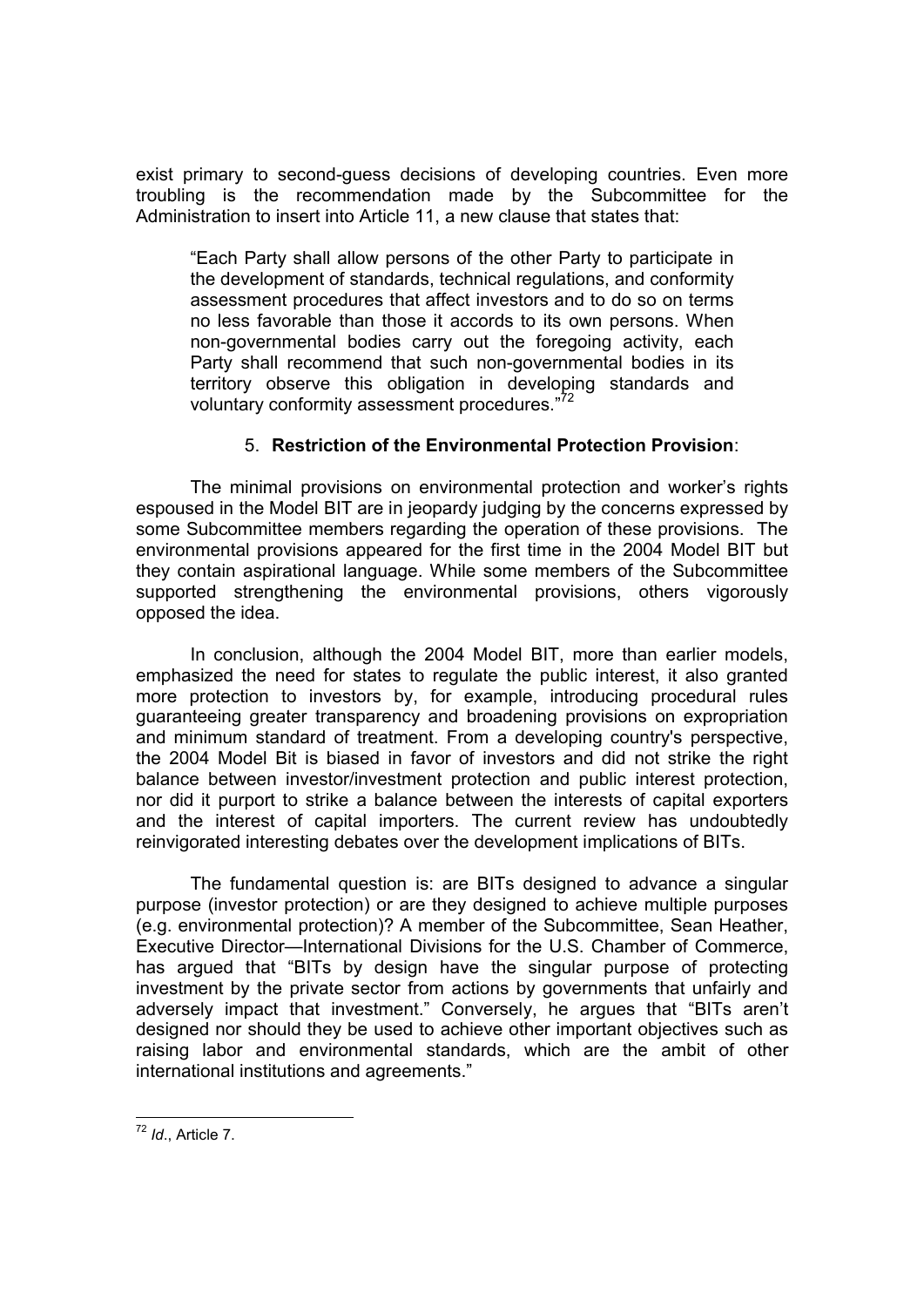It remains to be seen whether the current review will bring about positive change in the interest of developing countries. Judging by the division among Subcommittee members it is hard to discern the future. Fundamental differences in the opinions held by members of the Subcommittee should come as a relief to developing countries. However, many members of the Subcommittee argued that a strong BIT was important for U.S. investors, urged a more aggressive BIT negotiation program, suggested that the U.S. BIT program was weak compared to the programs of other industrialized countries, and expressed concerns that anything short of a "strong," "high quality" BIT will undermine the international competitiveness of U.S. companies. For example, Sean Heather, Executive Director—International Divisions for the U.S. Chamber of Commerce, laments the fact that "[w]ith some 2,676 international investment instruments in force worldwide, the U.S. is only party to 47,"<sup>73</sup> and argues that many of the BITs negotiated by other countries "include greater protection for investors of those countries than does [U.S.] Model BIT." Consequently, he suggests that the Administration, "begin to aggressively pursue and launch BIT negotiations with key trading partners,"74 and urges that "changes as a result of [current] review must not further erode investor protections, but must instead strengthen them."<sup>75</sup> Particularly as it engages oil producing countries in SSA, the administration will be under considerable pressure to pursue an aggressive BIT agenda. Toni Hennike, Coordinator—International Investment &Arbitration Law Department with Exxon Mobil, argues that strong BITs "are particularly important in the oil & gas sector where investments in the billions of dollars are not uncommon."76 According to him, U.S. investors in overseas oil & gas projects had two main concerns regarding the existing United States BIT program. First, they were concerned that protections in the 2004 Model BIT "are often weaker than those found in the BITs of other countries." Second, they are also worried that other countries, particularly the European Union, "have signed BITs with many more hydrocarbon producing countries than has the United States. Clearly, were U.S. investors in oversea oil and gas projects to have their way, a wider (in terms of countries reached), much deeper (in terms of scope of BITs) and stronger (in terms of obligations imposed on host governments) BIT program would result.

In Ghana, President Obama stated that "America can do more to promote investment in Africa." During the presidential campaign, the Democratic National Convention vowed: "We will not negotiate free trade agreements that stop the government from protecting the environment, food safety or the health of its citizens, give greater rights to foreign investors than to U.S. investors, require the privatization of our vital public services, or prevent developing country governments from adopting humanitarian licensing policies to improve access to life-saving medications. We will stand firm against agreements that fail to live up

1

<sup>73</sup> *Id*., Annex B, at 24.

<sup>74</sup> *Id.*, at 24.

 $^{75}$  *Id.*, at  $24$ .

<sup>76</sup> *Id.*, at 26.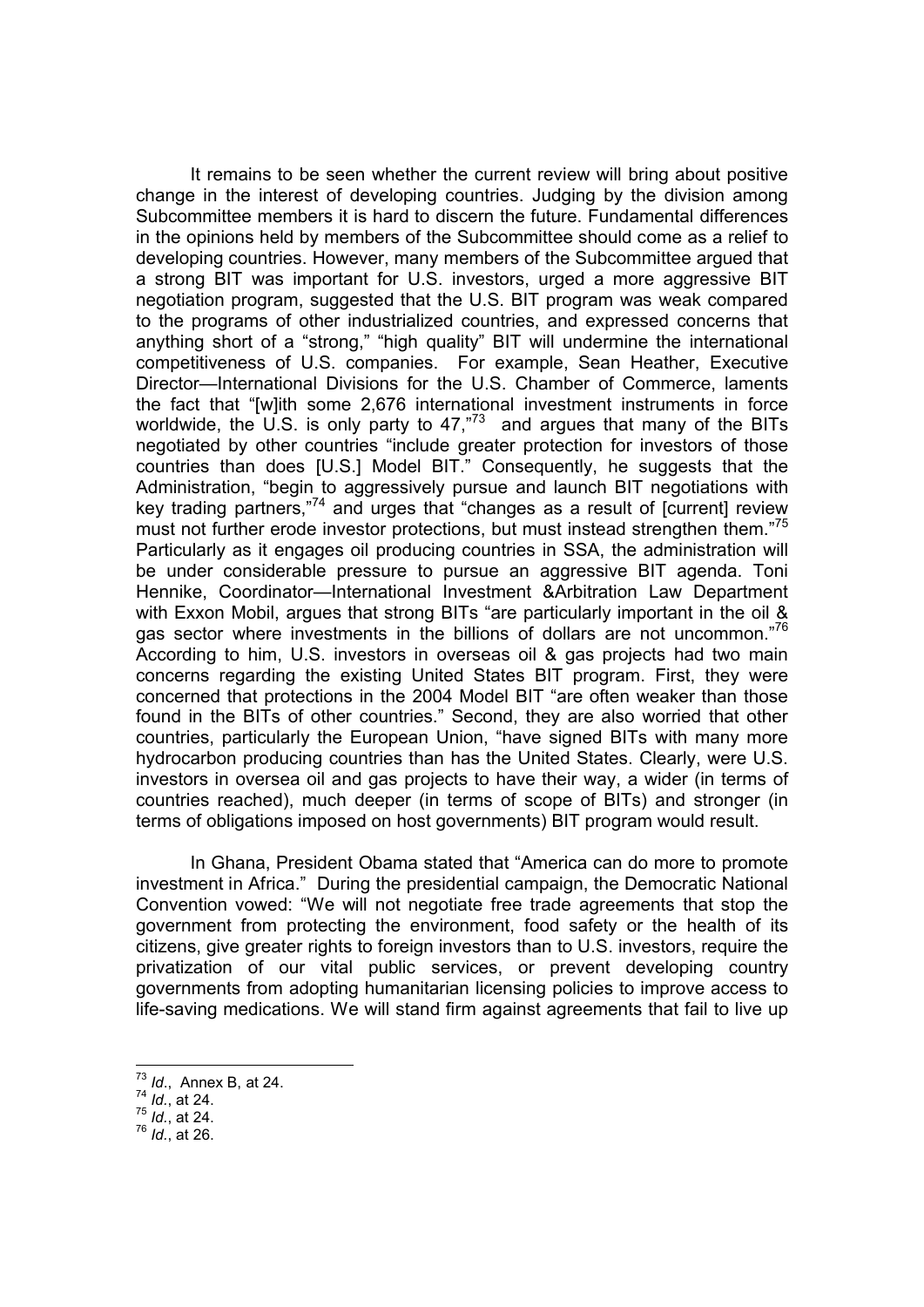to these important benchmarks."<sup>77</sup> Whether these campaign pledges will be respected remains to be seen.

For its part, countries in SSA must individually and collectively reassess their goals with respect to foreign investment and investment agreements. Long before they are drawn to the negotiating table, they must determine what is acceptable and what is not. These decisions must be informed by the views of ordinary citizens. Even in the U.S., concerns about expansive foreign investor rights abound and cross party lines.<sup>78</sup> In light of the scramble for energy resources, African leaders must tread carefully and avoid commitments that essentially give away the continents natural resources and undermine sustainable development. They must also seek to influence decisions in Washington regarding possible amendments to the 2004 Model BIT. On July 29, 2009, the USTR and the Department of State hosted a public meeting concerning the Administration's review of the 2004 Model BIT and also invited written submissions from the public. Significantly, no African embassy or nongovernmental organization specifically representing African interest submitted written comments on the 2004 Model BIT.

# **c. Free Trade Agreements (AGOA)**

 $\overline{a}$ 

Although the U.S. Secretary of State hinted during her AGOA remarks that Ambassador Kirk will separately address the issue of product diversification, no concrete initiative has emerged on the subject. However, evidence and reports suggest that reform is very important and overdue.

#### **i. AGOA: Progress and Setbacks**

Signed into law in 2009, AGOA is a U.S. trade preference program that is intended to help integrate Africa into the global environment and stimulate economic growth in the continent. Under AGOA, eligible SSA countries enjoy duty-free access to U.S. market for qualifying goods. Although all 48 countries in SSA are potentially eligible to utilize AGOA, only 40 currently qualify; a fewer group of countries are eligible for textile and apparel benefits under AGOA.

<sup>77</sup> Democratic National Convention Committee, "The 2008 Democratic Party Platform: Renewing America's Progress," August 25, 2008. Available at http://www.democrats.org/a/party/platform.html.

 $78$  Expressing his concerns regarding the Central America Free Trade Agreement (CAFTA), Former Rep. Butch Otter (presently the Republican governor of Idaho), stated: "I'd like to draw your attention to the fact that CAFTA contains 1,000 pages of international law establishing, among other things, property rights for foreign investors that may impose restrictions on U.S. land-use policy. Chapter 10 of CAFTA outlines a system under which foreign investors operating in the United States are granted greater property rights than U.S. law provides for our own citizens! Mr. Speaker, that's not encouraging free trade. That's giving away our natural resources and our national sovereignty." Rep. Clement LeRoy "Butch" Otter (R-Idaho), Floor Statement on CAFTA, July 29, 2005.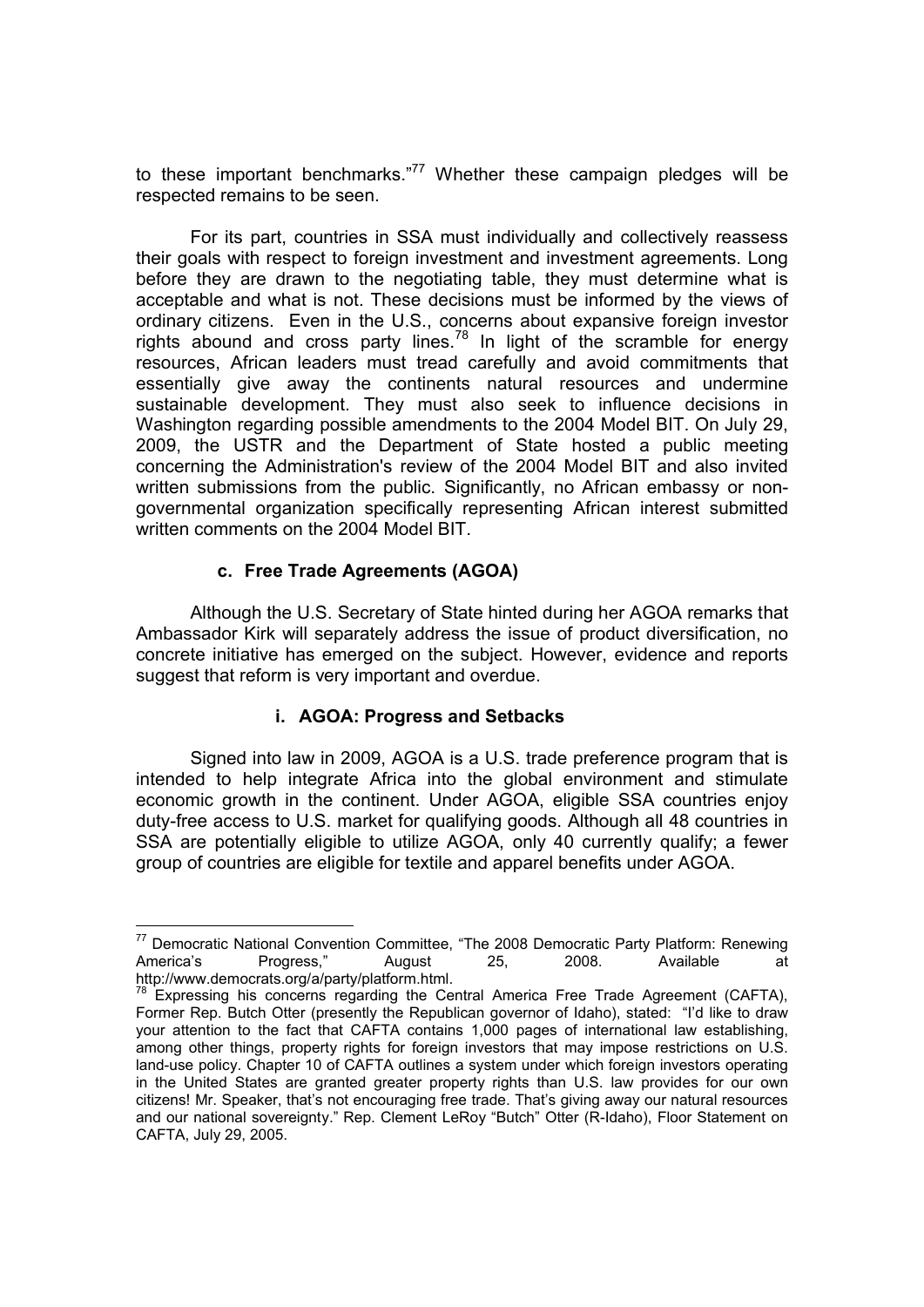Although Africa export has increased under AGOA, they remain negligible and are concentrated in a few industries. In 2008, U.S. imports under the AGOA were \$66.3 billion (representing a 29.8 percent increase over 2007 figures). However, petroleum products "continued to account for the largest portion of AGOA imports with a 92.3 percent share of overall AGOA imports."79 Petroleum products alone accounted for 92.3 percent of overall AGOA imports in 2008. Excluding fuel products, AGOA imports in 2008 stood at \$5.1 billion (increasing by 51.2 percent). However, much of the non-energy product increase "was due to a 224.8 percent increase in imports of AGOA transportation equipment, virtually all from South Africa."80

Trends in the textile and apparel sector are particularly worrying given earlier expectations that, under AGOA, the sector will help to deepen Africa's industrial base. In 2008, AGOA textiles and apparel imports declined by 10.4 percent.<sup>81</sup> Between 2000 and 2004, U.S. imports of textile and apparel products from SSA increased from \$776 million to about \$1.8 billion. 2004 was the turning point with the removal of quotas under the Multi-Fiber Arrangement (MFA). Between 2004 and 2008, U.S. imports of textile and apparel products from SSA declined by about one-third, falling to \$1.2 billion.<sup>82</sup> Current figures show that AGOA textile and apparel imports represent a miserly 1.3 percent of total U.S. imports of these products. In comparison, China, Bangladesh and Cambodia account for 35, 3.8, and 2.6 percent, respectively of U.S. imports of the same products.

In addition to supply side constraints, preference erosion, uncertainties regarding the duration of AGOA, complicated and narrow rules of origin, exclusion of certain key products are all factors that presently limit the benefits possible under AGOA. Regarding duration, AGOA is set to expire in 2015, while the third-country fabric provision is set to expire in 2012; this creates uncertainties and discourages long-term investment in relevant sectors. Making AGOA benefits more permanent will enhance predictability and encourage necessary investment.

# **ii. The U.S. Government Accountability Office Report**

In the 2008 Andean Trade preference Extension legislation, Congress called for a report with recommendations for changes to the U.S. preference programs "to provide incentives to increase investment and other measures necessary to improve the competitiveness of beneficiary sub-Saharan African

<sup>&</sup>lt;sup>79</sup> U.S.-African Trade Profile, supra note 3.<br><sup>80</sup> *Id.* 

 $\frac{80}{81}$  *Id.*<br> $\frac{1}{4}$  *Id.* 

<sup>82</sup> U.S. Government Accountability Office, U.S.-Africa Trade: Options for Congressional Consideration to Improve Textile and Apparel Sector Competitiveness under the African Growth and Opportunity Act, August 2009 (hereinafter "GAO AGOA Report.").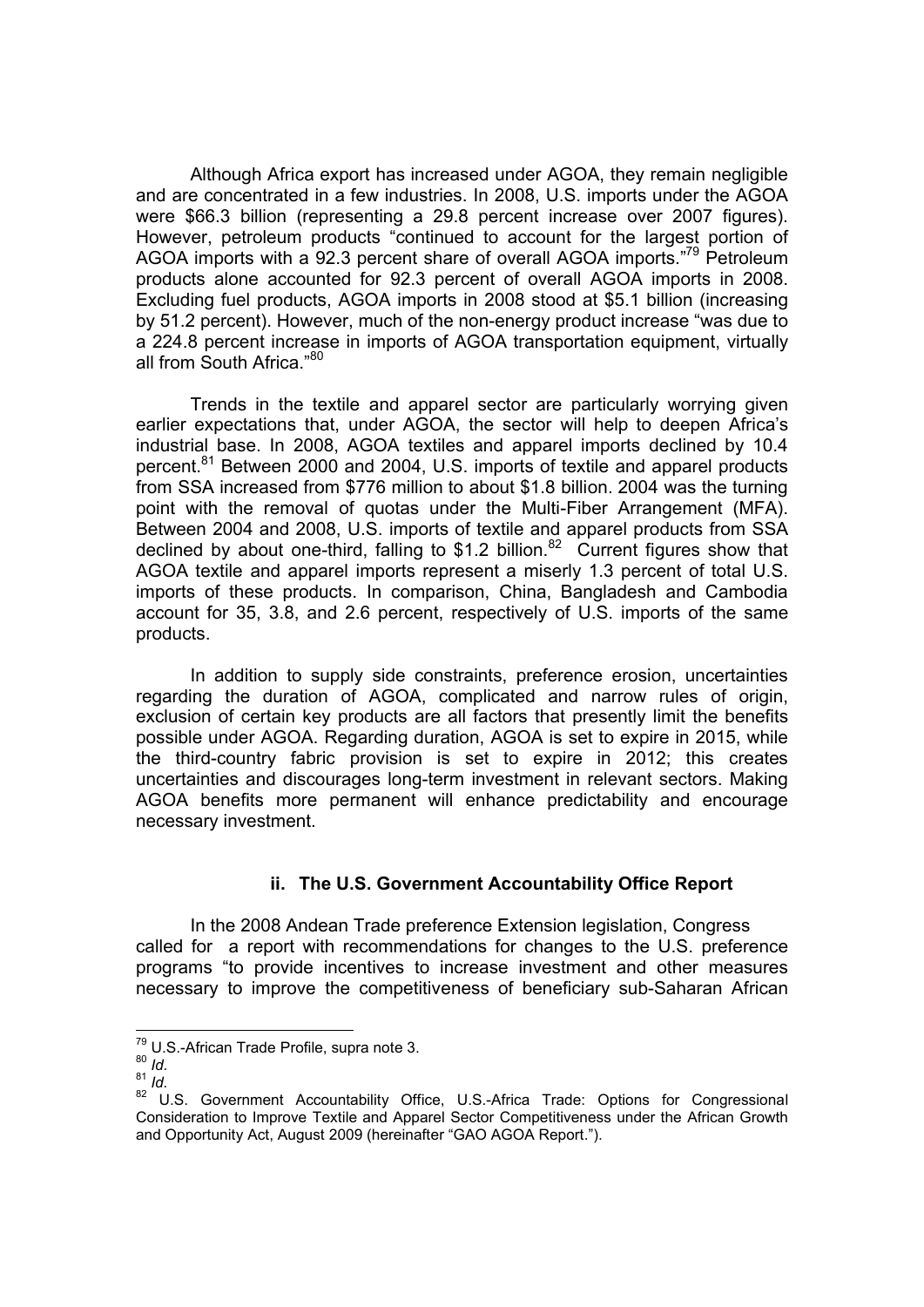countries in the production of yarns, fabrics, and other textile and apparel inputs…."<sup>83</sup> The August 2009 report of the Government Accountability Office (GAO), which focused exclusively on the textile and apparel sector, found that: although the AGOA preference scheme reduces the competitive edge of low-cost Asian producers, "duty-free access alone may not overcome the advantages Asian producers enjoy due to long-standing, established trade channels." The Report identified four obstacles to effective utilization of AGOA preference: (a) "Africa's lack of resources to significantly improve its trade infrastructure," (b) "underdeveloped production facilities" which "increase the cost of production while reducing quality and variety," (c) "SSA's challenging business climate, primary corruption and political instability," which discourage new and increased investment in the region, and (d) uncertainty about AGOA's duration and preference erosion which together further limit the attractiveness of beneficiary countries for foreign and domestic investors. $84$  Four issue areas identified in the Report where possible changes to AGOA could be made to include (1) "extending the duration of AGOA provisions and making AGOA permanent," (2) "expanding AGOA LDC benefits to all beneficiaries and duty-free eligibility for other textile products," (3) "creating non-punitive and voluntary incentives," and (4) "preserving existing benefits under AGOA and modifying other preference programs and trade agreements."

## **iii. The Obama Administration and AGOA**

Member of the Obama Administration attended the  $8<sup>th</sup>$  AGOA Forum – the first under the Administration. In her remarks at the AGOA Forum, the Secretary of State stated that in his op-ed piece – a piece that was placed in newspapers across Africa – Ambassador Ron Kirk "laid out some of the potential opportunities to work with in order to maximize the promise of AGOA." However, a close reading of the said op-ed piece does not reveal any new initiative or suggest that positive changes were in the horizon. While noting that the AGOA Forum was "an opportune time to discuss new strategies that can build on AGOA's achievements and set a new path for U.S.-Africa trade and investment," and stating that he was "committed to finding new solutions to the challenges facing African exporters and new ways to realize the potential of AGOA," Ambassador Kirk did not directly address any of the specific concerns countries in SSA have regarding AGOA. The Ambassador offered "key considerations" that he thought should be taken into account regarding AGOA's future: (i) trade diversification and expansion, (ii) improving AGOA utilization, (iii) expanded trade in both directions, and (iv) regional economic integration, and (iv) prioritizing aid for trade.

Regarding trade expansion and diversification, the Ambassador emphasized the need for Africans to improve the business environment in their countries and nurture entrepreneurial. With respect to Doha Round negotiations,

<sup>&</sup>lt;sup>83</sup> Pub.L. 110-436, sec. 3(c)(2).

<sup>&</sup>lt;sup>84</sup> GAO AGOA Report, *supra* note 82, at 11.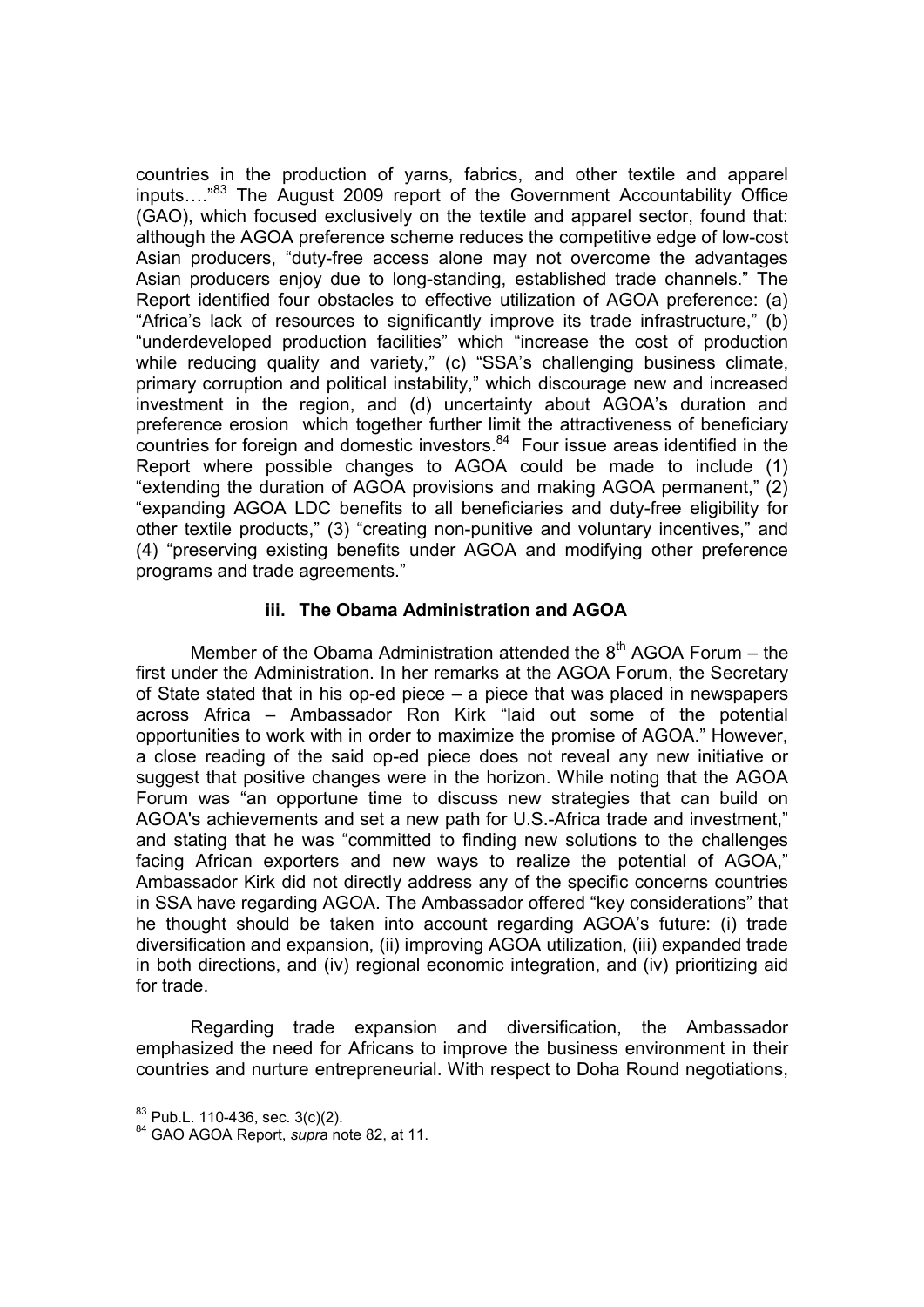the Ambassador was very ambivalent and simply noted that "[a]n ambitious and balanced outcome of the World Trade Organization's Doha Round negotiations *could* also help Africa to reap more benefits from the global trading system." On AGOA, the Ambassador soundly rejected calls for the U.S. to expand the number of products covered. According to him, "[t]he answer is not expanding the list of AGOA products - almost everything is already covered - *but in increasing the utilization of AGOA*."<sup>85</sup> Although almost every product is covered under AGOA, it is what is not covered that is significant; products such as cocoa, tobacco, peanuts, and other product deemed "import-sensitive" are not covered. The Ambassador also did not address uncertainties surrounding AGOA's future – will the program be extended beyond 2015? On the issue of the need for trade in both directions, the Ambassador emphasized Africa's responsibility in this regard and called on Africans to "intensify efforts to address trade barriers affecting U.S. exporters in their countries." On Aid for Trade, needed to support trade capacity building in Africa, the Ambassador noted that the Obama Administration "is committed to supporting trade capacity building assistance" quickly adding that "African countries must also do their part by making trade a priority in their development programs and ensuring that funds are wisely targeted."

Thus, after the Administration's first AGOA Forum and in the light of the Ambassador's widely publicized op-ed, it is difficult to ascertain how the Administration will proceed on AGOA and other trade issues of concern to Africa. The Ambassador did not address majors concern of African producers such as AGOA's complicated and narrow rules of origin requirements or the preference erosion that will result if the U.S. extended AGOA-type benefits to other poor countries outside Africa. The idea of shared responsibility – stressed in speeches by President Obama, the Secretary of State, and Ambassador Kirk – is an important and very legitimate principle that African must embrace. Addressing supply-side constraints to effective utilization of AGOA is first and foremost the responsibility of governments in SSA. Nevertheless, the principle of shared responsibility requires better clarity on the Administration's commitment to the continent and calls for specific initiatives that can address specific obstacles to African trade and improve Africa's trade competitiveness. AGOA is underutilized in part because many value-added manufactured goods do not enjoy AGOA benefits. Thus, specialized products such as luggage that contain synthetic fabric do not enjoy duty-free treatment.<sup>86</sup> On Aid for trade, there are a host of possibilities that the Administration can consider including: new, sustained and targeted funding for trade capacity building that go beyond funding regional hubs.

# **VI. President Obama's Global Hunger and Food Security Initiative ("Initiative")**

**a. L'Aquila Food Security Initiative and The Global Hunger and Food Security Initiative**

<sup>85</sup> Emphasis added.

<sup>85</sup> *Emphasis added*. <sup>86</sup> GAO AGOA Report, *supra* note 82, at 15.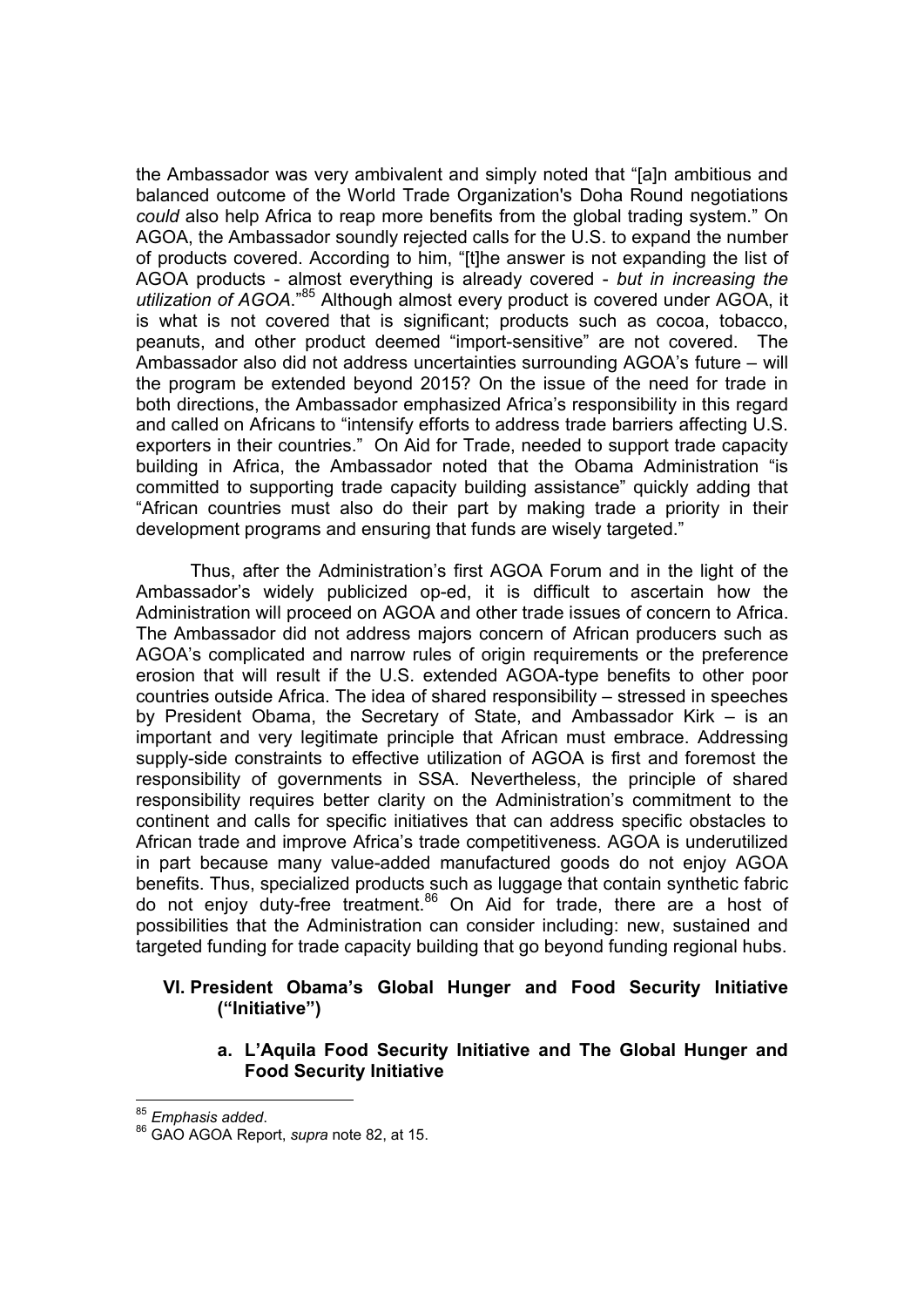In July 2009, at the L'Aquila G8 Summit, donors pledged to raise \$20 billion over the next three years for food and agricultural aid to the world's most impoverished countries. On July 10, G8 Partners adopted the L'Aquila Joint Statement on Global Food Security and created a new initiative – L'Aquila Food Security Initiative.<sup>87</sup> Pursuant to the Joint Statement, G8 Partners made several commitments:

- **Commitment 1** Partnership with vulnerable countries based on five core principles: comprehensive approach, country-led plans, strategic coordination, leveraging the benefits of multilateral institutions and sustained and accountable commitment.<sup>88</sup>
- **Commitment 2** Increased investment in agriculture development.<sup>89</sup>
- **Commitment 3**: Reduce trade distortion and address new barriers to trade and investment.<sup>90</sup>
- Commitment 4 Strength global and regional for food security.<sup>91</sup>
- **Commitment 5** Implementation of the Global partnership for Agriculture and Food Security<sup>92</sup>.
- **Commitment 6** Support for country and regional agricultural strategies.<sup>93</sup>
- **Commitment 7** New resources in support of CAADP<sup>94</sup>

 $87$  In the Joint Statement, G8 Partners expressed deep concern "about global food security, the impact of the global financial and economic crisis and last year's spike in food prices on the countries least able to respond to increased hunger and poverty" and noted that the combined effect of longstanding underinvestment in agriculture and food security, price trends and the economic crisis have led to increased hunger and poverty in developing countries, plunging more than a further 100 million people into extreme poverty and jeopardising the progress achieved so far in meeting the Millennium Development Goals."

 $8\text{ }\degree$  "We will partner with vulnerable countries and regions to help them develop and implement their own food security strategies, and together substantially increase sustained commitments of financial and technical assistance to invest in those strategies. "

<sup>&</sup>quot;We are committed to increase investments in short, medium and long term agriculture development that directly benefits the poorest and makes best use of international institutions."

<sup>&</sup>lt;sup>90</sup> "We are therefore committed to reduce trade distortions and refrain from raising new barriers to trade and investment and from implementing WTO-inconsistent measures to stimulate exports."

*Id.*,<br><sup>91</sup> "we support the fundamental reform processes underway in the FAO, the Committee on World Food Security, the Consultative Group on International Agricultural Research and the global agricultural research system through the Global Forum on Agricultural Research." Id., para 9.

<sup>&</sup>lt;sup>92</sup> "We pledge to advance by the end of 2009 – consistent with our other actions aimed at an improved global governance for food security – the implementation of the Global Partnership for Agriculture and Food Security."  $Id$ . para. 10.

<sup>&</sup>lt;sup>"</sup> We support the implementation of country and regional agricultural strategies and plans through country-led coordination processes, consistent with the Accra Agenda for Action and leveraging on the Comprehensive Framework for Action of the UN High Level Task Force and on<br>existing donor coordination mechanisms." *Id.*, para. 10.

<sup>&</sup>lt;sup>4</sup> "In Africa, NEPAD's Comprehensive Africa Agriculture Development Program (CAADP) is an effective vehicle for ensuring that resources are targeted to a country's plans and priorities….

We commit to provide resources – whether financial, in-kind or technical assistance – in support of CAADP and other similar regional and national plans in Africa …."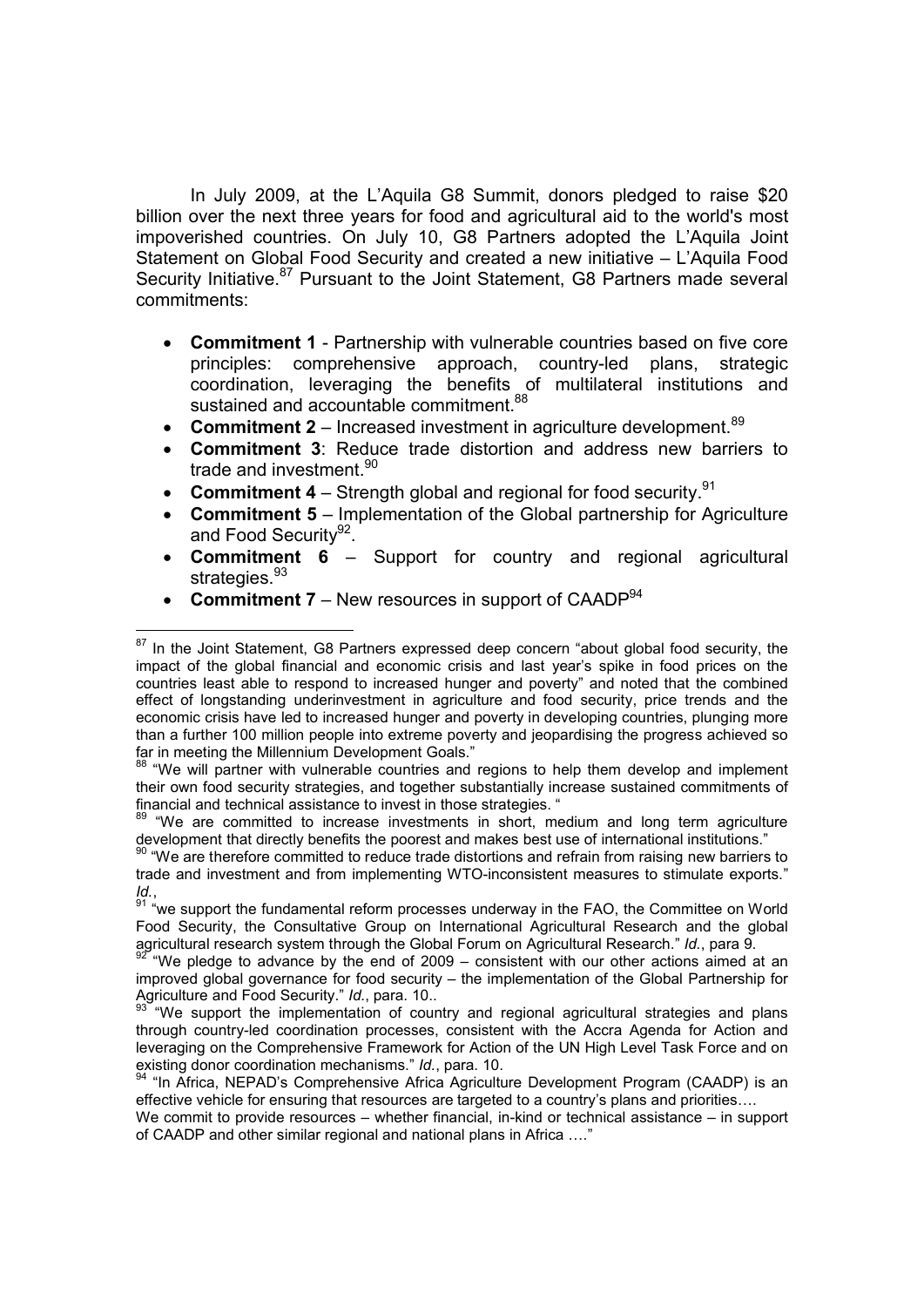# **Commitment 8** – Mobilization of \$20 billion over three years.<sup>95</sup>

The U.S. pledged to contribute at least \$3.5 billion over the next three years to this worldwide effort. In a July 9 press release, the White House noted the fact that "the global economic and financial crisis threatens the livelihoods of many of the world's poorest people,"<sup>96</sup> the fact that "[w]hile commodity prices are lower, food prices remain 40% higher than historical levels,"97 and the fact that "the contraction of global economic activity has reduced exports and incomes among farmers in developing countries." $98$  Even more important, the White House observed that "[a]lthough 75% of the world's poor live in rural areas and 60% of those suffering from hunger are rural small-scale farming families, only 4% of official development assistance goes to agriculture.<sup>"99</sup> The Obama Administration promises that the Initiative represents not just a commitment of resources, "but also a commitment to reform the way the international community approaches food security."<sup>100</sup> On September 28, the State Department released the Global Hunger and Food Security Initiative: Consultation Document ("Consultation Document").<sup>101</sup> The Consultation Document endorses the five principles established at L'Aquila.

#### **i. A Comprehensive Approach:** According to the

Consultation Document, a comprehensive approach will advance three key objectives: "[i]ncrease sustainable market-led growth across the entire food production and market chain;" "[p]revent and treat under-nutrition;" and "Increase the impact of humanitarian food assistance and social safety-nets." Seven key areas of potential investment are identified: (1) Improve Productivity; (2) Expand Market and Trade; (3) Spur Regional Integration; (4) Harness Global Innovation and Research; (5) Women and Those Who Are Very Poor; (6) Reduce Under-Nutrition; and (7) Increase the Impact of Humanitarian Assistance. With respect to the goal of improving productivity, examples of the types of investment the U.S. will make include: increase access to inputs, expand access to knowledge, increase access to financial services and improve natural resource management. Regarding the goal of expanding market and trade, a key concern of SSA, the Consultation Document notes rightly that "Improvements in productivity will not translate into higher farm incomes and reduced hunger unless surplus harvest

-

 $100^{14}$  *Id.* 

 $95$  "We will aim at substantially increasing aid to agriculture and food security including through multiyear resource commitments. In this respect, we welcome the commitments made by countries represented at L'Aquila towards a goal of mobilizing \$20 billion over three years through this coordinated, comprehensive strategy focused on sustainable agriculture development, while keeping a strong commitment to ensure adequate emergency food aid assistance."  $Id$ . para. 12. <sup>96</sup> The White House (Office of the Press Secretary), Food Security: Investing in Agricultural

*Development to Reduce Hunger and Poverty*, July 10, 2009**.** <sup>97</sup> *Id.*

 $\frac{1}{98}$  *Id.* 

 $\frac{99}{10}$ .

<sup>&</sup>lt;sup>101</sup> Bureau of Public Affairs, Department of State, The Global Hunger and Food Security Initiative: Consultation Document, September 28, 2009.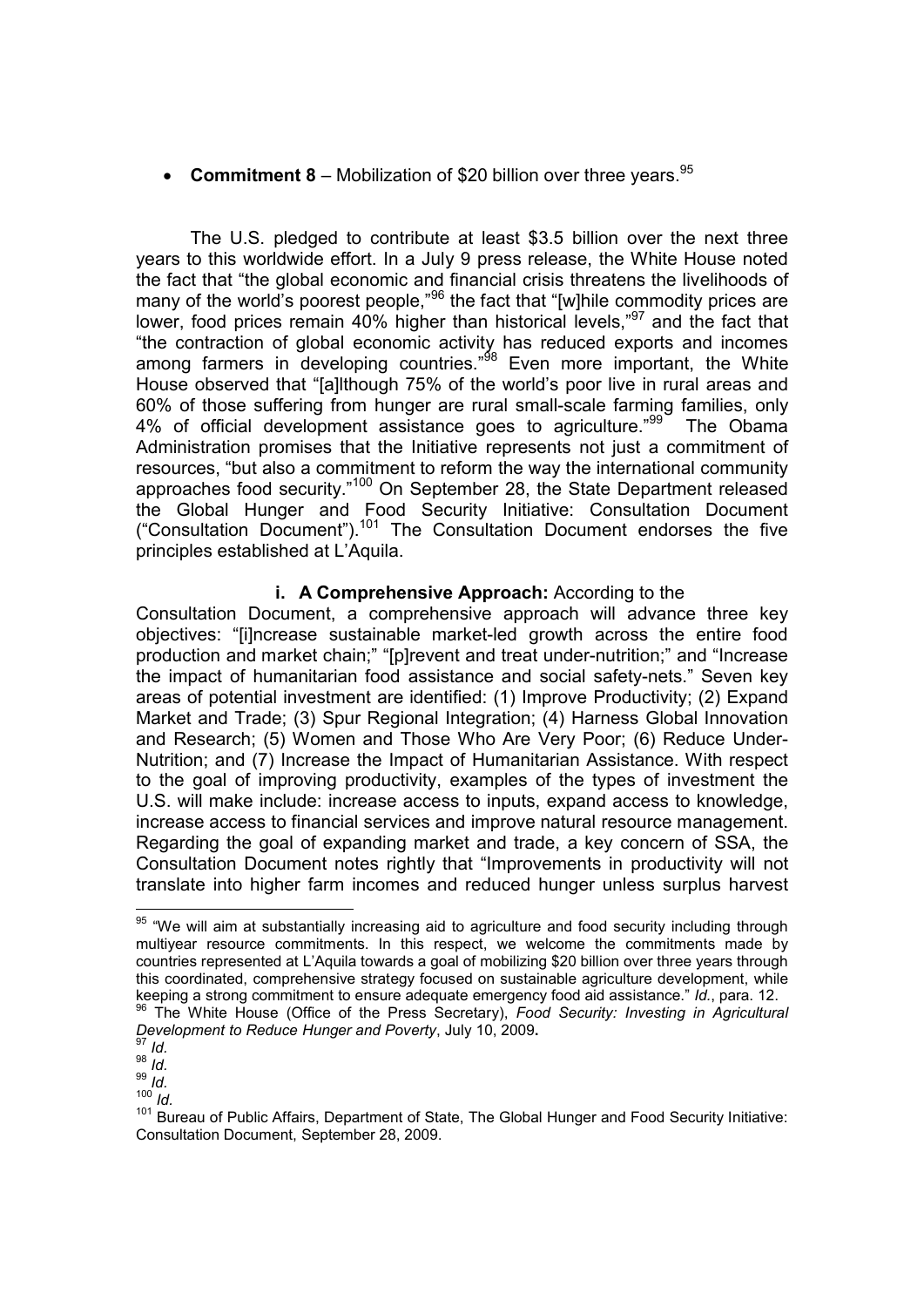and products can be sold in local, regional, and international markets."<sup>102</sup> Examples of potential investments the U.S. will make include: expanding market information, improving post-harvest market infrastructure and creating an enabling policy environment for agribusiness growth. With respect to women and the very poor, the U.S. effort will "focus on linking these groups to new opportunities throughout agriculture and market value chains," "work to identify and address the policy constraints which prevent greater participation in these value chains," "[a]dapt or target interventions … to the needs of women and the very poor;" "[p]rioritize labor-saving technologies," and "[e]ngage in dialogue at all levels … to raise awareness of the value of women and the very poor to foster greater agricultural growth."<sup>103</sup>

ii. **Country-Led Plans**: Discussions about the optimal way to develop and implement country-led plans are still underway. It is not exactly clear what the final modality will be. The U.S. promises to "work with partner countries to develop sound investment plans that are grounded in a comprehensive framework, include a needs-based assessment, and have a realistic estimate of the impact of [U.S.] investments."104 At this stage, it is not clear what political calculations, if any, will go into the country-selection decisions. The Consultation Document suggests that decisions will be based on objective factors. The U.S. will invest in country plans that: (1) "Ensure[s] the participation of key groups, including farmers and civil society organizations, and prioritize small holder farmers, especially women;" (2) "Use[s] the best available data to prioritize those geographic regions with the greatest need and opportunity for agricultural development;" (3) "Prescribe[s] strategies for creating policy and regulatory environments that accelerate agriculture-led growth;" (4) "Include government commitments that allocate a significant portion of the national budget to agriculture and food security and to policy reform that promotes private sector investment;" (4) "Provide[s] protection of natural resources and support for environmentally sustainable growth;" and "Contain targets, benchmarks, and a system for publicly tracking progress towards clearly established goals."

# **iii. Improving Strategic Coordination:** At the country-level,

the U.S. promises to "invest in strengthening the capacity of countries to convene stakeholders and ensure that all stakeholders are able to participate in the planning process from the start," and also to "coordinate joint action and financing to support country-led plans." At the global level, U.S. commits to support the newly establish Global Partnership for Agriculture and Food Security (GPAFS) – a new facility that donors hope will convene stakeholders to global stakeholders to participate in dialogue, tracks stakeholder commitments and programs, and disseminates information about current global needs. The Consultative Document also hints at changes in the way things are done in the

<sup>-</sup><sup>102</sup> *Id.*, at 5.

<sup>103</sup> *Id.*, at 8.

<sup>104</sup> *Id.*, at 10.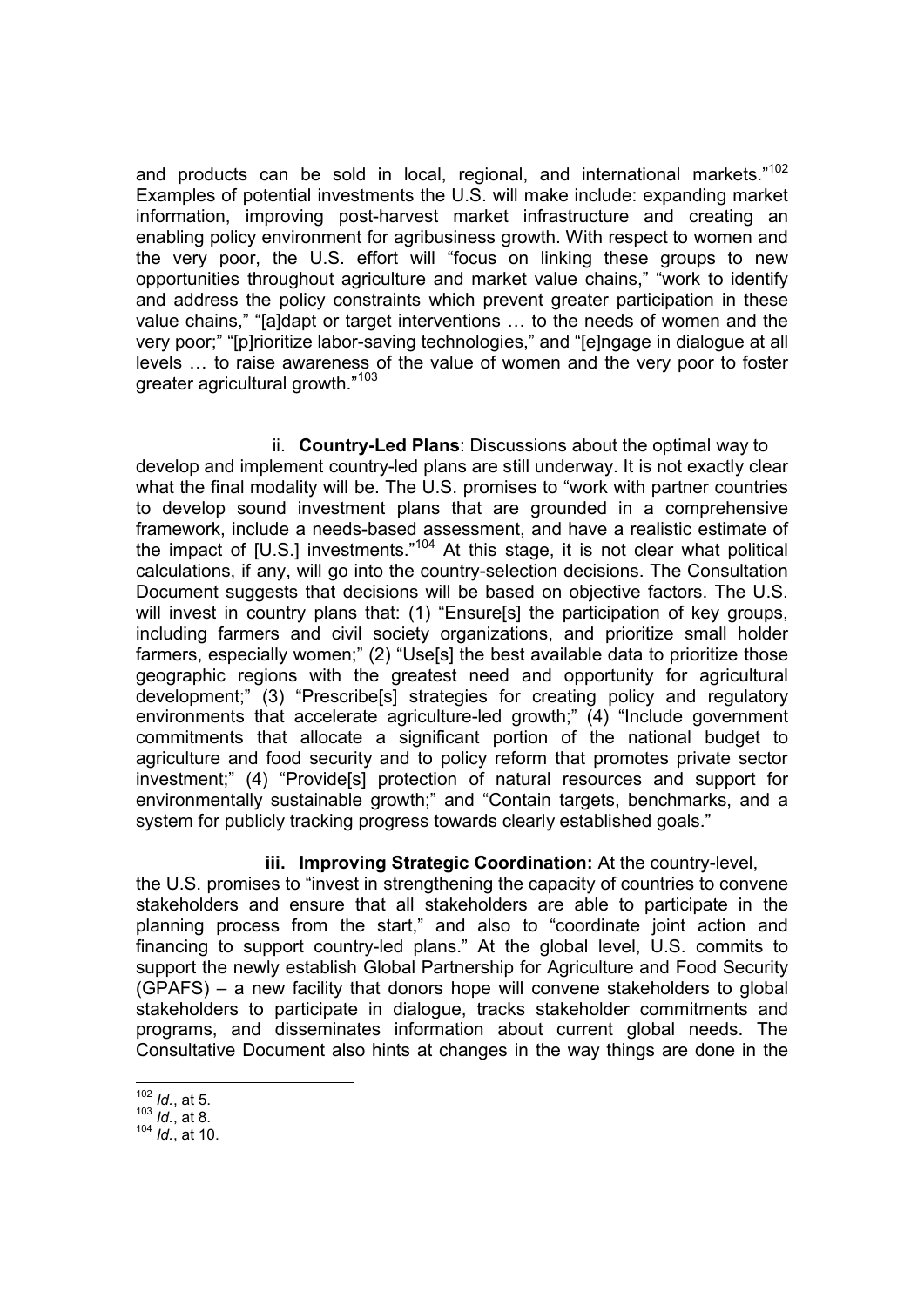U.S. A "whole-of-government strategy" as well as a new position, that of a U.S. Global Food Security Coordinator, is envisaged. The consultation Document states that "[k]ey government agencies will be involved in all aspects of the planning and implementation of this strategy, both in Washington and in the field," and that the U.S. initiative "will be monitored and evaluated using indicators, targets, and benchmarks."

iv. **Leveraging the Benefits of Multilateral Mechanisms**: The U.S. promises multilateral rather than unilateral approach to development. The Consultation Document notes that multilateral institutions "can efficiently deliver global resources for food security, complement bilateral activities, and strengthen in-country donor coordination processes," and suggests that in advancing the Initiative, the U.S. will work closely with institutions such as the World Bank, regional development banks, the International Fund for Agriculture and Development (IFAD), the UN Food and Agricultural Organization(FAO), and the World Food Program (FAO). The Consultative Document is silent on the issue of possible reform of the Bretton Woods institutions.

## **v. Sustained Commitment and Public Accountability:**

According to the Consultative Document, donors and partner countries must set benchmarks and targets and be held publicly accountable to these targets. This principle of accountability calls for robust tools to monitor and track pledged commitments and the humility to learn from investments and make corrections as they go.

The Consultation Document maps out a very ambitious agenda for the Obama Administration. It is not clear how much of what is promised will remain as in-puts are received from U.S. stakeholders and the global community. The State Department notes that the document "is a work in progress and will continue to be expanded and refined over the coming weeks and months." The State Department has invited input from the U.S. and global community; this is clearly an opportunity for Africans and African Diaspora Community to participate in discussions at an early stage. Underlying the emerging and growing global food crisis are fundamental structural changes in agriculture that are exacerbated by factors such as rising energy costs, climate change, droughts, etc. The threats to the food supply system can only be countered by fundamental changes in agricultural production and foreign assistance. The Global Hunger and Food Security Initiative promises such a change; whether it can deliver on the promise is a different question

#### **b. The Initiatives: A Turning Point or an Old Wine in a New Wine Skin?**

Commitment to invest on agriculture, food security and rural development is not new. For example, in April 2008, the UN Secretary General Ban Ki-moon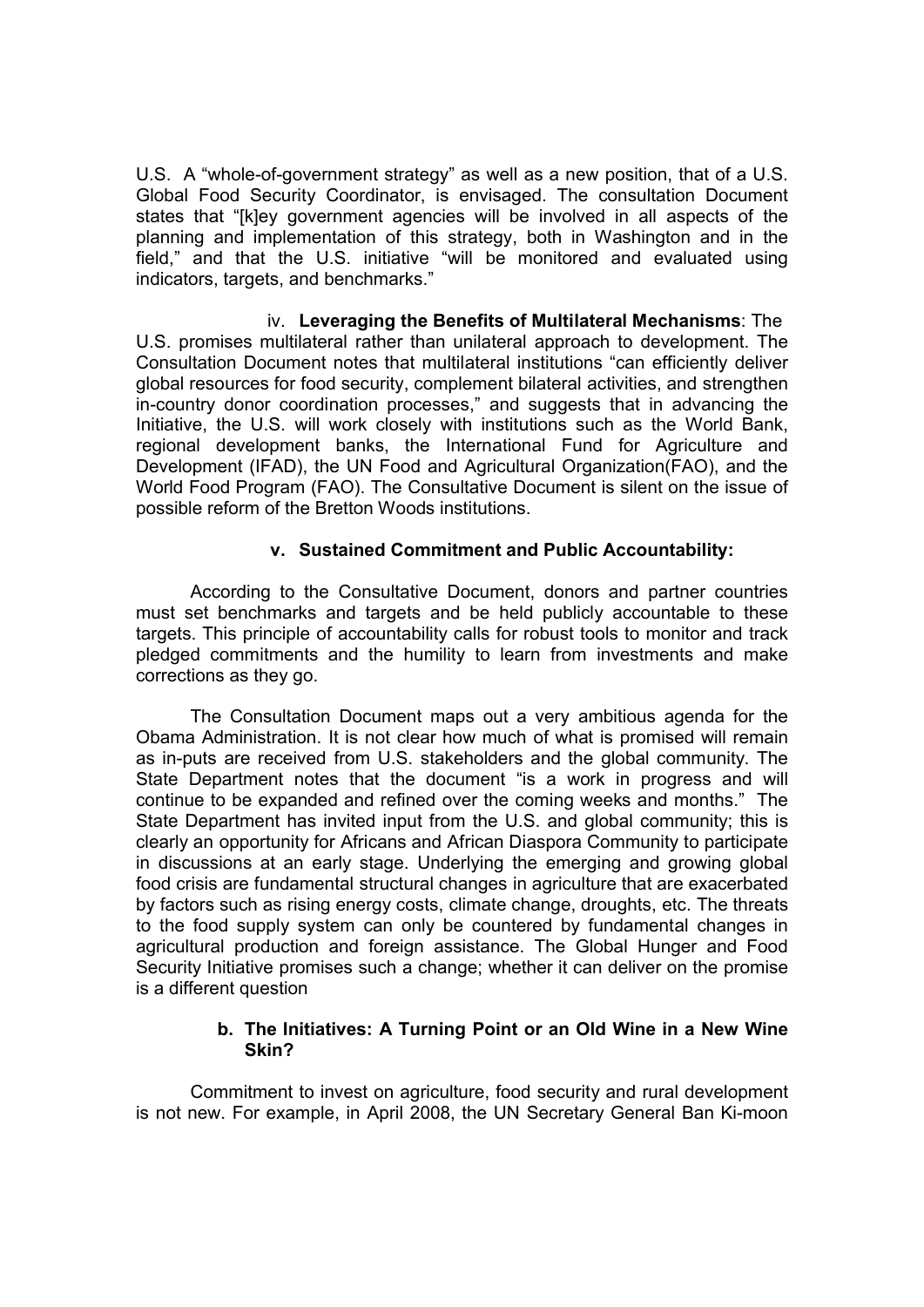established the High Level Task force (HLTF) on the Global Food Security Crisis. The FAO High Level Conference on World Food Security was convened in June 2008 in Rome also to address food security. G8 leaders also addressed the food crisis during their meeting in Hokkaido Toyako in July 2008, during the High Level Meeting on Food Security for All in Madrid in January 2009. The various meetings in 2008 resulted in:

- the development of a Comprehensive Framework for Action (CFA) by the HLTF.<sup>105</sup>
- the Global Partnership for Agriculture for Agriculture and Food Security,
- a Declaration on World Food Security (2008), adopted following the FAO conference.<sup>106</sup>
- the Toyako Leaders Statement on Global Food Security (2008).<sup>107</sup> and
- the creation of a G8 Expert Group on Global Food Security.

In short, in many respects, neither the Obama's Initiative nor the L'Aquila Initiative is new. Even before President Obama assumed office, G8 leaders had made numerous commitments on food security that are yet to be realized. The question today is - will G8 Partners in general and the Obama Administration in particular be able to translate lofty principles into action? There are many thorny issues to be resolved:

#### **Committed Funding**: Will the Obama Administration be able to

translate lofty principles into action? Will the U.S. Congress appropriate funding for the Initiative? With issues like health care reform, the wars in Afghanistan and Iran, Iran and North Korea nuclear threats on the table, there is no indication that the Initiative is a priority for the U.S. Congress. A three-day World Summit on Food Security<sup>108</sup> ended on November 18 with yet another declaration from world leaders pledging renewed commitment to eradicate hunger but failing to commit to commit to precise promises of funding. The declaration lacks target figure, timeframe, or binding commitment on key issues. The near total absence of rich country leaders from the summit was remarkable. Of the G8 leaders, only Italian Premier Silvio Berlusconi, who chaired the opening session, attended. The U.N.'s

<sup>&</sup>lt;sup>105</sup> The CFA represents the consensus view on how to respond to respond to the global food crisis and invest in Agriculture.

 $106$  Pursuant to the Declaration, the international community committed to establish short, medium and long term actions to eliminate hunger and secure food for all.

 $<sup>7</sup>$  Under the Toyako Leaders Statement on Global Food Security, G8 members committed to</sup> undertake all possible measures to ensure global food security. It is estimated that since January 2008, G8 members have committed about US\$10 billion to support the commitments they made. <sup>108</sup> World Summit on Food Security, Rome, November 16-18, 2009.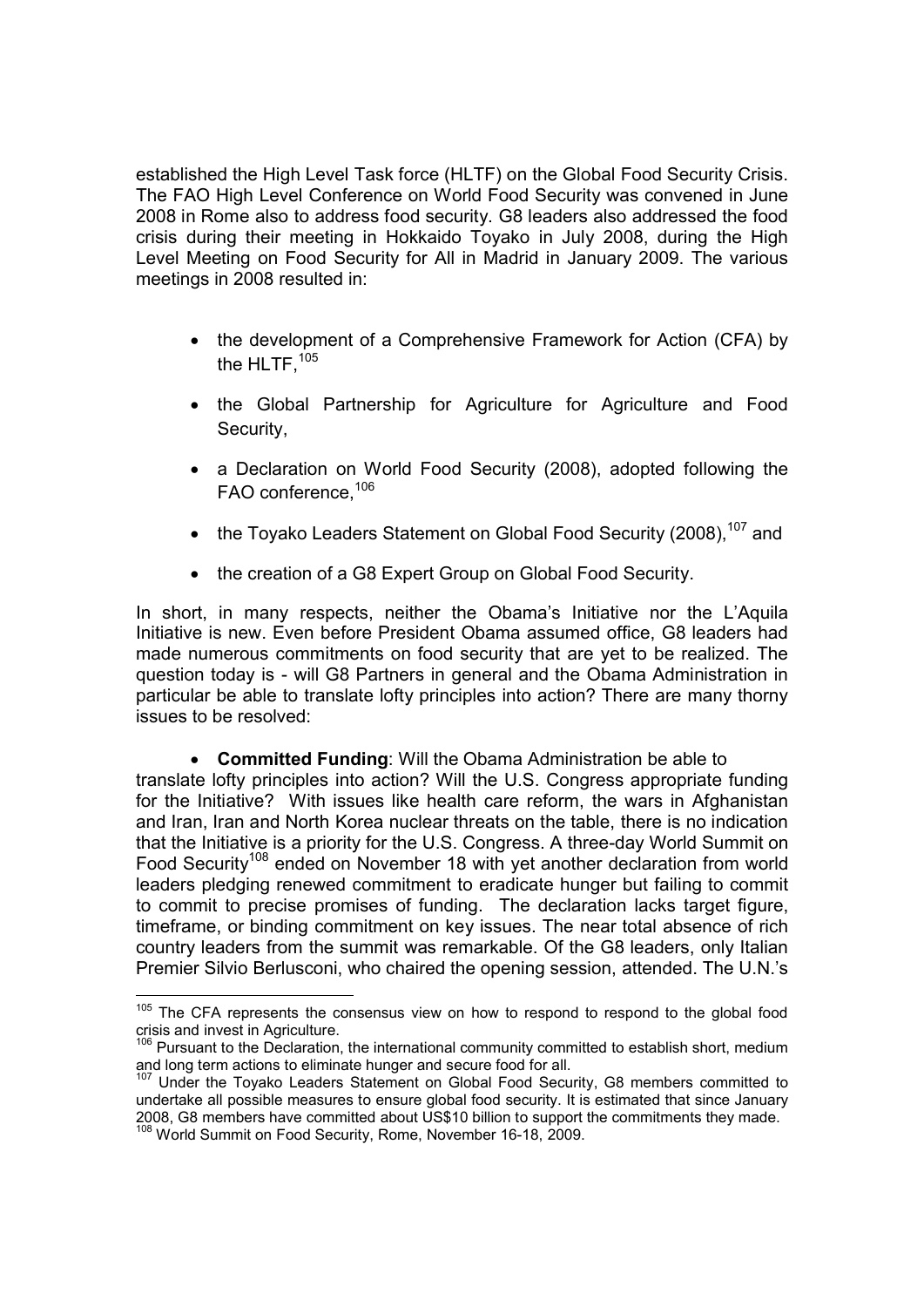appeal to World leaders to commit themselves to \$44 billion annually in agricultural development aid was soundly rejected.<sup>109</sup> In his appeal for sustained funding, Jacques Diouf, the Director General of the Food and Agriculture Organization, grimly observed that:

"Eliminating hunger from the face of Earth requires US\$44 billion of official development assistance per year to be invested in infrastructure, technology and modern inputs. It is a small amount if we consider the \$365 billion of agriculture producer support in OECD countries in 2007, and if we consider the \$1,340 billion of military expenditures by the world in the same year."

While pleased that the World Summit centered on an important problem, Ecuador's agriculture minister Dr. Ramon Espinel regretted that "what has been declared is not enough, even though some contributions are in the right direction, such as the 20 billion from the L'Aquila summit."

 **Tied Food Aid/U.S Farm Interest**: In his speech in Ghana, President Obama observed that too little foreign assistance was reaching those who need it because of tied food aid: "One of the concerns that I have with our aid policy generally is that Western consultants and administrative costs have been gobbling huge percentages of our aid overall." But, can the Obama's Administration make good on the promise to end tied food aid given anticipated opposition from U.S. farmers and the U.S. transportation mechanism? The Consultation Document makes no mention of the U.S. food aid program and the problem it presently poses for poor farmers around the world nor does it suggest that any change is imminent. Although the U.S. devoted \$2.3 billion to food aid in 2008 and \$2.7billion has been set aside for the 2009 fiscal year, "nearly 100 percent of American support is in the form of home-grown crops, *not money*."

The largest food aid program in the U.S., the Food for Peace, requires that a minimum of 75 percent of all food aid must be in the form of American-grown crops purchased from U.S. growers and processed through U.S. companies. Not surprising, "[the real winners in a U.S. food aid program are American agricultural companies."<sup>110</sup> At the recently concluded World Summit on Food Security, Ecuador's agriculture minister voiced the collective fear of developing countries regarding food aid and empty declarations. According to him, "We think this is not enough because it may stay just a declaration. If we follow the path of what has happened before, this (money) may come as food aid, which is not what our

<sup>109</sup> Associated Press, U.N. World Food Summit Ends With 'Crumbs' in Hunger fight, http://www.google.com/hostednews/ap/article/ALeqM5jeEimi-fD79vUG9uVWzcG7e-A9oAD9C1UT6G0

 $110$  Not surprising, in April 2008, Cargill reported an 86 percent jump in profits and realized \$1 billion in quarterly profits. Mosanto also reported a \$1.4 billion increase in quarterly profits – a 45 percent increase in profit.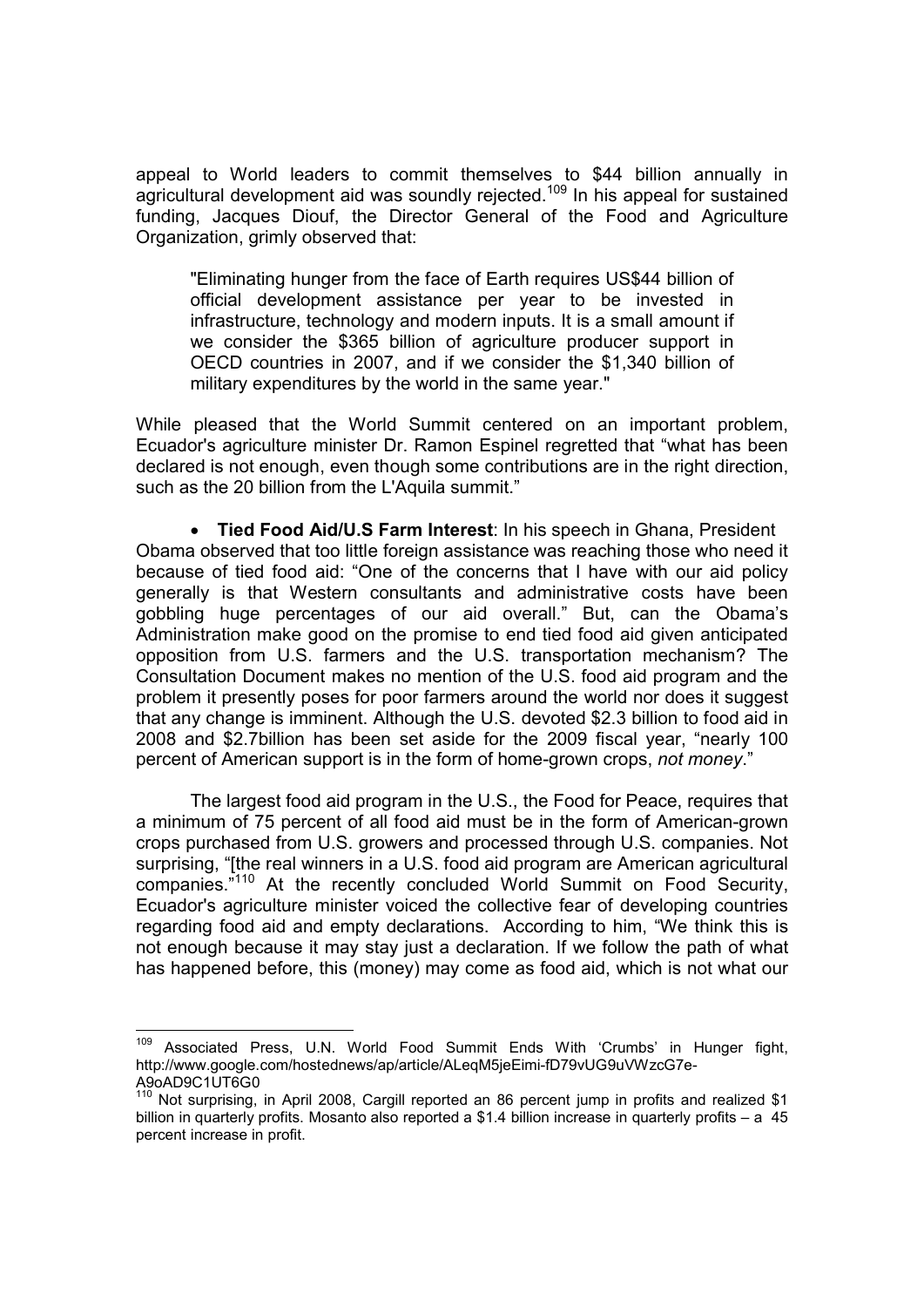countries need."<sup>111</sup> A recent Government Accountability (GAO) Report concluded that the federal law requiring most international food aid to come from U.S. farmers could be "hobbling efforts to feed the world's hungry." 40 percent of World Food Program's budget comes from the United States, and about 90 percent of that is in-kind only. Experts believe that a shift to cash aid in Washington would have dramatic effects on WFP operation and effectiveness.

Experts agree that food aid costs and delivery time can be reduced through local and regional procurement (LRP). However, there appears to be little support in Washington for complete transition to an LRP model. According to the Washington Independent, arguments for cash offers in place of in-kind food aid "is one that hasn't gotten very far on Capitol Hill." President George W. Bush's proposal, made each year during the second half of his tenure in the White House, that up to 25 percent of the Food for Peace funding (about \$2) billion a year) go to support LRP went nowhere in Congress.<sup>112</sup> According to the Washington Independent, "Many lawmakers have suggested that moving Food for Peace toward a cash-aid system would erode congressional support for the program altogether, threatening its very existence."<sup>113</sup> Quite apart from the farming and transportation interests, some in Washington have raised questions about the effectiveness and sustainability of LRP. In his testimony before the House Foreign Affairs subpanel on Africa and global health, Thomas Melito, director of GAO's international affairs and trade team, cautioned that there is as yet no clear indication that any boost from a shift to LRP would be sustainable. Bud Philbrook, deputy under secretary of Farm and Foreign Agricultural Services of the Department of Agriculture thinks that "market intelligence is crucial," and calls for caution in approaching LRP concept given the dearth of data.

 **Stakeholder involvement**: Are the people whose lives are most threatened by the food crisis and who are likely to be most affected by the Initiative – e.g. women and small farmers – involved in the discussion? According to the Consultation Document, the U.S. strategy "is being developed through a consultative process within the U.S. government *and with the global community and other stakeholders*, including foundations, universities, non-governmental organizations, and the private sector." Thus far, it is not clear how the voices of Africa women are being heard. It is not clear what mechanisms have been or will be established to ensure that the voices of the real stakeholders are heard.

**Transparency in Aid Delivery**: It is not yet clear what, if any,

mechanism will be established to monitors whether pledges made by the U.S. and other donors are actually respected. There is presently a pending legislation,

 $111$ <sup>111</sup> Paul Virgo**,** Hunger Summit Passes Toothless Declaration, http://www.ipsnews.net/news.asp?idnews=49283  $112$  *Id.* 

<sup>113</sup> Mike Lillis, *Food Aid Program Helps U.S. Farms, Hobbles Anti-Hunger Efforts*, The Washington Independent, 6/5/09, http://washingtonindependent.com/45713/food-aid-programhelps-us-farms-hobbles-anti-hunger-efforts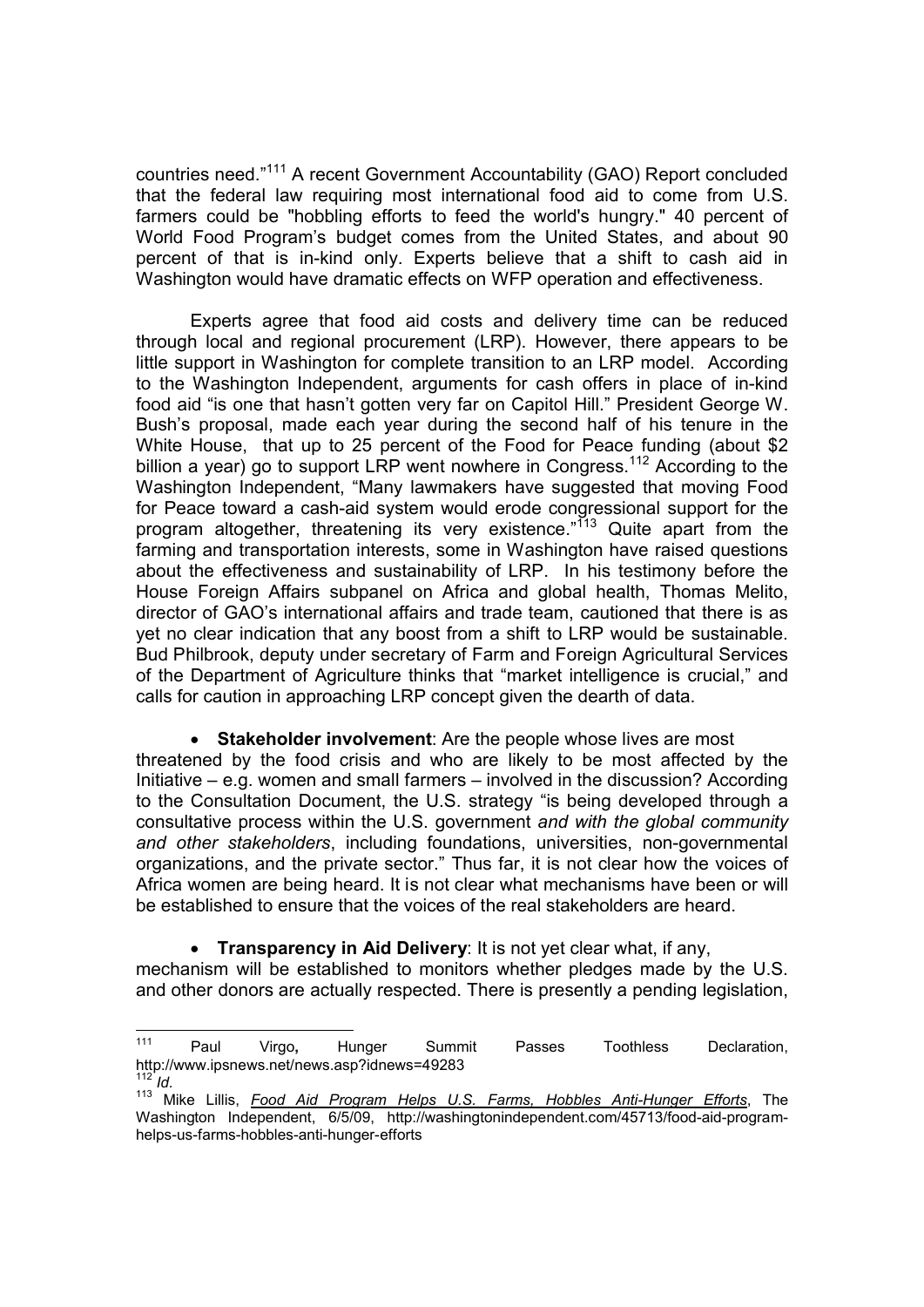Foreign Assistance Revitalization and Accountability Act of 2009 that, if passed, would create an independent Council on Research and Evaluation of Foreign Assistance (CORE) to evaluate the impact of all U.S. foreign aid programs.

#### **c. New Legislative Initiatives**

Since President Obama assumed office, two pieces of legislation have been introduced in Congress that can have considerable impact on U.S. foreign policy. The Global Food Security Act of 2009 (S.384) was introduced on February 5, 2009, and the Foreign Assistance Revitalization and Accountability Act of 2009 (S.1524) was introduced on July 28, 2009. Neither bill has been voted on by the full senate, however.

# **1. The Global Food Security Act of 2009 (S.384)**

S. 384 was placed on the Senate Legislative Calendar on May 13, 2009. The stated purpose of S. 384 is bill "to authorize appropriations for fiscal years 2010 through 2014 to provide assistance to foreign countries to promote food security, to stimulate rural economies, and to improve emergency response to food crises, to amend the Foreign Assistance Act of 1961, and for other purposes." In general, the bill calls for a comprehensive food security strategy.

One aspect of the bill defines the policy objective the bill and addresses the planning and coordination of any program that is created. This bill, if approved, will: (1) create a Special Coordinator for Global Food Security (Sec. 102); (2) instructs the President to establish a comprehensive food security strategy that is based on a whole-of-government approach, encourages multistakeholder involvement, incorporates approaches directed at reaching women living in poverty, includes "specific and measurable goals, benchmarks and time frames, and a plan of action, encourages public-private alliances, and that "provides annual monitoring and evaluation." The bill also calls for an annual report to Congress from the President/Special Coordinator and an additional report from the Government Accountability Office containing a review of the report by the President and recommendations that the Controller General "believes are important to improve a global food security strategy." In addition, the bill calls for a detailed program review no later than 4 year after the enactment of the Act.

Another aspect of the bill focuses on bilateral programs of the U.S. Section 201 amends Section 103(a)(1) of the Foreign Assistance Act of 1961 to allow the President address agriculture, rural development, and nutrition. More important, it authorizes appropriation to the President to provide foreign assistance, in addition to funds otherwise available for such purposes, in the following amount: \$750 million in FY2010, \$1 billion for fiscal year 2011; \$1.5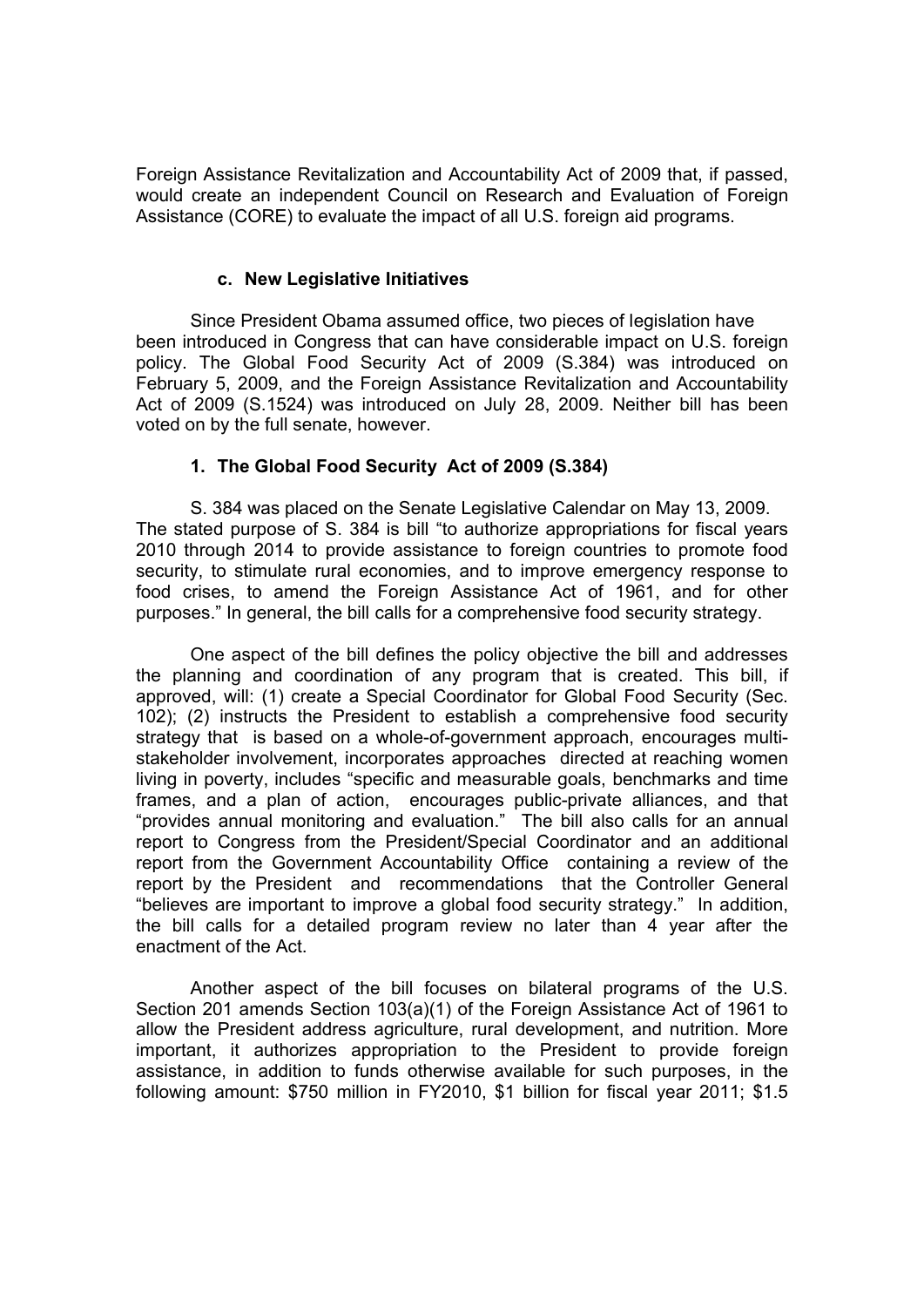billion for fiscal year 2012; \$2 billion for fiscal year 2013; and \$2.5 billion for fiscal year 2014.

The bill also creates a new program that can have a positive impact on Africa - Higher Education Collaboration for Technology, Agriculture, Research, and Extension (HECTARE). The goal is the development of higher education capacity in the field of agriculture. The purpose of Title III of the Bill is to "authorize United States assistance that promotes food security, agriculture productivity, rural development, poverty and malnutrition alleviation, and environmental sustainability by engaging the expertise of United States institutions of higher education in collaboration with public and private institutions in developing countries." It calls for "multi-year assistance plans" that is "consistent with national development strategies," include partnerships with U.S. and other institutions of higher learning, and identify appropriate channels for the dissemination of farming technologies to the field.

Many aspects of this bill are commendable, for example, the funding for emergency relief, agricultural development and nutrition programs, and higher education programs in developing countries that emphasize agriculture and the support for university partnerships in furtherance of developing countries' agricultural. The bill clearly has potential to strengthen national agricultural research systems in developing countries. Regarding emergency food aid, the bill *authorizes to* be appropriated to the President from time to time "such sums as may be necessary" to meet "unexpected urgent food assistance needs" in a country. The bill authorizes the president "whenever [he] determines it to be important to the national interest," to "furnish on such terms and conditions as he may determine appropriate assistance … for the purpose of meeting unexpected urgent food assistance needs, notwithstanding any provision of law which restricts assistance to foreign countries."<sup>114</sup> Addressing the problem of tied food aid, the bill expressly provides that assistance may include "the local and regional purchase and distribution of food."

Critics take issue with the bills endorsement of research on biotechnology, particularly genetically modified technology. Section 202 calls for "research on biotechnological advances appropriate to local ecological conditions, including genetically modified technology." The bill does not specify how much of the funding for agricultural development (about \$5.7 billion) would actually go to genetically modified crops. Shattuck and Holt-Gimenz warn that: "Just as food aid expands markets for U.S. grain even as it destroys markets and farm livelihoods abroad, the agricultural development aid in the [bill] will open markets in Africa and elsewhere to the U.S. biotechnology industry. This is likely to result in a windfall for northern seed and chemical companies, but will increase risk and dependency among small farmers across the developing world." There are also concerns that the bill essentially prescribes a top-down, technology driven approach to agricultural development and that this is at odds with the bottom-up,

<sup>&</sup>lt;sup>114</sup> The Global Food Security Act of 2009, Section 401.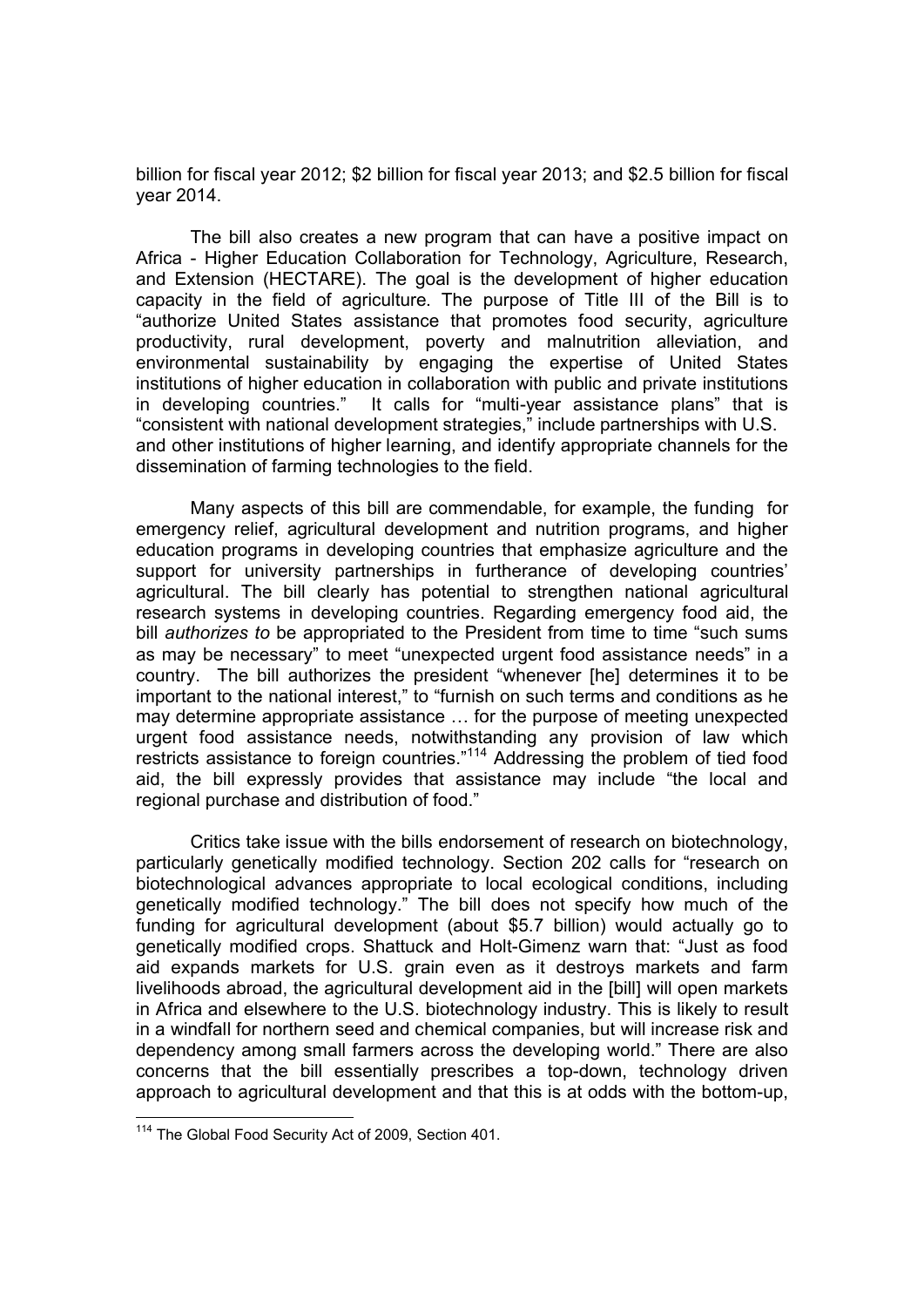locally controlled, agroecological approach that many experts increasingly recommend.<sup>115</sup> Supachai Panitchpakdi, Secretary-General of UNCTAD and Achim Steiner, Executive Director of UNEP, "organic agriculture can be more conducive to food security in Africa than most conventional production systems, and… it is more likely to be sustainable in the long term."<sup>116</sup> Shattuck and Holt-Gimenz conclude that funding for agricultural research under the bill "is essentially a subsidy to corporate research and development goals, and is not targeted towards the most effective, appropriate, or cost-efficient technologies." Will this bill be a tool for opening foreign markets to biotechnology? Considering that GM crops are currently legal in only three African countries, African countries may be forced into a difficult position having to choose between accepting GM crops and losing essential aid.

## **2. The Foreign Assistance Revitalization and Accountability Act of 2009 (S. 1524)**

On July 28, six U.S. senators introduced the Foreign Assistance Revitalization and Accountability Act of 2009 (S.1524).<sup>117</sup> The bill aims to redefine the U.S. foreign assistance architecture and to strengthen the capacity of the USAID and related agencies to "to establish effective development policies and implement innovative and effective foreign assistance programs with maximum impact." It creates a new Bureau for Policy and Strategic Planning (Bureau) within the USAID and a new Office for Learning, Evaluation, and Analysis in Development within the Bureau. It authorizes the appropriation to the USAID "\$5,000,000 for fiscal year 2010 and such sums as may be necessary for fiscal year 2011. The bill also creates a new Council on Research and Evaluation of Foreign Assistance (CORE) to be located in the executive branch. The primary purpose of CORE is to evaluate the impact of U.S. foreign assistance programs and to establish an integrated research and development program.

S. 1524, if approved, will bring about the first major amendment to the U.S. Foreign assistance Act of 1961. The bill:

- $\bullet$  Enjoys bi-partisan support;<sup>118</sup>
- Prioritizes development planning, transparency, accountability, coordination, monitoring and evaluation;

<sup>-</sup><sup>115</sup> Jules Pretty, Rachel Hine and Sophia Twarog. 2008. *Organic Agriculture and Food Security in Africa*. Edited by UNEP-UNCTAD Capacity-building Task Force on Trade. New York and Geneva: United Nations Conference on Trade and Development/ United Nations Environment Programme.

<sup>116</sup> *Id.*

<sup>117</sup> Rep. Howard Berman (DCalif.) and Rep. Mark Kirk (R-III.) authored the bill.<br><sup>118</sup> The bill was introduced by: Senate Foreign Relations Committee Chairman John Kerry (D-MA) and Ranking Member, Dick Lugar (R-IN), Senator Robert Menendez (D-NJ), Senator Bob Corker (R-TN), Senator JamesRisch (R-ID) and Senator Ben Cardin (D-MD).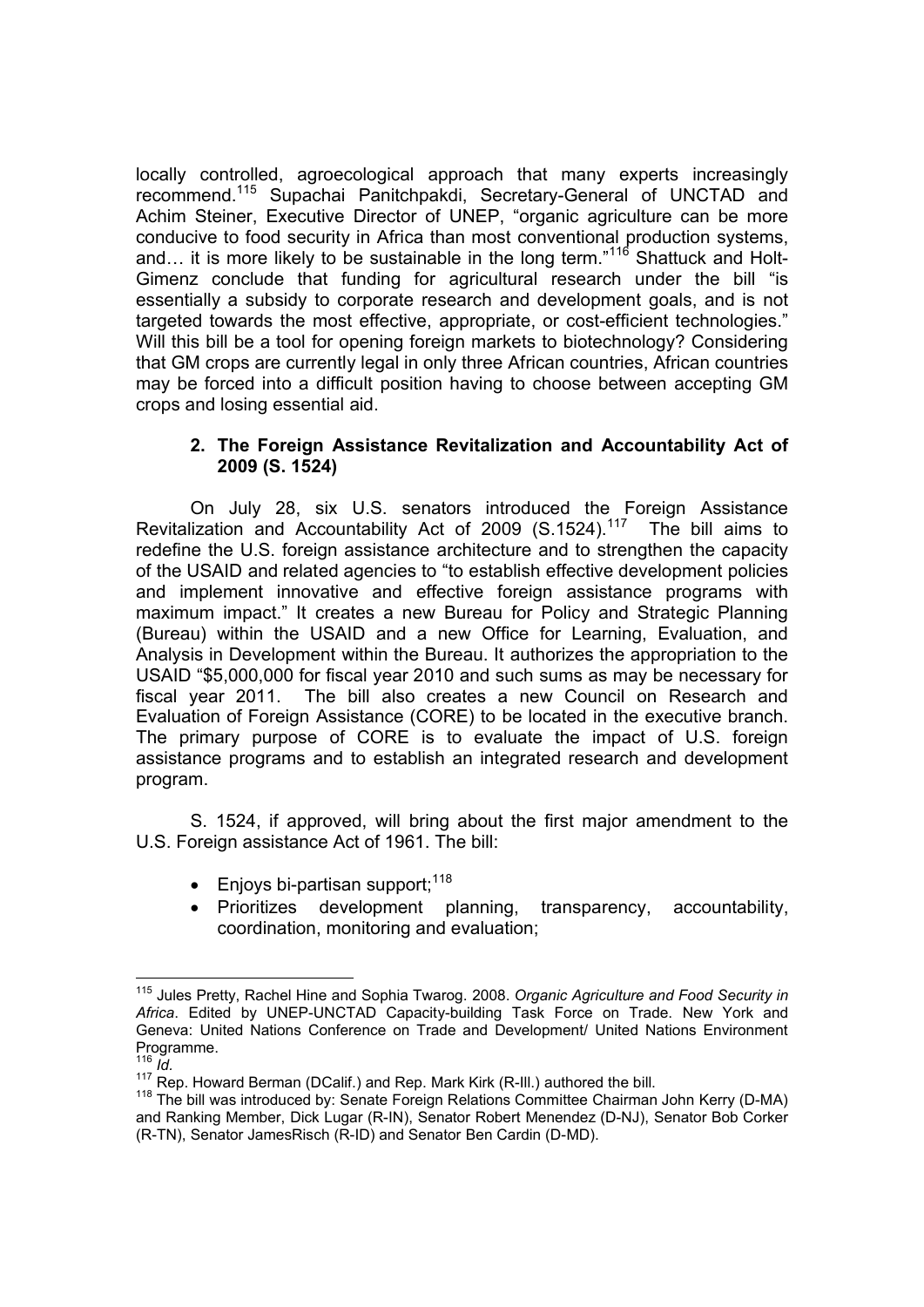- Can begin the process of revamping, reforming, and restructuring U.S. foreign assistance to enable it meet the diverse economic, ecological and geopolitical challenges of the twenty-first century;  $119$
- Introduces coherence and coordination in U.S. foreign assistance program
- Creates a new foreign assistance architecture

Overall, as U.S. Senator James Risch observed, "This legislation will position the State Department to make better programming and funding decisions by establishing more rigorous transparency mechanisms and authorizing an independent counsel to examine all of [U.S.] foreign aid programs." S. 1524 has particular implications for women in general and African women in particular. By emphasizing monitoring and evaluation of development programs, the bill will ensure that necessary analysis – including gender analysis – are utilized in ways that highlight women's experiences and draws attention to more targeted programs. Second, by strengthening the USAID and requiring the USAID Administrator to develop and implement a comprehensive workforce and human development strategy for USAID, the bill might encourage the hiring of more experts of gender and more regional experts. Third, by prioritizing policy planning and strengthening the policy and strategic planning capacity of the USAID, the bill will ensure that more targeted, informed, and long-term planning and the development of programs that draw on the real experiences of women in developing countries and reward programs that invest in women's lives which research has shown leads to direct payoffs for reducing poverty, improving child welfare and growing economies.

# **VII. Conclusion**

 $\overline{a}$ 

President Obama is right in his assertion that Africa's twenty-first century, "will be shaped by what happens not just in Rome or Moscow or Washington, but by what happens in Accra as well." Although Africa is undeniably "a fundamental part of our interconnected world," for a host of reasons, including historical reasons, Africa is presently a minor player on the world's stage. The problems facing Africa that President Obama highlighted in his Ghana speech – tribalism, patronage, nepotism, wars, corruption – are all real and cannot he ignored or wished away. While the  $20<sup>th</sup>$  century was the era of struggles for liberation from political domination, the twenty-first century is a time for a different liberation struggle – liberation from economic oppression. Unfortunately, this time, the enemy is both within and without. Building on the principle of shared responsibility, it is apparent that Internally, Africa has its problems to solve.

 $119$  S. 1524, Section 3(6)(noting that "The current law governing foreign assistance is outdated, cumbersome, and lacks relevance for modern challenges, articulating at least 140 broad priorities for United States development efforts, with at least 400 specific directives on how to implement those broad priorities. Moreover, it allows the budget process to drive priorities, rather than setting clear priorities that drive resource decisions."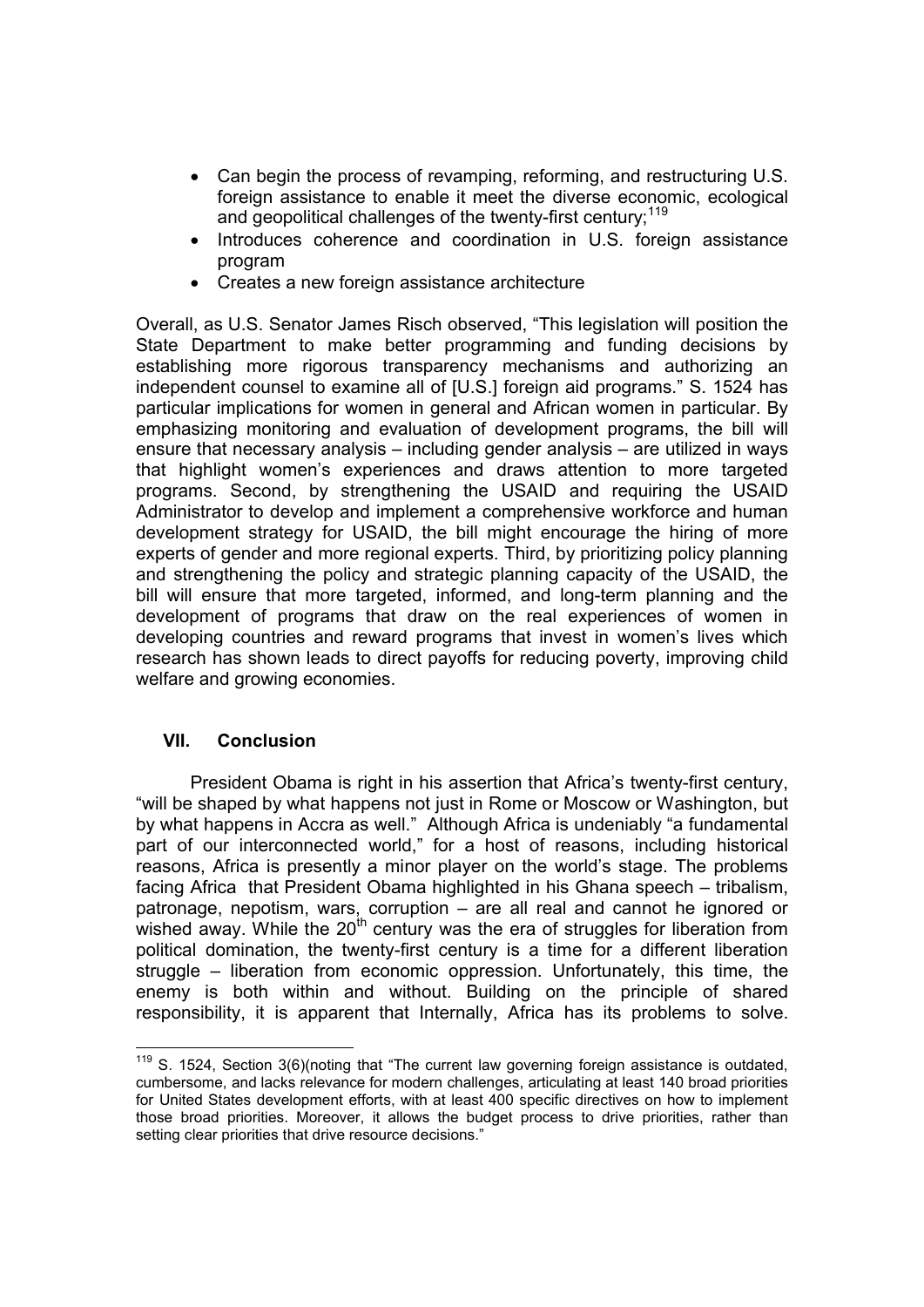According to the recently released, Corruption Perception Index 2009, sub-Sahara Africa remains especially hit by corruption.<sup>120</sup> Although countries like Botswana, Mauritius and Cape Verde improved their standing, overall much of Sub-Saharan Africa remains at the bottom of the list. It is no "lecture," therefore, to be reminded, as the Secretary of State did in October, that no economic development in Africa can happen "without responsible African leadership, without good government and transparency and accountability, without acceptable of the rule of law, without environmental stewardship and the effective management of resources, without respect for human rights, without an end to corruption as a cancer that eats away at the entrepreneurial spirits and hopes of millions of people." It is also no "lecture" for the Administration to emphasize mutual responsibility because the Administration's initiatives are driven by and depend on U.S. tax payer's money.

The time has come for countries in SSA to articulate their goals and strategies regarding trade and investment and to present coherent agenda and specific demands on the Obama Administration. This process should necessarily involve all the stakeholders in the continent and the broader society. The ongoing review of the 2004 Model BIT in the United States should serve as a lesson for countries in SSA regarding the need for involvement of the private sector, civil society groups, and the general public in crafting trade, investment and development laws and policies. The ACIEP exists as a non-government adviser to the US government on matters of international economic policy. Members of the Subcommittee represented a cross-section of the society including the legal profession, business, labor, and even non-governmental organizations. For example, the Subcommittee was co-chaired by Alan Larson, a Senior International Policy Advisor to the law firm Covington and Burling LLP, and Thea Mei Lee, Policy Director for the American Federation of Labor and Congress of Industrial Organizations (AFL-CIO). In approaching its duty, the Subcommittee sought input from interested groups and individuals through a public hearing and also invited written statements from the public. Reflecting the need for coherence in trade and investment policy, the BIT review also included consultation with a broad range of government agencies including the Justice Department, the Department of Labor, the Environment Protection Agency, and the Department of Interior. The time has come for serious discussions about the future direction of trade and investment in Africa.

The principle of mutual responsibility and mutual respect also requires that the Administration says what it means and means what it says. Africans are tired of vague promises and expect more specific commitment from the Administration on crucial issues. In the short term and against the backdrop of the global financial crisis, countries in SSA need policies and programs that can help them reduce their vulnerability to the external shocks that the financial crisis induced and strengthen their resilience to future crisis. In the long-term, targeted policies

<sup>120</sup> Jennifer Glasse, *Annual Report Finds Sub-Saharan Africa Especially Hit by Corruption*, 17 November 2009, http://www.voanews.com/english/2009-11-17-voa14.cfm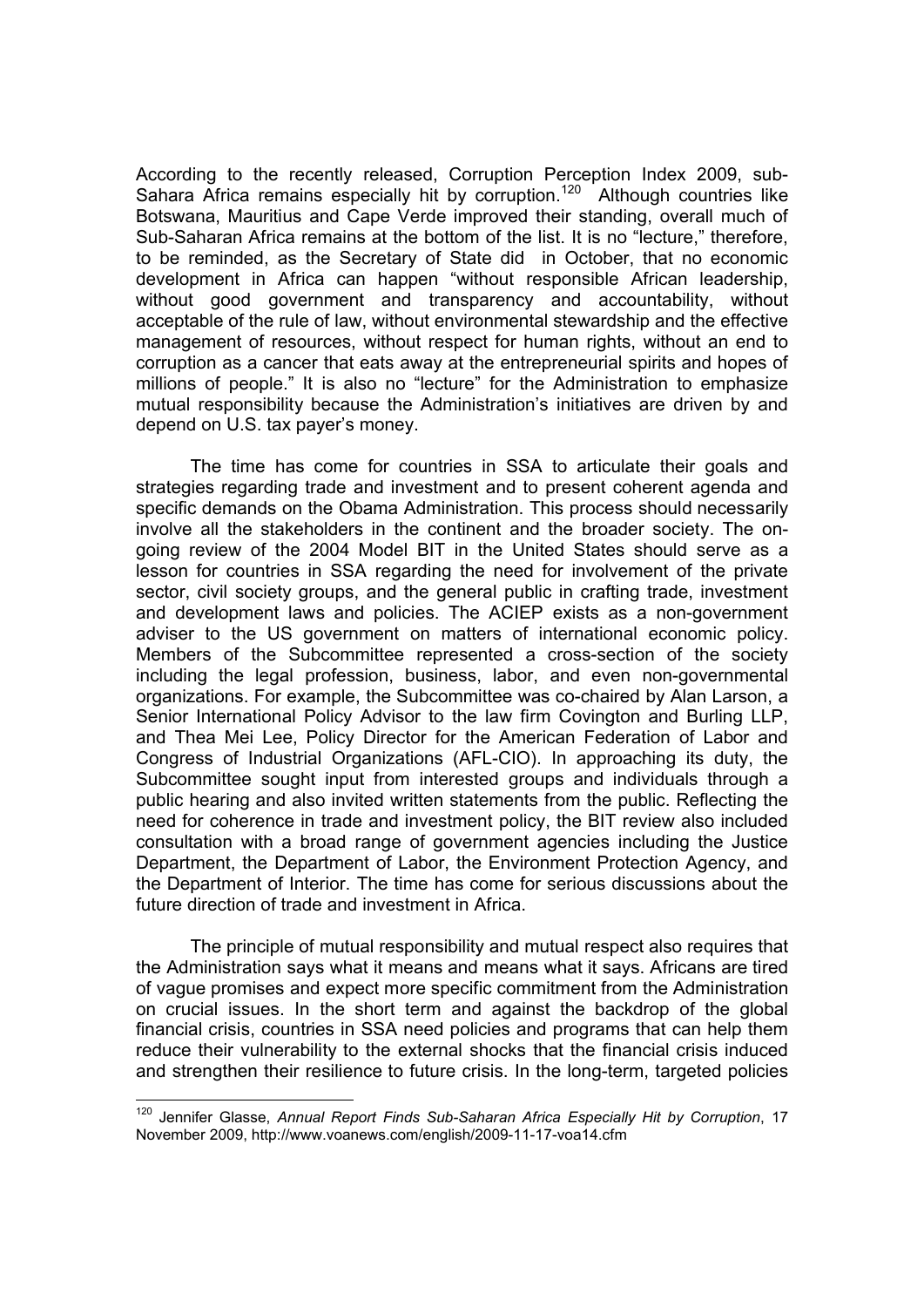and programs that promote economic growth and sustainable development are needed.

With respect to the financial crisis, the Administration can help by proposing and implementing specific measures including:

- Mitigating measures directed at expanding trade and expanding trade finance,
- Measures that augment risk reduction strategies, such as those aimed at promoting export diversification and promoting regional trade, currently underway in the continent,
- Measures specifically eliminating non-tariff barriers to African product in U.S. markets, and
- Proposals that aim at reforming the international financial architecture,

The Administration must also make important decisions regarding possible reform of the U.S. BIT program. BITs should be mutually benefitting. BITs can and should protect investors but not at the expense of vital public interests or at the expense of the long-term financial stability of host countries. BITs provide a necessary rule of law framework for international investments, but they can also advance environmental policy goals and contribute to the establishment of rule of law in developing countries. Although BITs historically served the singular purpose of protecting foreign investment and investors, changing international law norms and principles, particularly in the areas of environmental protection, human rights and sustainable development, necessitate a re-conceptualization of the multiple purposes BITs can and should serve in the twenty-first century. Besides investor protection, BITs can be used to address climate change (by encouraging the transfer of relevant technology), raise labor and environmental standards, and promote transparent and accountable investment. The Administration must ignore calls for a more aggressive BIT program and any pressure to reinvigorate the U.S. BIT program in its present form. Particularly in the light of the recent financial crisis, the Administration should conclude twentyfirst century BITs that:

- Substantially exclude the financial services sector,
- Expand the Model 2004 BIT provision that provide exception for government action by providing governments sufficient flexibility to respond to financial crisis as they arise,
- Include substantive obligations on labor, environment, and subsidies,
- Include a balance of payment exception,
- Condition the investor-state dispute settlement mechanism on the prior exhaustion of domestic remedies, and
- Expand, rather than narrow, the use of the "essential security interest exceptions" in the 2004 Model BIT.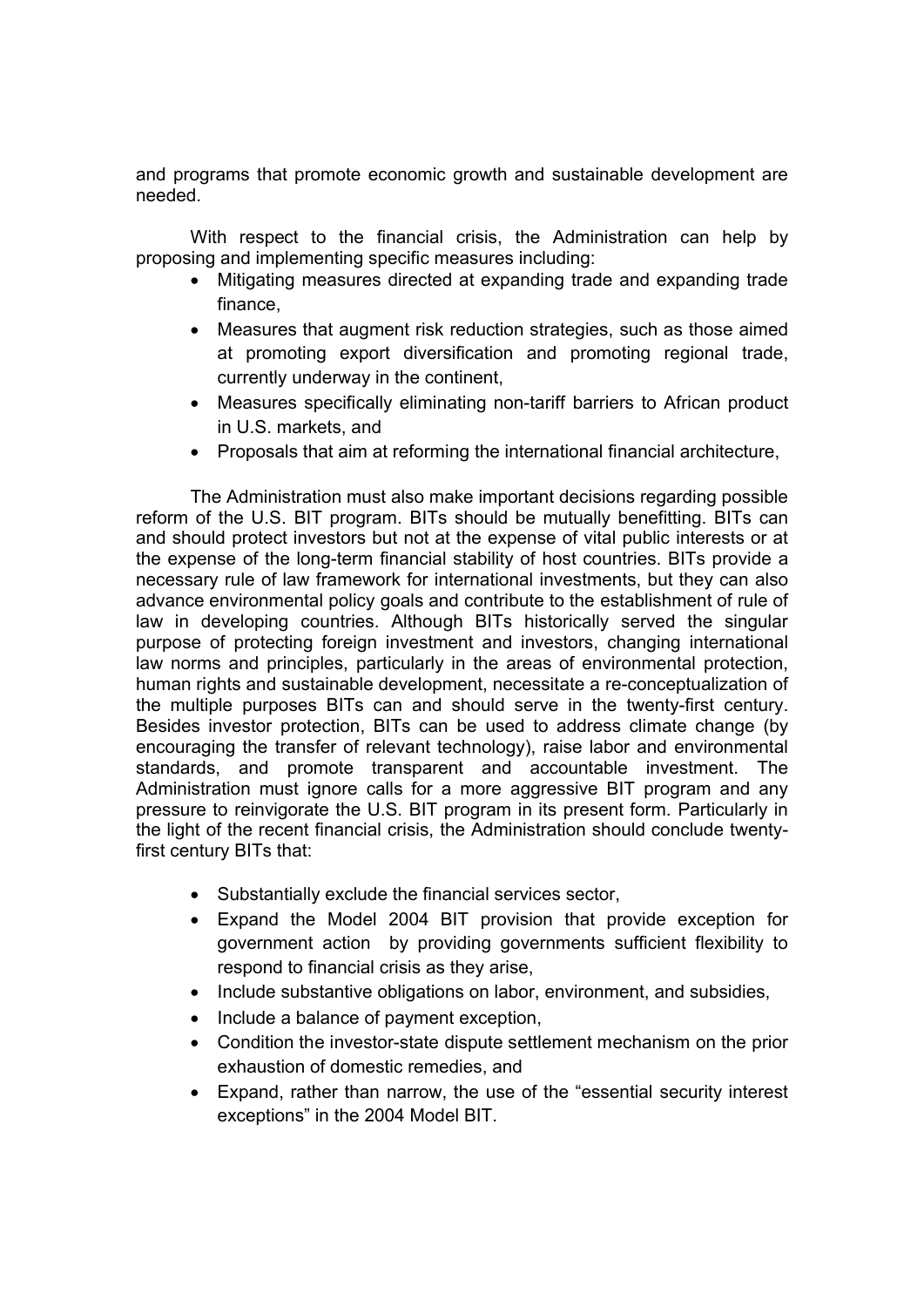With respect to AGOA, there are many concrete steps that the Administration can take, in line with recommendations made in the GAO report, to provide greater certainty to investors, address underutilization concerns, avoid preference erosion, These include:

- Extending the duration of third-country fabric provision for LDCs beyond 2012 and extending the duration of AGOA beyond 2015,
- Refraining from extending AGOA-like trade preferences to LDCs outside SSA,
- commit to increasing investment particularly in value addition of African primary products, and
- Modifying rules of origin provisions under other U.S. trade agreements to allow duty-free access for products that use AGOA textile and apparel inputs.

There are many issues presently competing for the attention of the Administration which is a problem for SSA countries. Amongst other issues begging for attention, the Administration has two wars to fight, a health care reform battle underway, and a domestic financial crisis to address. Even on the global economic front, Africa does not necessary rank high in the foreign policy agenda of the Administration; the 2008/2009 Top 10 Global Economic Challenges Facing America's  $44<sup>th</sup>$  President, published by Brooking Global Economy and Development, underscores this fact. The good news is that Africa appears on the list of the 10 top critical global economic issues facing the Administration; the bad news is that Africa ranks very low on this list. On the list in order of priority are: (1) restoring financial stability; (2) setting the right green agenda; (3) exercising smart power; (4) reimagining global trade; (5) navigating China's rise; (6) Deciphering "Russia, Inc."; (7) engaging an Emerging India; (8) revitalizing ties to Latin America; (9) supporting Africa's growth turnaround; and (10) pursuing a positive agenda for the middle East.<sup>121</sup>

The African diaspora community has a role to play in seeing that Africa is squarely on the Administration' foreign policy agenda.; their tax dollars contributes to the U.S. economy, while remittances to their home countries help sustain whole villages, promote grassroots development, and sustain economies in Africa. As tax-payers in the United States, Africans resident in the United States can contribute to on-going and future debates regarding Obama's Africa policy. Their voice should be heard on issues such as foreign assistance reform, review of the U.S. BIT program, and the Global Food and Security Initiative.

 $121$ <sup>121</sup> Brookings Global Economy and Development, *Top 10 Global Economic Challenges Facing America's 44th President* (2008).